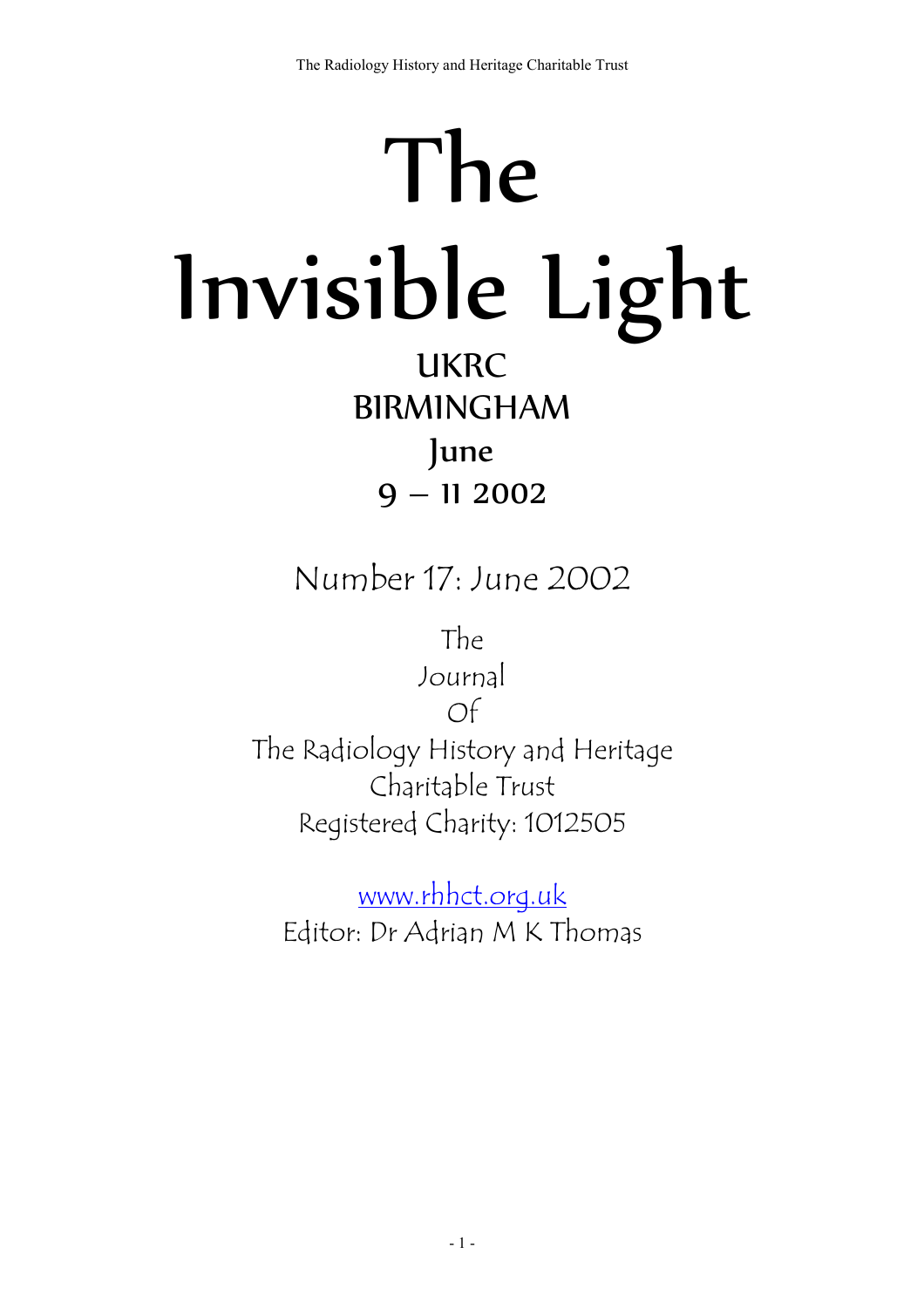# **Contents**

|                                                                           | Page           |
|---------------------------------------------------------------------------|----------------|
| <b>Editorial Notes</b>                                                    | 3              |
| Officers and Committee of the RHHCT                                       | 4              |
| The RHHCT Web Site                                                        | $\overline{4}$ |
| Letters and e-mails                                                       | 5              |
| Friedrich Regler                                                          | 6              |
| Memories of Marie Sklodowska-Curie: The Marie Sklodowska-Curie            | 6              |
| Museum.                                                                   |                |
| <b>Books</b>                                                              | 6              |
| Articles                                                                  | 6              |
| Interesting Web Sites                                                     | 7              |
| The International Society of the History of Medicine                      | 8              |
| 50 Years on - What it was like to be a radiography student in 1946        | 8              |
| The Turn of the Century Electrotherapy Museum.                            | 11             |
| The Centenary of the founding of the British Electro Therapeutic Society. | 12             |
| The Good Old Days (Says who?)                                             | 17             |
| Lise Meitner, Austrian Physicist                                          | 25             |
| <b>Cuthbert Andrews</b>                                                   | 30             |
| And finally                                                               | 39             |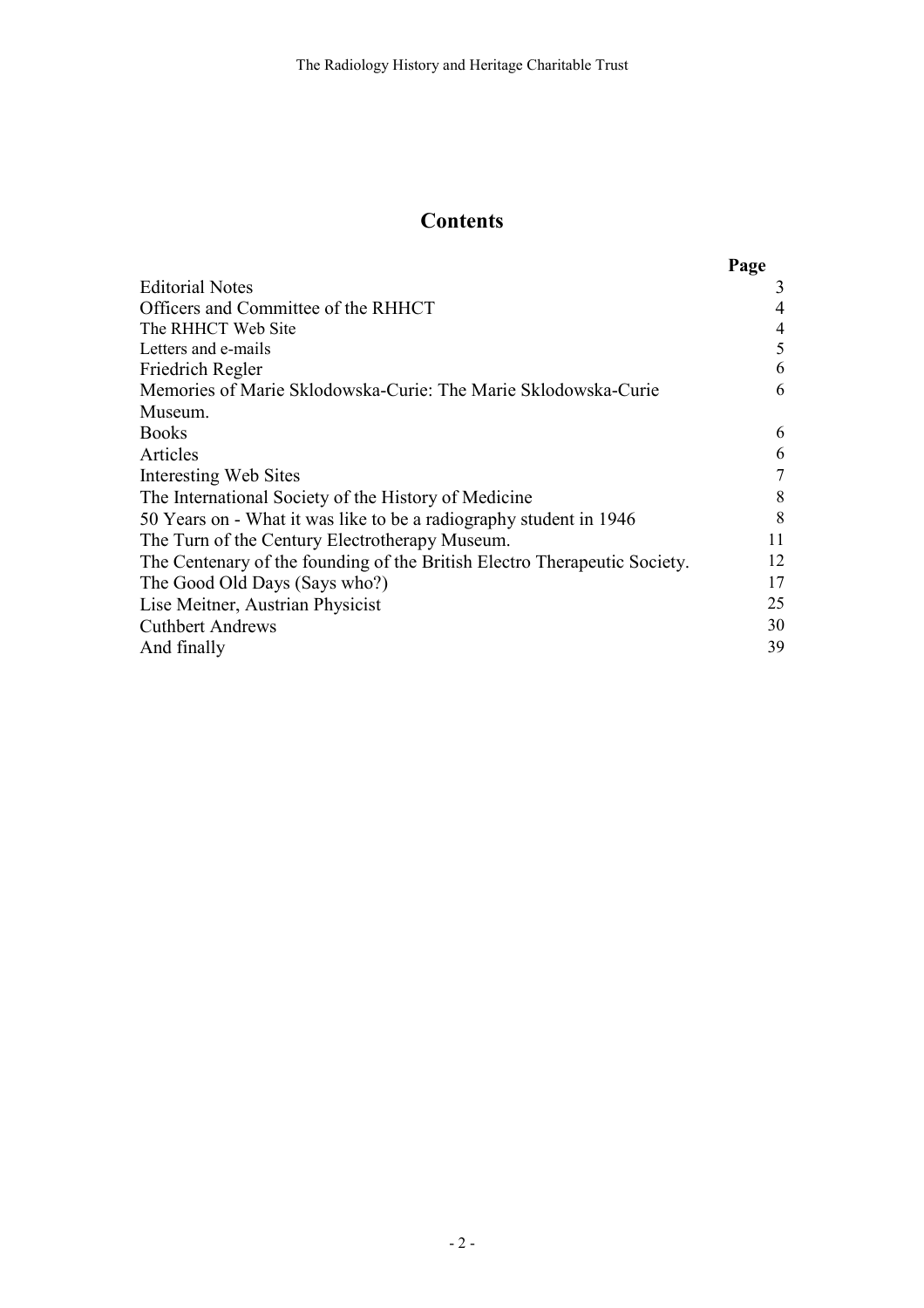# **Editorial Notes**

It is with sadness that the deaths of three major figures in the world of medical history are recorded.

The first to announce is Dr Edmund "Ted" Burrows (1927-2002) died on the  $9<sup>th</sup>$ February 2002. Ted was a neuroradiologist at Southampton and wrote widely on historical topics. Ted was a member of the Radiology History Committee that became the RHHCT and was author of the classic "Pioneers and Early Years – A History of British Radiology" (Colophon 1986). I was able to attend the Memorial Service on the  $16<sup>th</sup>$  March at Romsey Abbey and passed on the condolences of the RHHCT to his family. Prof. Ian Isherwood read the reading at the Memorial Service.

Roy Porter (1946-2002) died on the 3rd March 2002. His death is a great loss. Although there are only about 6 pages on radiology and medical imaging in his book 'The Greatest Benefit to Mankind – A medical history of mankind from antiquity to the present' (Harper-Collins 1997). There are few that are capable of such a book with its breath of cover of medical history. I like the first sentence: "These are strange times, when we are healthier than ever but more anxious about our health."

The third death is that of Prof. Montague Cohen (1925-2002). He was a physicist and after working in the UK he went to McGill University. On retirement became the curator of the Rutherford Museum at McGill University. I was privileged to hear him speak on Ernest Rutherford in 1995 at the Röntgen Centenary Congress.

Dr John Calder leaves the committee of the RHHCT to be replaced by Dr Bobby Corbett as the Scottish Radiological Society Representative. We welcome Bobby Corbett and thank John Calder for his many contributions.

I hope you enjoy these articles. They are all of interest.

And finally apologies for the absence of illustrations in this edition of our little journal however I am in the middle of a major failure of my computer!

Adrian Thomas

# Dr Adrian M K Thomas MB BS BSc FRCP FRCR

Consultant Radiologist Department of Clinical Radiology Bromley Hospital 17 Cromwell Avenue Bromley Kent BR2 9AJ UK

tel: +44 (0)20 8289 7074 fax: +44(0)20 8289 7003 URL: www.rhhct.org.uk mobile: +44(0)7951 285720 e-mail: adrian.thomas@btinternet.com

# Officers and committee members of the RHHCT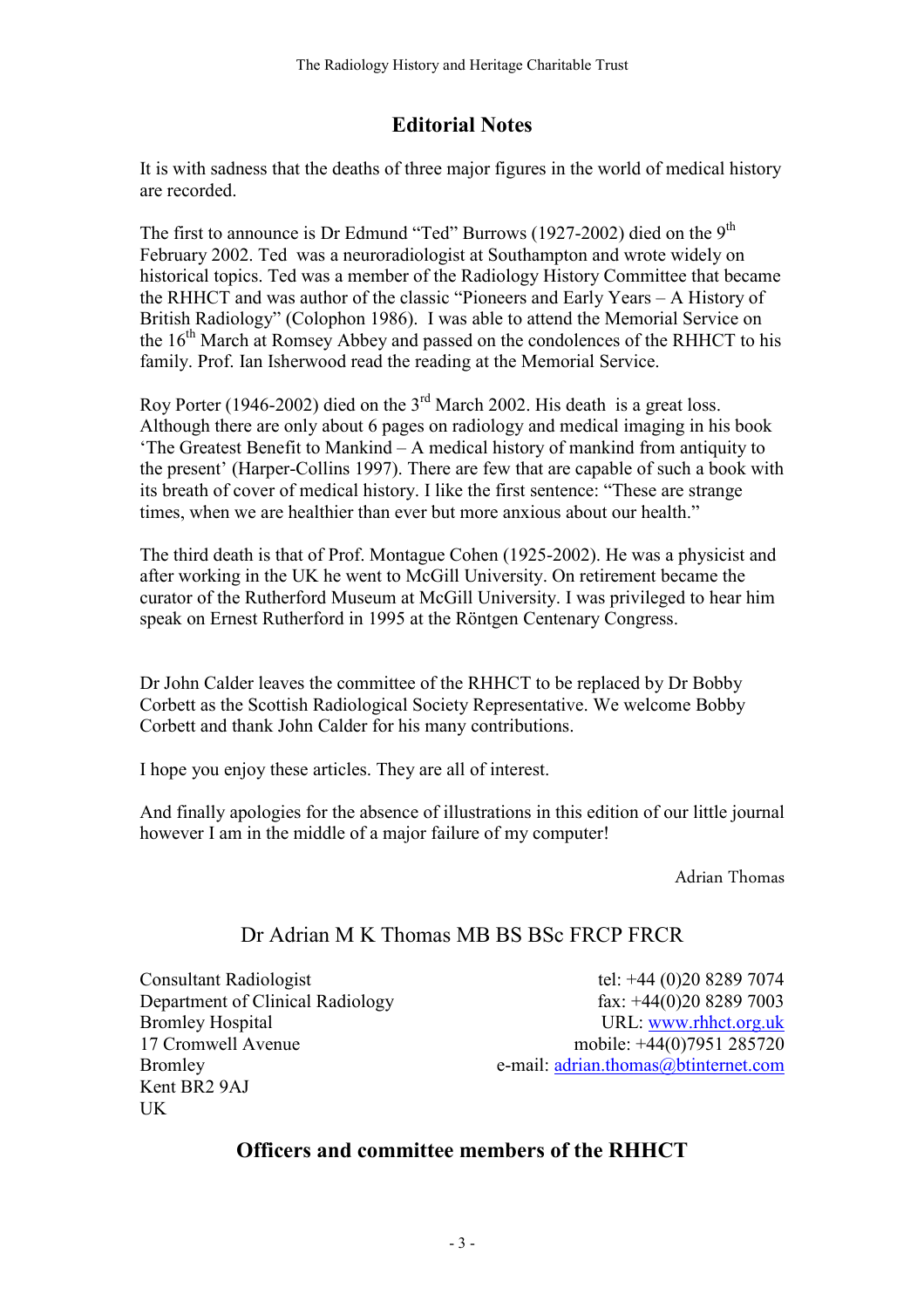| Chairman                      | Professor Ian Isherwood                              |
|-------------------------------|------------------------------------------------------|
| <b>Honorary Secretary and</b> | Dr Adrian M K Thomas                                 |
| <b>Journal Editor</b>         |                                                      |
| <b>Honorary Treasurer</b>     | Mr Grahame Mountford                                 |
| <b>Trustees</b>               | Dr T Desmond Hawkins, Sir Christopher Paine, Mr      |
|                               | Geoffrey Shindler, Professor Ian Isherwood, Mr       |
|                               | Grahame Mountford                                    |
| <b>Committee Members</b>      | Dr Richard Aspin, Dr Arpan Banerjee, Mr Neil Brown,  |
|                               | Mrs Jean Barrett, Miss Marion Frank, Dr Jean Guy, Dr |
|                               | Keith Halnan, Dr Alan Jennings, Professor Angela     |
|                               | Newing, Dr Robert Corbett, Dr Nigel Trott.           |

### The RHHCT web site

The RHHCT web site is to be found at:

# www.rhhct.org.uk

I am always interested in material for the web site. Please send me material which I will consider for inclusion.

## Letters and e-mails

These two letters from Dorothy Mayo were received in response to a request for memories in one of a series of articles "The 1940s X-ray Department" in Synergy plus.

(Dear Dr Thomas)

I am a Life Member (of COR) and retired in 1988. I qualified in November 1950. I think I might have some memories of "Olden Times" you may find interesting. In 1947, only 2 years after the end of World War 2, student grants in my Local Authority were non-existent. You apprenticed yourself to a Hospital and worked Monday to Friday as 'Student and General Dogsbody'. Lectures were all day Saturday at Manchester University. My Hospital had a 200 beds, no Casualty Department and a Single Handed X-Ray Department with no Dark Room or Clerical help. I got no wages - but was provided with free lunches!! After 18 months, I was covering for the Radiographer's absences - The Hospital realised that because I wasn't paid, then I could walk away at any time, so I was then paid 10 shillings (50 pence) a week. I cost me 11 shillings and 9 pence a week to get to work on the train (I used my bicycle to save the money - 11 miles each way).

I remember scrubbing metal film frames clean with permanganate of potash sustaining stained fingers.

I remember hanging wet films to dry on strings across the darkroom - drying cabinets were never big enough - and the films dripped on your head while working. Radiographers were recognised around the Hospital by their scruffy shoes - due to chemical drips when processing.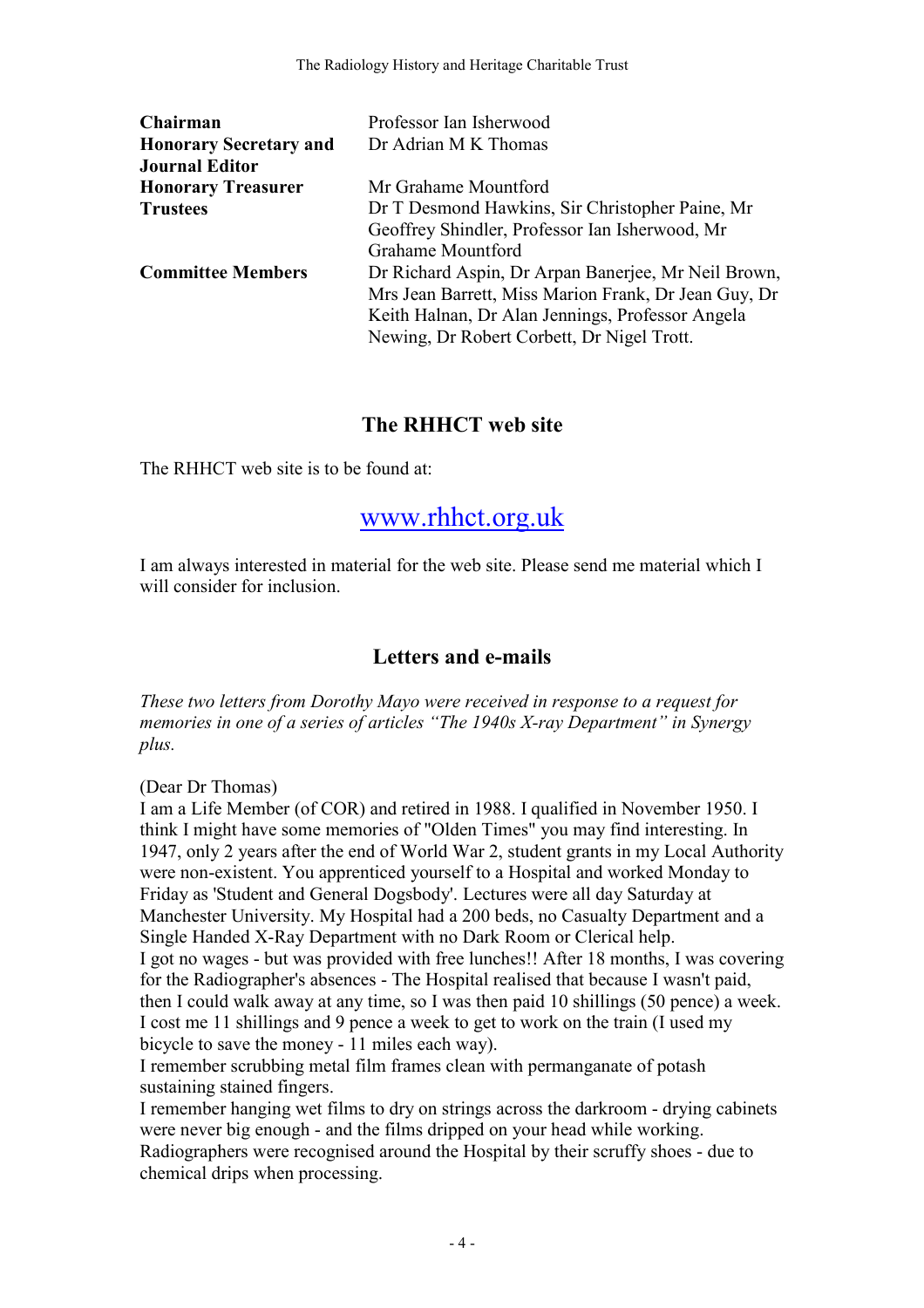Used fixer was stored in carboys, to be collected for silver extraction - a fair amount of fixer always landed on floor - and feet.

If these are the sort of memories you want, please let me know and I'll dig in my brain cells for some more.

Dorothy Mayo (nee Jordan)  $5<sup>th</sup>$  January 2002

Hello Adrian Thomas

Glad you enjoyed reading my old memories. To answer your queries - I was student at West Park Hospital, Macclesfield, Cheshire, under the aegis of Radiologist Dr. J. Blair Hartley and Superintendent Miss A. Stirling-Fisher. Dr. Hartley was God-like and terrified me!! He was treated like Royalty and I did not speak to him unless he addressed me!. He and Miss Fisher were very well known in the NorthWest. Part way through my training they left West Park to open the then new St. Mary's Hospital in Manchester and I got a new Radiologist - Dr Arthur Griffiths - a great change from dapper Dr. Hartley. He was a real character, quite eccentric - and a lovely man!! In the last couple of months before my final examinations, he would set me a question paper to answer whilst he did the Barium Meal session unaided. (I did have to clear up afterwards though!)

I cannot at present find my student notebooks. I have had a quick look in the lift but do not have much spare time as my husband and I are off on Friday (11th.) on a Cruise to celebrate our 45th. Wedding Anniversary. I will however look for them when I get back.

Incidentally, you addressed me as Dorothy Jordan - that was my single name - My married name is ----

Dorothy Mayo. 9<sup>th</sup> January 2002

# Friedrich Regler

The Verband der Freunde und Absolventen der Technischen Universität Wien celebrated last year the hundredth anniversary of the birth of Friedrich Regler best known for his books on X-rays.

Friedrich Regler (1901-1976) was born in Vienna, Austria, obtained Ph.D. in 1924 from the University of Vienna, founded the Experimental Institute for X-ray Materials Testing (1929-1938), nominated professor in Freiberg 1942-1947 and Rector in 1945- 1946. He returned to Vienna as director of the Institute of Experimental Physics at the Technische Hochschule. He was nominated Dean (1952-1954) and Rector (1958- 1959). He authored:

- Grundzüge der Röntgenphysik, 1937
- Verfromung und Ermüdung metallischer Werkstoffe im Röntgenbild, 1939
- Einführung in die Physik der Röntgen- und Gammastrahlen, 1967
- Licht und Farbe, 1970 •

The president of the "Verband" is Professor Hans Kirchmayr, a former student of Regler, and his successor on the Chair of Experimental Physics at TH Wien.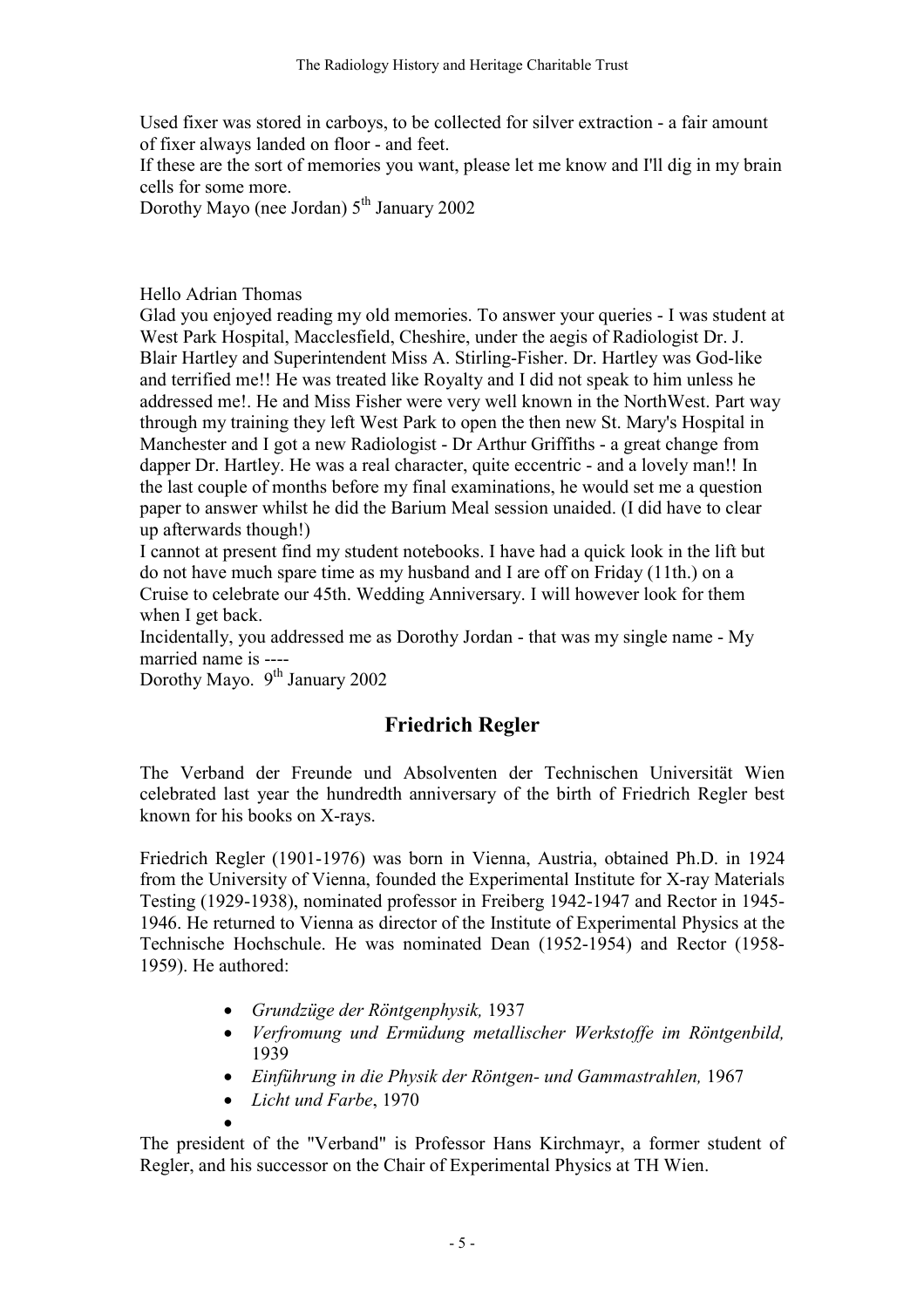The Association of the Friends and Graduates of the Technical University in Vienna. Address: Karlsplatz 13, A-1040 Wien, Telefon (0)1/5 88 01-1 37 11, Fax (0)1/5 88 01-1 37 98, e-mail:  $\frac{\text{alumn}(a)$ pop.tuwien.ac.at

## Memories of Marie Sklodowska-Curie: The Marie Sklodowska-Curie Museum.

Permanent exhibits at The Marie Sklodowska-Curie Museum, 16 Freta Street, Warsaw, Poland

An interesting account of the museum devoted to Marie Curie and to her life written by Jane de Burgh appeared in the Lancet in their Christmas issue (Saturday December 22/29, 2001, p2178). Marie Curie (1867-1937) is one of my heroes. The museum opened 100 years after her birth and is on the exact spot in Freta Street where she was born.

#### **Books**

The History of the Royal Society of Medicine. London: RSM Press, 2001 (505 pp, ISBN 1-85315-497-0; £50)

This excellent book gives a good account of the history of the Royal Society of Medicine. Anyone at all interested in the history of medicine in the UK should obtain a copy. There is much general medical history in the book. For radiologists there is told the story of the Electrotherapeutic Section which became the Section of Radiology in 1931. In the review in the RSM Journal by T J David (J Roy Soc Med 2002 95:105-107) I was interested to read that the reviewer felt that 'for pure fascination it is hard to beat the radiograph of Dr John Hall-Edwards' hand, taken a few days before the hand and arm had to be amputated because of radiation damage.' Hall-Edwards presented his own case to the Section of Electrotherapeutics in 1908.

## Articles

Euroson 2001 – The Historical Exhibit. John E E Fleming. BMUS Bulletin, Vol. 10 no. 1 February 2002 44-46

This is an interesting account of the Euroson 2001 exhibit by John Fleming the BMUS Historical Collection Coordinator. This is an account of the demonstration at the meeting of working items from the BMUS historical collection. The group had working examples of the Diasonograph and the Siemens Vidoson. The article illustrates the apparatus , the apparatus demonstrated by Hylton Meire, Joe Joseph and Richard Soldner and examples of the images obtained. I am sorry that I was not there to see the action!

## Interesting Web-sites

#### "Do You Believe: Spirit Photography 1868-1935"

found at www.photographymuseum.com

I came across this in the "Independent on Sunday: The Sunday Review" for 23rd December 2001 in an article written by Matthew Sweet.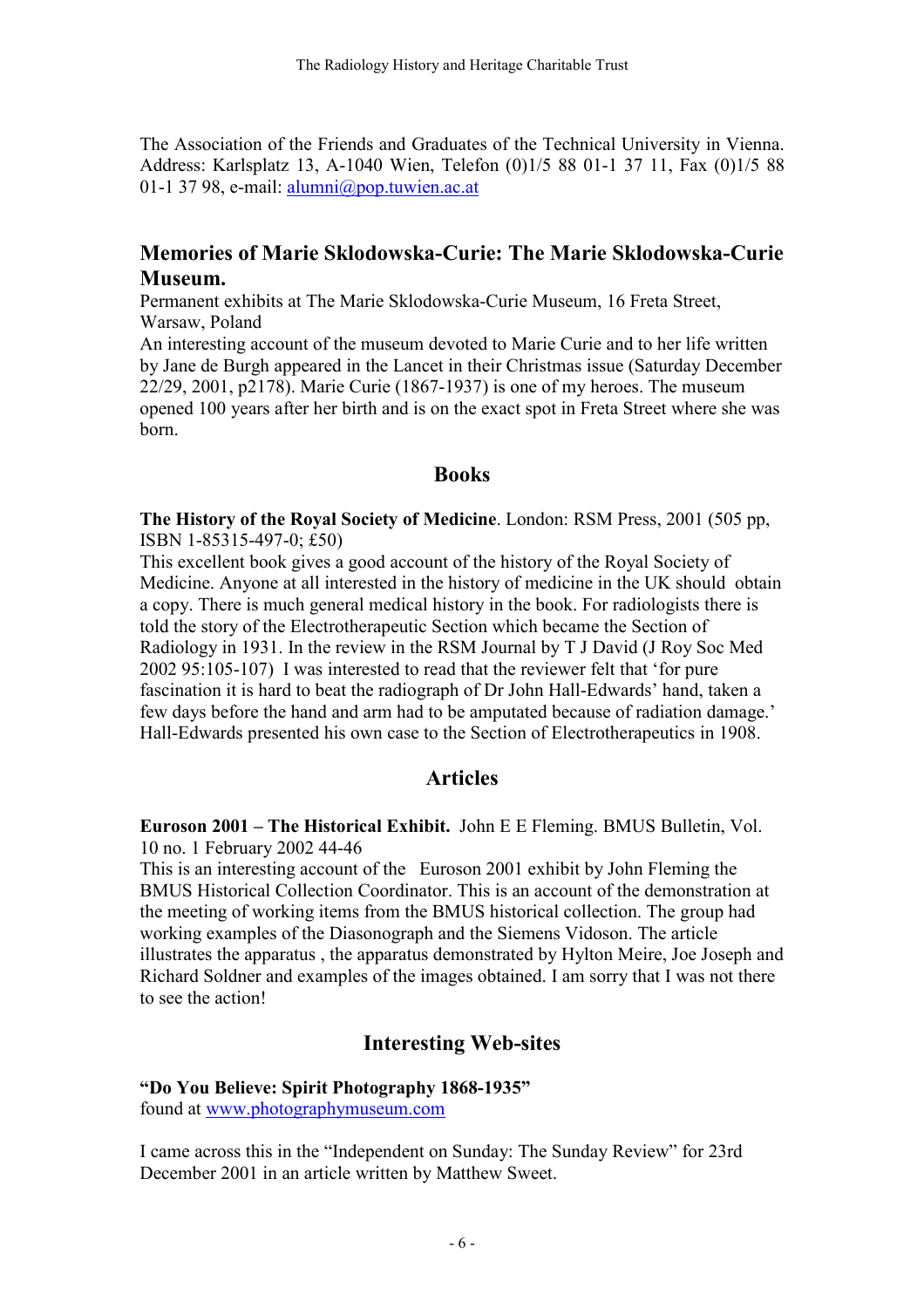There was a tradition of spirit photography in 19C America partially started by William Mumler in Boston, USA. In the late 19C and early 20C there was a fascination with contacting the spirits of dead loved-ones that is difficult for us to appreciate now. In the UK Sir Arthur Conan Doyle, the creator of Sherlock Holmes, wrote about the photography of fairies and the physicist Sir Oliver Lodge wrote about contact with his dead son. The images on these web pages were collected by Bill Becker, a former television news editor from Detroit. In the article, Matthew Street writes<sup>.</sup>

"It was no coincidence that the first surge of interest in spirit-rapping was contemporaneous with the development of telegraphic technology which could tap Morse-encoded messages across continents; or that the late- $19^{th}$  century boom in paranormal research coincided with experiments with radio waves and x-rays. Sham techniques practised by photographers and mediums promised something only marginally more miraculous than the undersea cable to India, or Wilhelm Roentgen's radiographic images of the human skeleton. When Mumler declared, in 1875, that he was 'an humble instrument in the hands of the invisible host that surrounds us for disseminating this beautiful truth of spirit-communication', it did not inspire instant ridicule. In 1894, one year before Roentgen's discovery of X-rays, one advocate of spirit photography was even suggesting that psychic mediums possessed 'some fluorescent compound in the eyes' which allowed them the discern entities beyond the range of normal human vision. Arthur Conan Doyle asserted in 1922, 'I look forward with confidence to that day, when all this talk of fake and fraud shall be no more, and when the psychologist and scientist shall combine the investigation this vital phenomenon.' The distinction between science and pseudoscience is an imposition of history."

I find this all very interesting. From the earliest days of X-rays there is the idea that they show something that should be hidden from human view. This is taken further in the classic film by Roger Corman "X - The man with the x-ray eyes" and starring Ray Milland (1963). Dr Xavier, the hero of the film, has his sight extended by his experiments and finally in his vision at the end of the film sees what no one should see and he destroys his own eyes.

# The International Society of the History of Medicine

The International Society of the History of Medicine (ISHM) was founded in 1920, with its headquarters based in Paris. Between then and 1938, eleven International Congresses were organised in different cities in Europe. There was then a gap due to the Second World War, before Congresses resumed, in Amsterdam, in 1950. Since then, an International Congress has been held every two years, the last in Galveston, Texas, in 2000. The next Congress, the  $38<sup>th</sup>$ , is to be held in Istanbul, Turkey from September1-6, 2002.

The society has an international membership drawn from those interested in the history of medicine whether as historians or health professionals, from more than 60 different countries.

Since 1995 the official journal of the society has been Vesalius, with papers published in English or French. Membership of the ISHM, for those living in Britain, is available for an annual subscription of £35. This includes the subscription to Vesalius,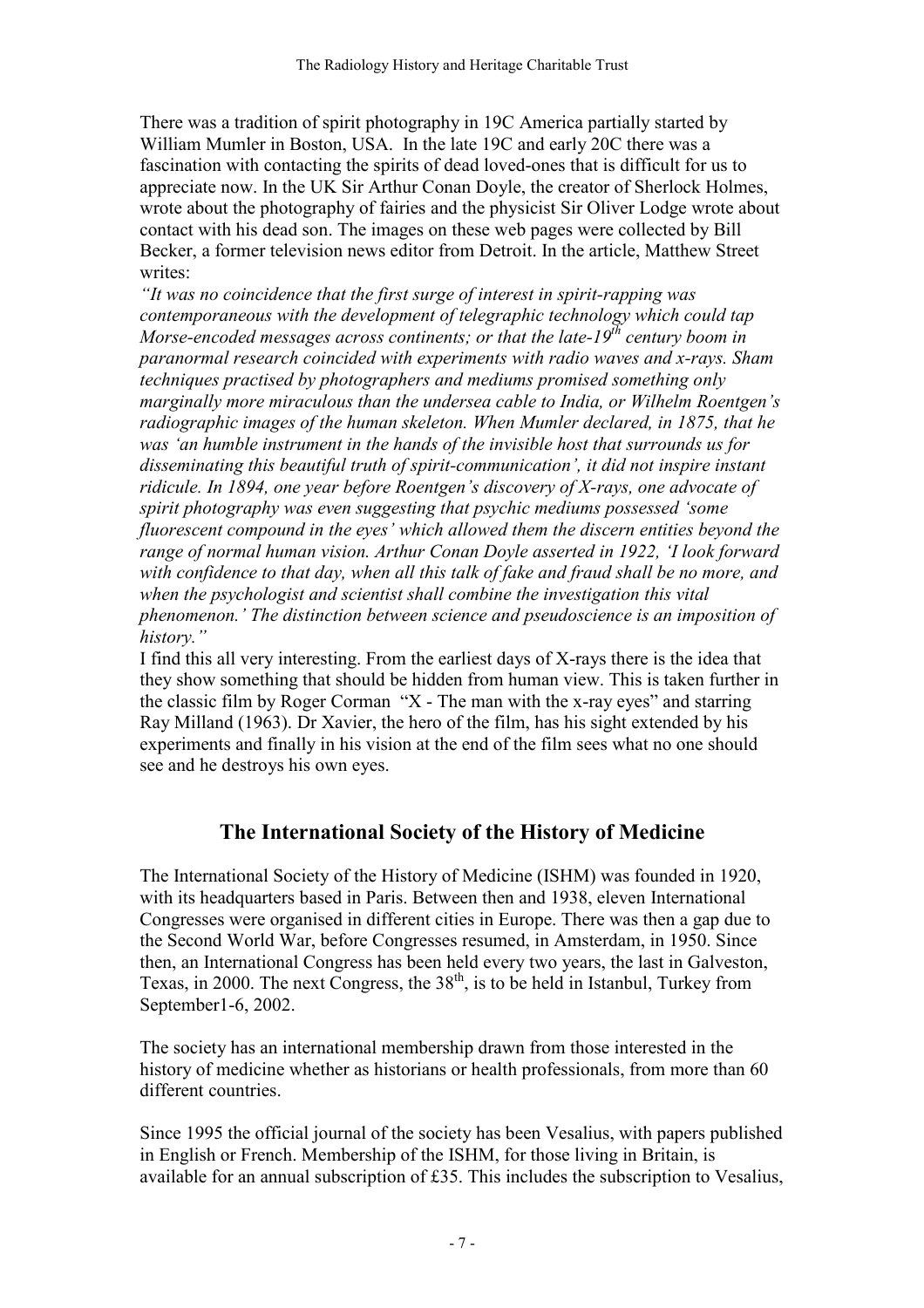which is published twice a year and also entitles members to a substantial reduction in the registration fees for the International Congress.

Subscriptions are forwarded to the ISHM by Dr. David Wright, the British Society for the History of Medicine's National Delegate to the ISHM and those interested in becoming members are invited to contact him. (Dr David Wright, 20 Lennox Row, Edinburgh EH5 3JW, email dr.david.wright@virgin.net)

The ISHM has a web site http://www.bium.univ-paris5.fr/ishm/eng , which has further details, including information concerning, and registration forms for, the meeting in Istanbul in September.

# 50 Years on - What it was like to be a radiography student in 1946 by

Miss Mavis V Reynolds M.S.R.

Miss Reynolds was the author of an amusing booklet: "How to Succeed as a Radiographer". Grahame Mountford writes: The booklet "How to Succeed as a Radiographer" was published by Gevaert Ltd. in the mid  $1950s$ . Gevaert NV (Belgium), the parent company, was taken over by Agfa in 1964 and became Agfa-Gevaert. Many requests to the Medical Division HQ in Antwerp for this book were unsuccessful and it has been out of print since about 1960. The last comment from the advertising department in Belgium was that it was "of no interest to radiographers who had only known automatic processing." Copies of this book have been considered "gold dust" for many years. Its 60 pages could be photocopied, but it would lose the attraction of the many coloured cartoons and diagrams.

On a chilly morning in September 1946, I crossed the road from Whitechapel tube station to the London Hospital. A smell of malt (from Charrington's Brewery) hung in the air and the hands of the huge clock above the entrance jerked forward towards 9 o'clock and my first day as a student radiographer.

Inside the hospital, the prevailing smell was of disinfectant. Tall lifts glided silently up and down, and mauve-uniformed nurses hurried by. I found the In-Patient Department in the basement - I was not unfamiliar with the hospital as my father had been a radiographer there before the war. In those days all radiographers were men, and learned the job while working in the Department, with no formal training. I had also been there more recently for an interview with the Matron. Quite a few well-off girls took up radiography then, and as I waited on a bench in the corridor the mother of one of them looked me over and remarked "Caroline's at Queen Anne's Caversham". I was at a County Grammar School and got a grant. I never saw Caroline again.

I eyed my fellow students - three about my age (18) and two older - one an ex W.A.A.F., the other a London Hospital S.R.N.. She would get her training free - the rest of us paid 50 guineas (£52.50), for the two year course. We were wearing the uniform - dark green skirt, white blouse, green tie, green blazer with the hospital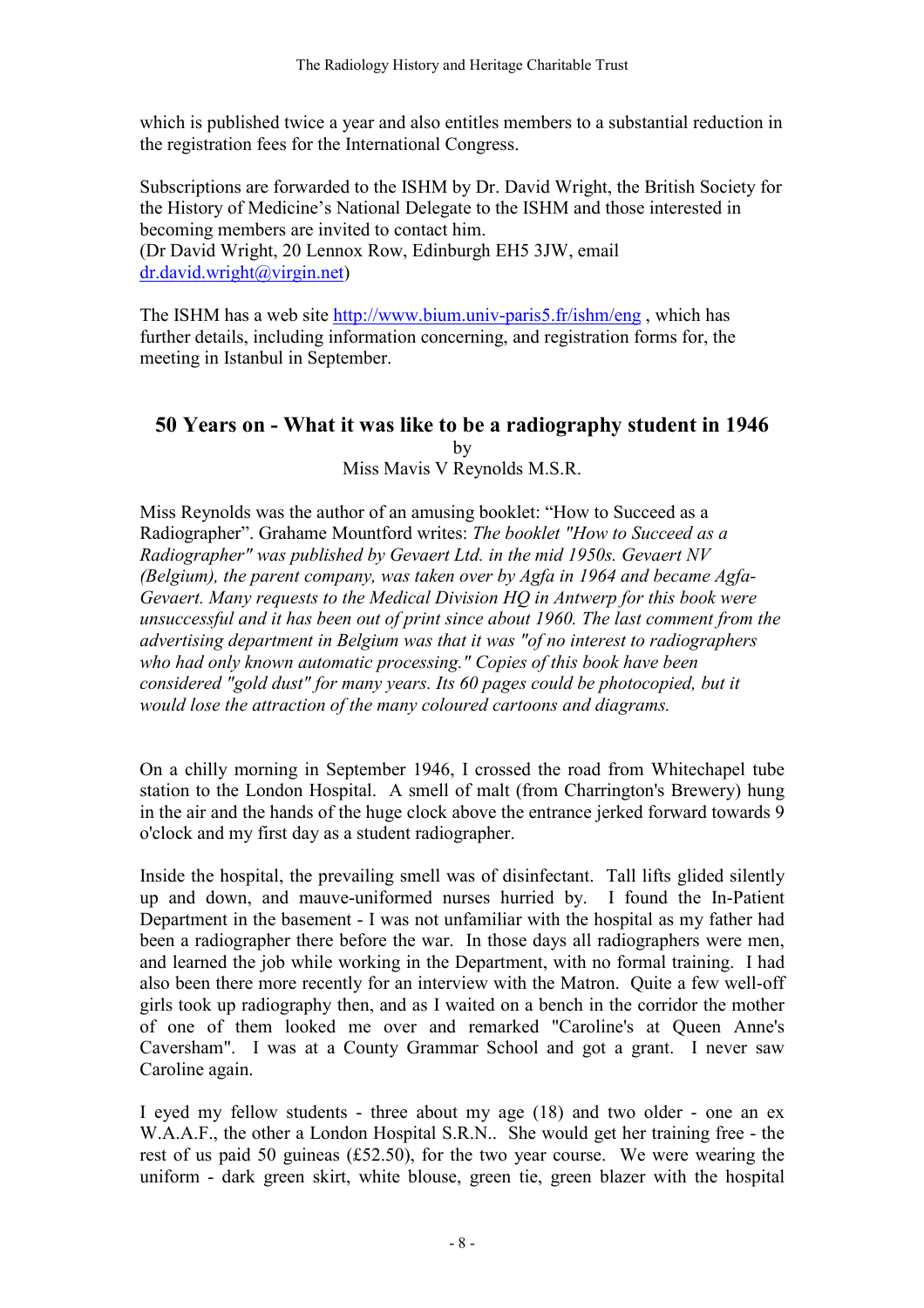badge, brown lace-up shoes and stockings (in 1946 only ballet dancers wore tights). All students were female - a new set started every six months.

Our Sister Tutor, a forceful personality, gathered us up, and we were kitted out in illfitting double-breasted mauve overalls - mauve seemed to be a London Hospital colour. We then sat in a small classroom to hear Sister's lecture on hospital etiquette we must call the doctors Sir (they were very important people) and on no account address each other by first names when on duty. Make-up was forbidden.

I spent the rest of that day in the In-Patient Department, trying to look unobtrusive, being stared at coolly by the senior students. Everyone tended to gather outside the darkroom, where the wet-developed films were pushed through the wash-tank in metal carriers. The films frequently fell out of their channel hangers and it required some dexterity to replace them, especially the 17x14's (inches, not metric). Wet films were taken in to show to the radiologists - those very important people, who sat in a dim smoke-filled room in front of viewing-boxes.

There were two x-ray rooms and a screening room. Different sized metal cones were attached to the x-ray tube which ran along a floor-track, according to the size of film to be covered - this was long before the advent of the ceiling-mounted tube or lightbeam diaphragm. Screening was done in total darkness, a dim red light coming on when films were taken. If over-couch films were needed, a sharp tug on ropes changed the contacts. Getting in and out of the room to fetch patients or take films to be developed had to be done with maximum speed in order not to incur the wrath of the radiologist.

Two sisters were in charge of the patients and laid up trolleys when needed. On my first day an arteriogram of a hand took place - a great event apparently, which I was not allowed to watch. In a room at the back of the Department was a small steriliser, and woe betide any student who forgot to switch it off and let it boil dry. At the other end of the Department was a dark cavern where the orderlies and office staff brewed tea, and the legs of people walking by outside could be glimpsed through iron railings. Dark room chemicals were made up (by the junior student, naturally) in buckets in a sink and the ghost of the Elephant Man was said to walk there at night.

Several of the staff were recent graduates of the School of Radiography which had begun in 1943. The senior students did a lot of practical work unsupervised - going off on the wards with a junior student in tow (to carry the cassettes), or battling with minor injuries or a fracture clinic on a G.E.C. portable.

After a fortnight the student moved on to another room or Department, and at the end of our first fortnight one of our set left.

"I am afraid Miss - is no longer with us," said Sister, through compressed lips.

Life in the Out-Patient Department was altogether more relaxed - the patients were less ill and more mobile. Routine chest and spine x-rays were done there, also A.P. Refills (for TB) and I.V.P.'s. The junior student was dispatched first thing each morning on the long trek through the underground tunnel (it was easy to get lost) to the theatres in the main hospital to get the injection tray. Radiographic technique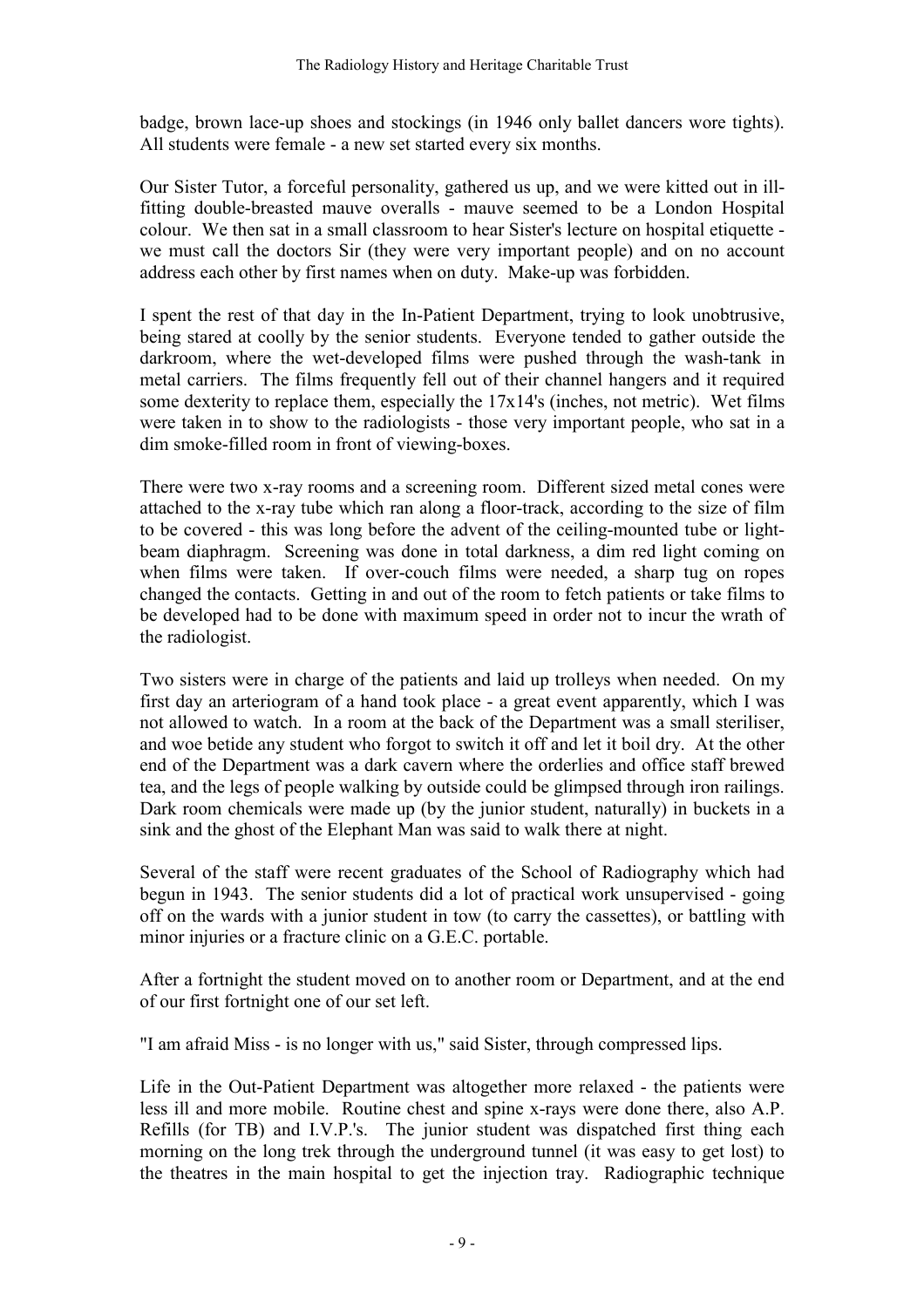lectures, given by Sister, took place in Out-Patients, using a patient who was waiting, and taking films of them, which were examined afterwards.

"Do you ever sit opposite someone in the train and think about how you would x-ray them," she would ask. Well, we didn't, but under her tuition gradually learnt how to deal with patients, and to treat them with courtesy and consideration.

After lectures we trooped off to the Alexandra Nurses Home for coffee (bitter, and served from a huge urn) and bread and Marmite, or peanut butter. This was off the ration, unlike jam - food was rationed for some time after the War ended in 1945. Hospital food was stodgy - Friday lunch was always fish and chips, followed by chocolate pudding and sauce, so we often went down the road to the Express Dairy, a small crowded shop frequented by medical students.

Other lectures were given by radiologists or outside specialists - Apparatus Construction was quite incomprehensible. Sister sat behind us in the classroom, scribbling away in large notebooks, watching for any lapses of concentration on our part, or levity from the lecturers.

At that time equal parts of the training were spent in Therapy and Diagnostic - some of the radiotherapy patients were very ill and had vast fields treated called "Abdominal baths". Another department where the student of 1946 spent time was the Light Department where patients came for treatment of such diseases as Lupus an unpleasant sight when most of the nasal tissue had been eroded. The Department was presided over by a fearsome sister, and a terrifying process called "Striking the Carbon Arc" took place under her disapproving eye. There was also a superficial xray department where local Whitechapel lads came for treatment of ringworm.

A week of night duty made a welcome break from routine for the student, who was on duty from 5pm until midnight, with one radiographer, the radiographer then being on call until 9am. Accommodation for the student was provided in a bleak attic room in the Grocers Wing. Some of the resident students also had rooms there - the winter of 1947 was particularly arctic and shampoo froze in the bottles.

Queen Mary was patron of the hospital then, and when she came to visit, everyone off duty gathered in the garden round the statue of Queen Alexandra. Sometimes there was a long and cold wait until the V.I.P. Party appeared, when everyone clapped.

Part One was taken after one year, part Two (Radiotherapy and Radiodiagnosis) after the second, and revision courses took place at Kodak's in Kingsway and Ilford's in Tavistock Square. Some revision was done in the shops in Oxford Street, though few students had any money, and clothes were still rationed (until 1949). Most students passed the examinations (potential failures had long since been weeded out) and at a later date Diplomas were presented at a ceremony in the Medical College library. Sister had another bon mot - "We at the London are accustomed to receive our certificates at the hand of royalty", and so it was - not Queen Mary but her daughter the Princess Royal of the day - a sad lady in shapeless clothes, somewhat hampered in her task by having her arm in a sling.

So the mauve overalls were replaced by pristine white ones, and as a band played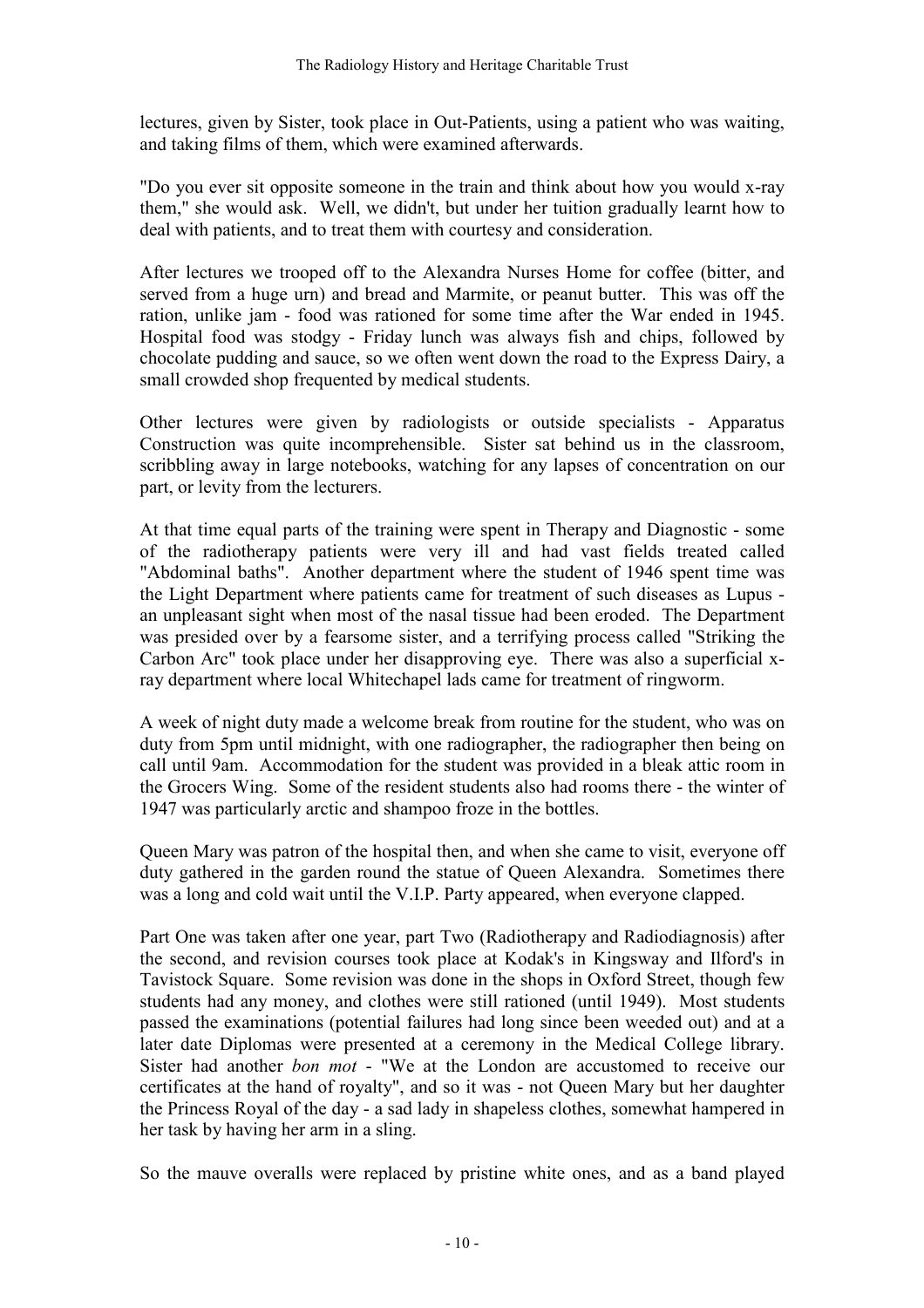tunes from "Brigadoon" and "Carousel" we received the M.S.R.. Some joined the staff, some went abroad, some got married and never x-rayed a patient again.

Fifty years have now gone by, and in that time young people have become infinitely more sophisticated and self-assertive, medicine has advanced spectacularly and radiography has become highly technical. I retired in 1988 after a varied career but I still remember vividly those early days at the London and look back on them with affection and nostalgia.

# The Turn of the Century Electrotherapy Museum.

This large web-site is devoted to electrotherapy. The author is Jeff Behary.

He writes:

Adrian, I have a special offer to you and your colleagues. I am ready to unveil a finished reproduction of the original Tesla High Frequency X-Ray Apparatus in 1897, The Kinraide Coil. There are no known originals to exist in the U.S., where they were first manufactured. This device was the most efficient Tesla Coil ever designed, and this new reproduction that I have created is over 150% more efficient. The early photo seen below is made from 1890s materials and no modern technology, yet is more efficient that anything electronic built today. It produces a full 16" spark between the terminals. This coil marks an epoch in not only Tesla technologies, but also introduces a method of manufacture for portable X-Ray apparatus that has been passed over in history, only now to be reinvented.

I am the ONLY person in the world capable of manufacturing such an apparatus, as I am the only person with details of the original apparatus, as well as the equipment and technique to physically construct such. The final cost of this apparatus is ca. \$2500.

Jeff Behary, c/o The Turn Of The Century Electrotherapy Museum http://www.electrotherapymuseum.com

# The Centenary of the founding of the British Electro Therapeutic Society. 1902-2002

By

Dr Adrian M K Thomas

Notes for a talk at a meeting at the RSM to celebrate 100 years since the foundation of the BETS.

The Royal Society of Medicine (RSM) was founded in 1907 with the coming together of 15 individual medical societies.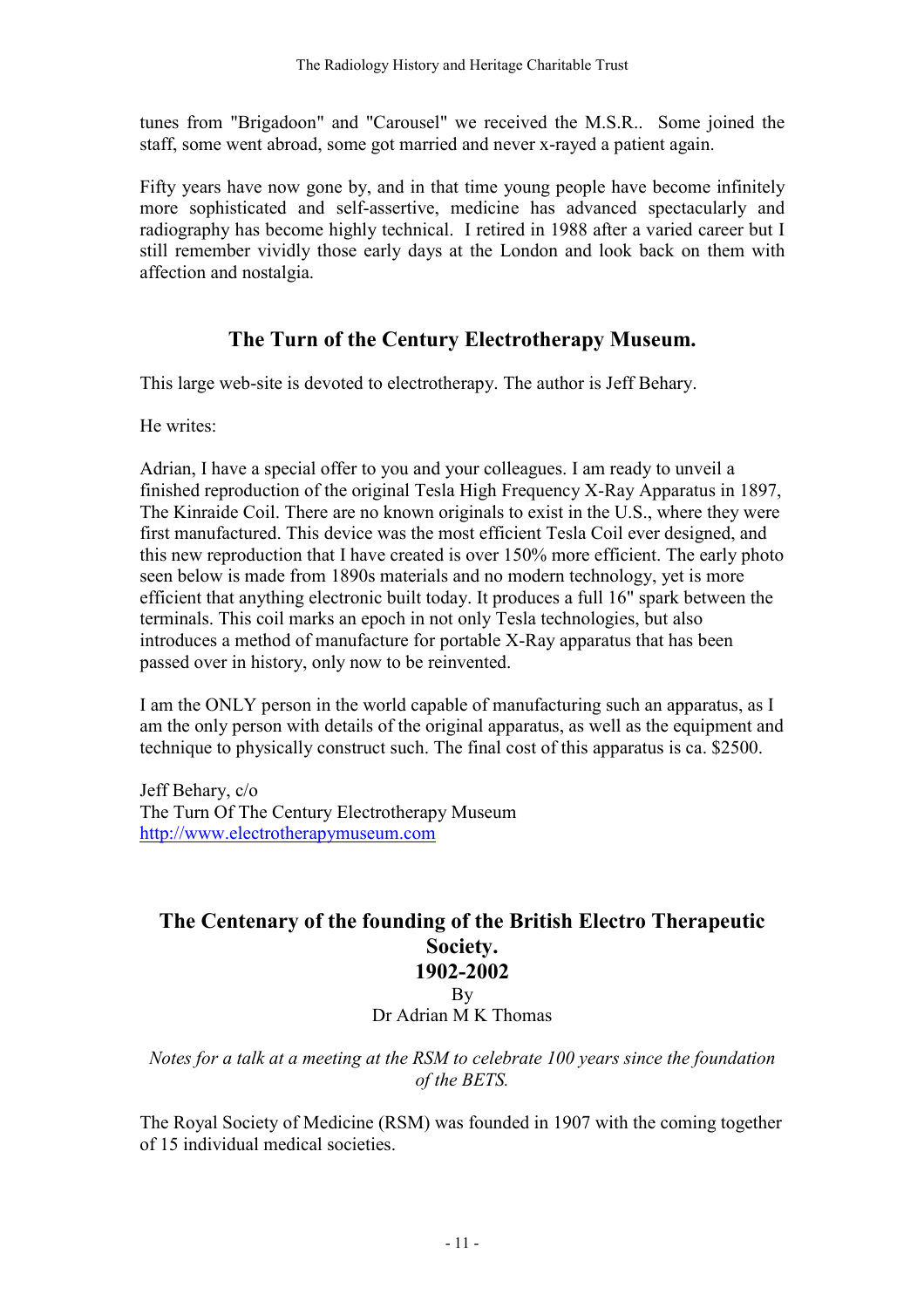The 1<sup>st</sup> Meeting of the executive committee of the new Electrotherapeutic Section of the RSM was held on Friday 21<sup>st</sup> June 1907. The Council included Dr G H Orton, Dr Dawson Turner and Dr A H Pirie, all well-known radiologists of the time. The first meeting of the Section took place on Friday June  $12<sup>th</sup> 1907$  with meetings to be held on Friday evenings every month from October to March with one provincial meeting in April or May.

The Electrotherapeutic Section had its origins in the British Electro Therapeutic Society (BETS).

A preliminary meeting of the BETS took place on the  $13<sup>th</sup>$  December 1901 initiated by Dr Chisholm Williams. In his preliminary notice he said "it is intended to form an electrical society for duly qualified Medical practitioners who are interested in the application of all forms of electricity to diseases". The first meeting took place on January 10<sup>th</sup> 1902 at 11 Chandos Street at the house of the Medical Society of London with 58 in attendance and Dr W S Hedley (of the London Hospital) in the chair. At this meeting Dr Hedley was elected the first president. It was reported in the Lancet of 18<sup>th</sup> January 1901 when it was stated that there was an annual subscription of one guinea, that a journal was to be published and "medical men desirous of joining should send their names to the honorary secretary".

A Council meeting of the Society was held on the 14<sup>th</sup> January 1902. "Mr E. W. Shenton was granted permission to read a short paper on 'A diagnostic time about the hip-joint'". It was agreed to hold a meeting at Manchester during the British Medical Association's week. Mr Hall Edwards was granted permission to show electrodes for vaginal, cervix and urethra (male) for use with high frequency currents. The second meeting of the society was on the 14<sup>th</sup> February 1902. Dr Samuel Sloane showed and described his "Faradimeter". "Mr Hall Edwards showed 3 electrodes for vagina, cervix and the male urethra for use with high frequency currents".

The next council meeting was held on the  $7<sup>th</sup>$  March 1902. "It was agreed that arrangement be made for an exhibition of Electrotherapeutic apparatus be held on May  $2<sup>nd</sup>$ . That each exhibitor be charges one guinea for space. That tea and coffee be provided." The 3rd meeting of the society then followed. Dr Lewis Jones described the use of a lamp for the production of Ultraviolet Rays and Dr G H Balter exhibited a "Rectifier".

At the Council meeting on the  $20<sup>th</sup>$  March 1902, a motion was proposed by Dr James Allan: "That Registered Medical Students of three years and upwards, shall be eligible as Associates of this Society, they shall pay an annual subscription of 10/6. They shall enjoy all the privileges of membership, voting and holding office excepted". This motion was subsequently carried unanimously at the  $5<sup>th</sup>$  meeting of the society on  $2<sup>nd</sup>$  May 1902.

The  $4<sup>th</sup>$  Meeting was held on Friday  $4<sup>th</sup>$  April 1902. Dr Hugh Walsham read a paper on "The Diagnosis of Thoracic Aneurysm by the X-rays" illustrated by a large number of skiagrams shown through the lantern". Dr Sequeria read his paper on "The Finsen Treatment" in Lupus, Rodent Ulcer etc. which was illustrated by many cases, photographs and lantern slides.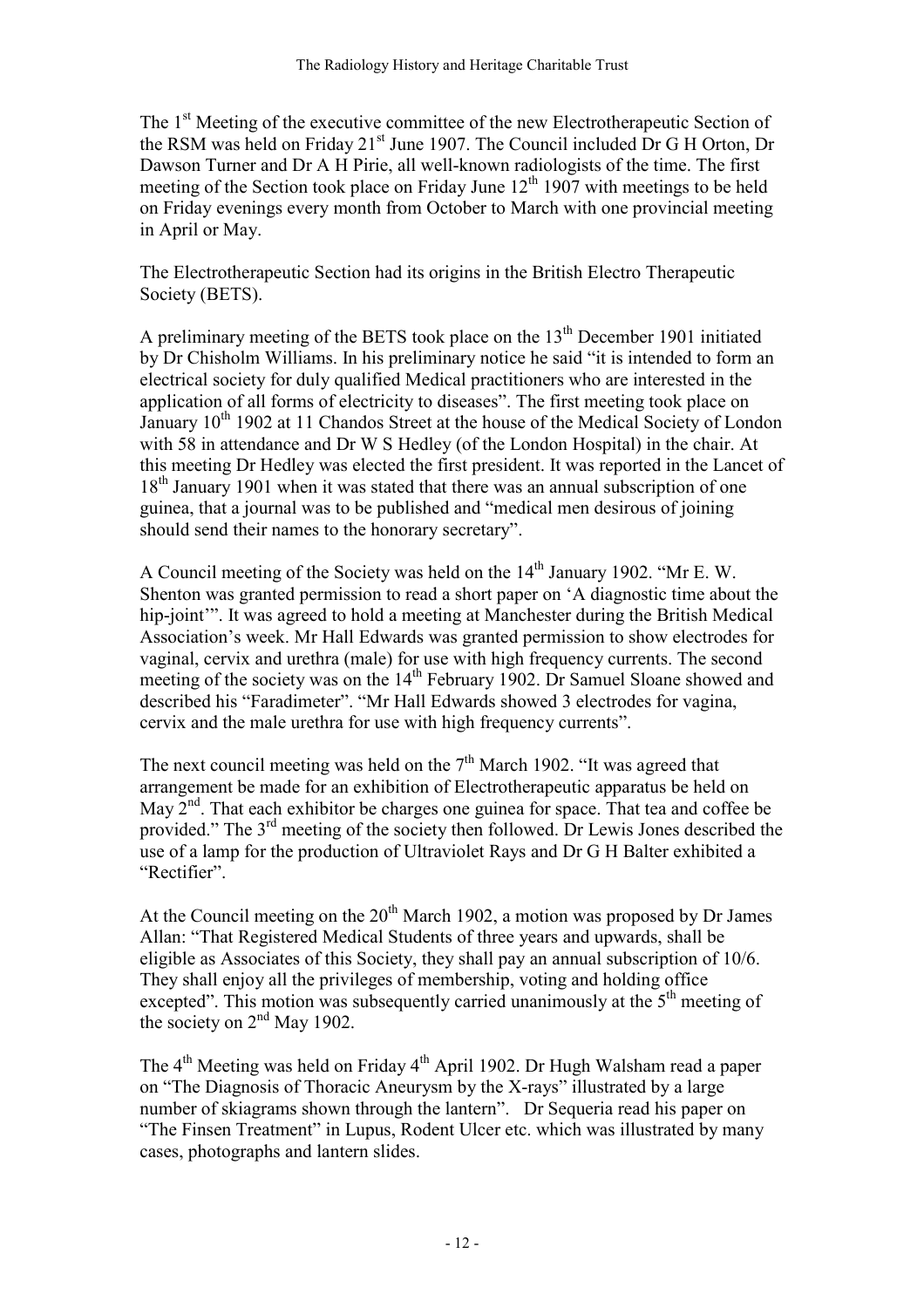At the  $8<sup>th</sup>$  meeting Dr Graham showed the latest Finsen Revn Lamp and fully described its working advantages over the other versions. Mr Bokenham exhibited a simple Finsen lamp.

In 1903 the President was Dr Lewis Jones. The Council included members from all over Great Britain (Swansea, Liverpool, Wolverhampton, Glasgow, Taunton, Edinburgh and Harrogate).

At the 11<sup>th</sup> Meeting on the  $27<sup>th</sup>$  February 1903 Dr George Herschell spoke on Polyphase Currents and gave an exhibition of apparatus. Dr Somerville from Glasgow spoke on H.F. treatment with benefit of some diseases.

Council of 9<sup>th</sup> March 1903 was held at Dr Lewis Jones rooms at 143 Harley Street. The question of publication of transactions was discussed. Dr Hedley was the current editor. This was further discussed at a sub-committee on 14<sup>th</sup> March and the size of the proceedings was increased from 8 pages to 12 pages.

At the  $12^{th}$  Meeting Dr Donald Baynes gave a paper on "cataphoresis" and Dr J A Codd (Wolverhampton) gave a paper on "The Electric Series Bath".

Council on  $7<sup>th</sup>$  April 1903 following a letter from W F Brook Esq. FRCS VP instructed the Secretary "to inform him of the willingness of this society to do all in its power to further the objects of the subsection of electrotherapeutics at the annual meeting of the British Medical Association at Swansea. The following programme was suggested:

1<sup>st</sup> Day: "The results of Treatment of Malignant disease by Electrical Methods". 2<sup>nd</sup> Day: "The treatment of tuberculous disease by electrical methods". 3<sup>rd</sup> Day: "Papers"

The  $13<sup>th</sup>$  Meeting was on the  $24<sup>th</sup>$  April 1903. Dr Donald Baynes spoke about the needs of the members to support the journal in which our transactions are printed. There were two papers: Dr Cowen on "The treatment of constipation by electrical methods" and Dr Samuel Sloan on "The therapeutic value of alternating currents applied to the abdominal sympathetic".

At the  $14^{th}$  Meeting (22<sup>nd</sup> May 1902) Mr Chas. A Clark described and demonstrated a new dental X-ray tube and Mr Donald Baynes showed an electrical vaginal douche and vaginal coil.

At the  $17<sup>th</sup>$  Meeting (18<sup>th</sup> December 19030 there was organised an Exhibition of electro-medical apparatus and a conversazione. The exhibitors were: K Schall, A E Dean, Sanitas, Cossar, Isenthal, Cox, Davis, Martingale and the Medical Supply Association. An address was given by Sir Isambard Owen.

The  $2<sup>nd</sup>$  annual Meeting was on  $22<sup>nd</sup>$  January 1904. "Dr Browne-Caithew showed two cases of lupus and sarcoma which had been treated with Radium, the first to be presented to this society."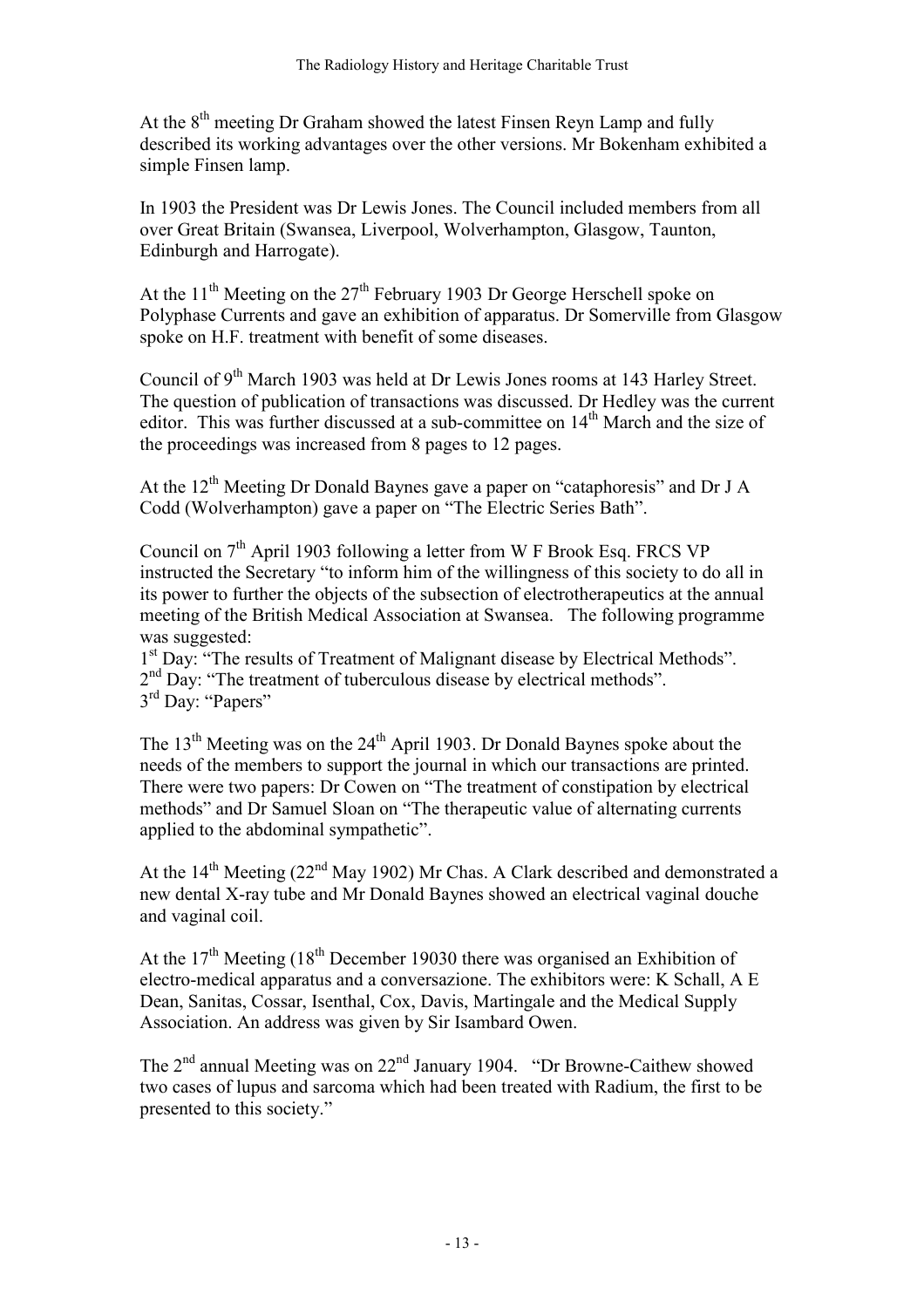At the 19<sup>th</sup> Ordinary Meeting ( $26<sup>th</sup>$  February 1904) Dr Reid "showed an interesting case of recurrent carcinoma of side of neck treated with x-rays but more recently under his care by means of Radium".

At the  $20^{th}$  Meeting ( $25^{th}$  March 1904) Mr Williams showed an X-ray tube shield and Dr Donald Baynes spoke on "The Electrical Treatment of Gout and Rheumatism". Physical methods in the treatment of soft tissue and joint diseases were common.

A Council Meeting was held a 143 Harley Street W on Friday 15<sup>th</sup> July 1903, Dr Lewis Jones in the chair. "Secty read a letter from Dr Reginald Morton re laymen at the meetings of the society. Secty directed to answer that the council wish to draw the attention of members that only medical men & those distinguished in any branch of Natural Science and at the Annual Dinner only members of the learned professions may be invited as guests".

 $27<sup>th</sup>$  January 1905. An Annual Exhibition and Conversazione took place.

1905 Dr John Macintyre of 179 Bath Street Glasgow elected honorary member.

28<sup>th</sup> Ordinary Meeting March 24 1905. Dr J Macintyre wrote and thanked the society for their kindness in electing him an honorary member. Mr Robert Donald (75 Clyde St, Dunedin, New Zealand0 was unanimously elected as an ordinary member of the society. Mr Hall Edwards showed lantern slides of a new diaphragm compressor and a handy screen holder, explaining their uses and advantages. Mr R Donald showed some radiographs of the urinary tract of a cadaver injected with bismuth, in which the normal positions of the ureters were clearly shown. Mr A D Reid showed a new and improves x-ray diaphragm, built on the principle of the Iris diaphragm, but with very thick plates so as to efficiently cut off extraneous rays. Mr J Hall-Edwards then read his paper "The X-ray treatment of Rodent Ulcer & cancer" which was illustrated by lantern slides especially prepared by himself.

Synopsis of paper:

Further experiences in the treatment of Rodent ulcer. Late & early recurrence after X-ray treatment. Reasons of recurrence Surgical help in inoperable cases. (sepsis) in X-ray treatment Action of X-rays in superficial 7 deep seated cancer. Toxaemia following X-ray treatment. The advisability of early application of x-rays after the removal of cancer of the breast Further research into the effects of the X-rays upon cancer is urgently needed .

A Council Meeting took place on the  $27<sup>th</sup>$  April 1905: "The case of the practice of Guy's Hospital inviting practitioners to send paying patients to their Actinotherapeutic department was discussed and the Editor of the Journal instructed to deal with the matter as seems most advisable. The case of Alexander Lane MD of Bideford was also discussed and the Secretary was instructed to confer with Dr Bateman of the Medical Defence Union. The matter of Guy's Hospital was again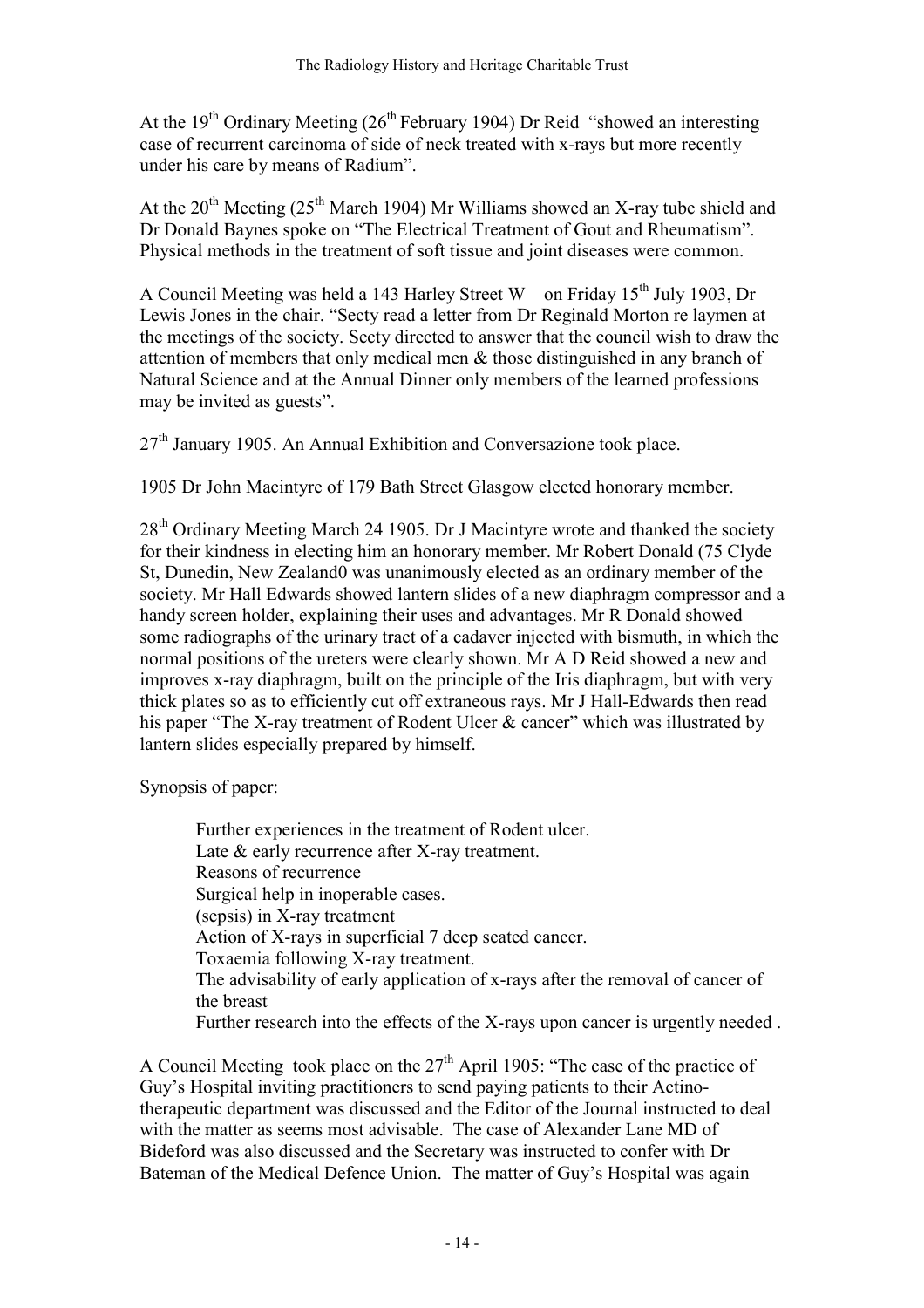discussed at the Council of May  $19<sup>th</sup> 1905$  and it was referred to a sub-committee of the BETS. Dr Alexander Lane was again discussed and it was agreed to call a special meeting to deal finally with the case. At that same meeting Mr A D Reid brought up the suggestion of amalgamation with the Röntgen Society that had been put forward by members of the Röntgen Society. Mr Reid was asked to reply to the effect that: "while having a good feeling towards amalgamation in the abstract – they fail to see how negotiations can have any value so long as the constitutions of the two societies are so widely different". Dr Lewis Jones reported regarding the proposed configuration of medical societies of London and this was referred to a special committee.

Dr Ironside Bruce (of the Charing Cross Hospital) was elected to membership in May 26<sup>th</sup> 1905. He became well known and his early death for the effects of exposure to the effects of Radium was a national scandal.

A special meeting of the society was held on the  $16<sup>th</sup>$  June 1905. The president moved: "That the name of Dr Alexander Lane, late of Bideford Devon, and now of Newcastle-on-Tyne be expunged from the roll of members of the British electrotherapeutic Society". Dr Bateman from the Medical Defence Union came to explain the facts and Dr Lane appeared in person to speak in his own defence. An account of evidence in the case of Pearson verses Lane at the Exeter assizes in February 1905 was given. It was brought out in evidence that Dr Lane had used Xrays in one in five cases on his books. It was testified by Drs Batten and Kearton that "their experience in previously similar circumstances that such proportion was excessive". "It was thus shown that Dr Lane had been making use of X-ray treatment in such a way as to be unjustifiable".

The practice of therapy continued to exercise the council. In the June  $16<sup>th</sup> 1905$ council meeting the attention of Council was drawn to an advertisement in the British Medical Journal for June  $17<sup>th</sup>$  date headed "Bournemouth". In this advertisement a practitioner as a member of the BETS put an advertisement in the BMJ: "Remarkable successes achieved in inveterate chronic cases. Extensive modern equipment ensuring precision of dosage and delicacy of application also freedom from all risks". This caused considerable concern. The secretary was asked to ascertain the name of the member and communicate with him, especially on the use of the Society's name.

At the 33<sup>rd</sup> Ordinary meeting on the  $27<sup>th</sup>$  October 1905 the attitude of the society regarding the proposed union of medical societies was discussed. It was resolved: "That the British Electro-therapeutic society is in favour of joining the proposed union of medical societies, but would like to see the establishment of a special Electrotherapeutic of Physiotherapeutic subsection in such a united society – for the reason that such a subsection would be a meeting place for members interested in a well defined sphere of medical work". This resolution was put by the president and carried unanimously.

November 1905: A E Barclay and James Stanley Bythell accepted into membership.

December  $15<sup>th</sup> 1905$ : Dr Graham wrote expressing the view that a provincial member should be elected to the chair for the next year. The President for 1905-06 was Dr J Hall Edwards.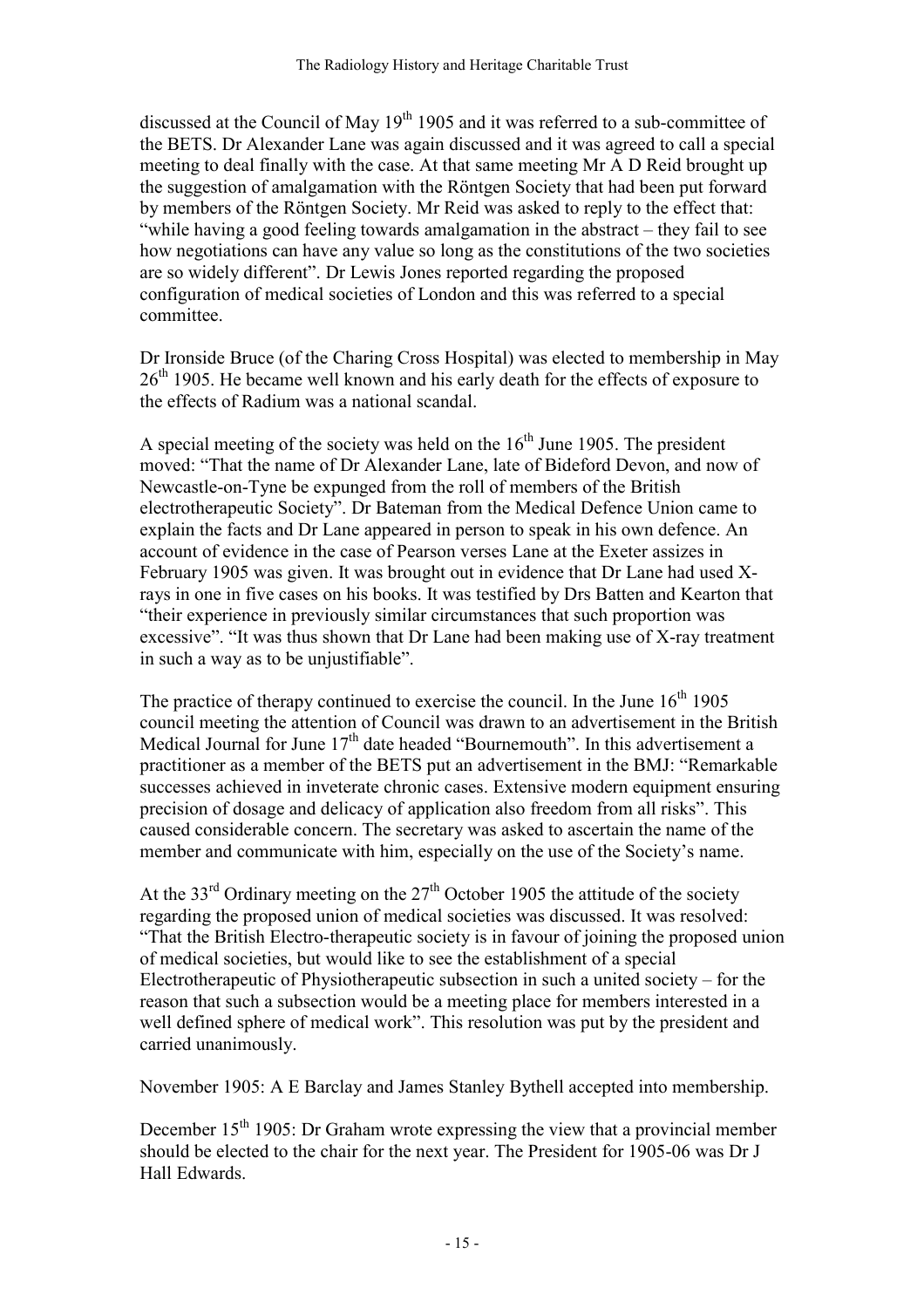At the council meeting of February  $6<sup>th</sup>$  1906 the following was agreed to be put on the agenda of the next meeting of the society: "considering that the medical use of Röntgen rays may cause grave accidents -: that certain practices may create a social danger & that only medical men are capable of interpreting the results obtained from the point of view of diagnosis  $\&$  of the treatment of disease; this society is of opinion that the medical application of the X- & other rays should only be permitted to reputable medical practitioners".

At the  $34<sup>th</sup>$  ordinary meeting of the society on February  $23<sup>rd</sup>$  1906 the president John Hall-Edwards proposed the motion: "It having been established that the use of the x-  $\&$  other rays by persons without a registered qualification constitutes a grave social  $\&$ public danger, & that medical men alone are capable of administering such rays to the public benefit; this society is of opinion that the use of X-and other rays should be by act of parliament confined absolutely to registered medical practitioners & dental surgeons in their practice of dental surgery". This proposal was carried unanimously. At the council meeting on March  $23<sup>rd</sup>$  1906 the President (John Hall Edwards) read letters from various Members of Parliament regarding this motion. This ultimately resulted when the Society of Radiographers was formed in the 1920s in the prevention on non-medically qualified practitioners from working independently and reporting radiographs

38th Ordinary Meeting on March 1906: Dr C Thurstan Holland (Liverpool) was elected an ordinary member.

Dr Howard Pirie (radiation pioneer and ultimately martyr to the effects of x-rays) appointed editor of the Journal "Medical Electrology and Radiology" on April  $26<sup>th</sup>$ 1907.

43rd Ordinary Meeting: Announced that the May meeting is the last of the society.

 $44<sup>th</sup>$  and last meeting at 11 Chandos street Friday may  $24<sup>th</sup>$  1907 at 8.30 PM. At the council meeting before that meeting a letter was read from Dr J Macintyre of Glasgow giving his consent to become an ordinary member of the new section of the Royal Society of Medicine. At an Extraordinary General Meeting after the meeting the following resolution was proposed and carried unanimously: "That in pursuance of the decision of the British electrotherapeutic society in with other societies in forming the Royal society of medicine which has now been granted a Royal Charter from His Majesty the king, all the property of every kind whatever of this society be  $\&$  is hereby transferred to the Royal society of medicine & the Treasurer and council are hereby directed forthwith to transfer to the Royal Society of Medicine all sums of money standing in their names or at the credit of this Society at its Bank".

The British Electro-Therapeutic Society was innovative and successful with meetings, exhibitions, a respected journal and was concerned with furthering clinical governance (although they would not use that language! They would have called it good clinical practice), education and research into the applications of electricity to medical diagnosis and therapy. It has been a privilege to research them. They suffered for their patients and many experienced harmful effects of radiation (Such as Ironside Bruce, John Hall-Edwards, and Howard Pirie).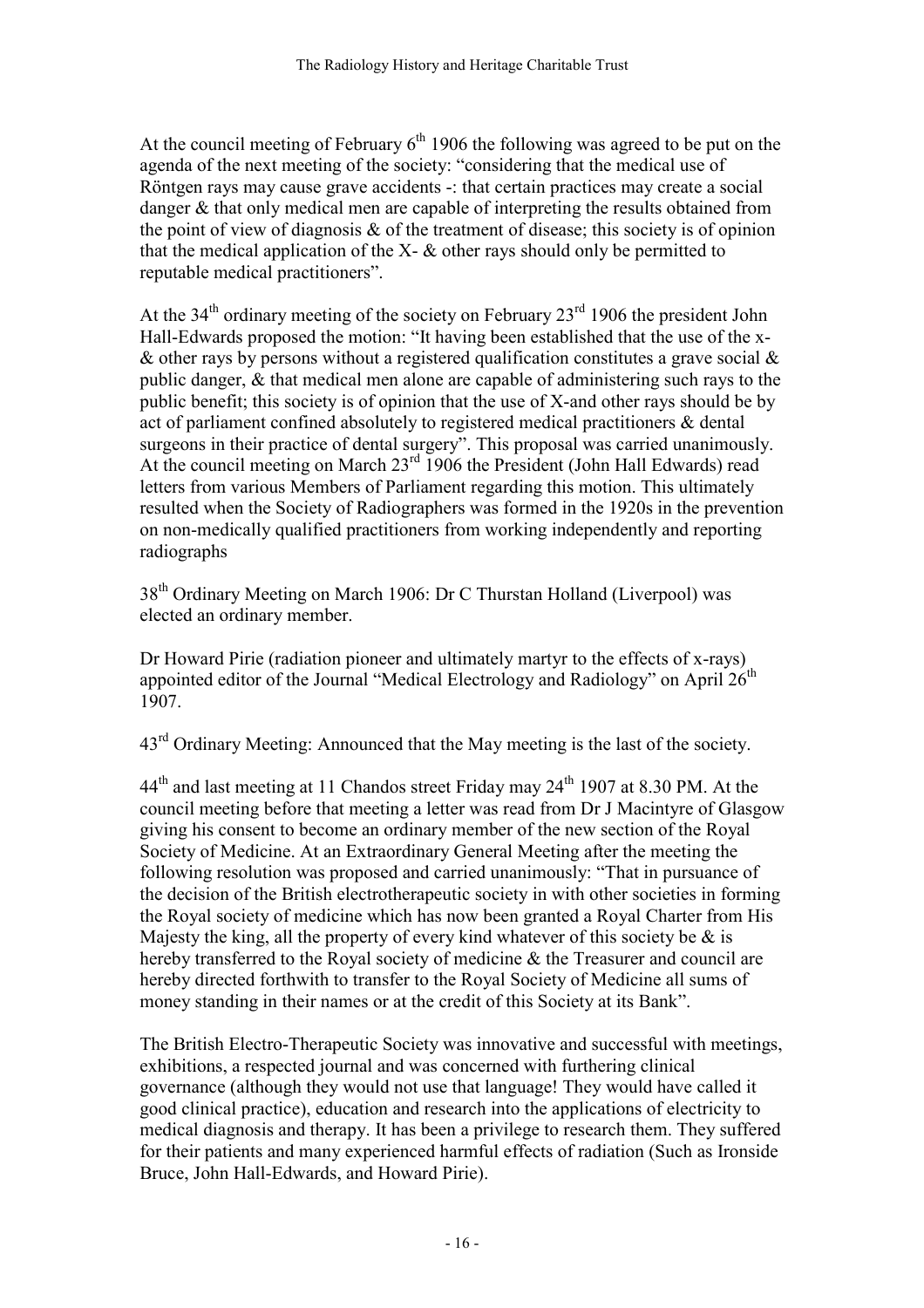I salute them!

Thursday, 17 January 2002

## THE GOOD OLD DAYS (Says who?)

by Thomas Charles Tipler.

 I was born in Liverpool in 1931. During my childhood one or other of my relatives was usually a patient in Walton Hospital, Liverpool, as a result of which I occasionally accompanied my parents as a visitor to the hospital. I remember walking along long corridors and having glances into the x-ray Department. I was fascinated by the chrome and black coloured equipment and amazed at the radiographs that people in white coats held up to the viewing boxes. From those early days I decided that I wanted to become a radiographer.

My father and grandfather realized when I left school at the age of 14 years, that my ambition was serious and not just a juvenile whim. As I was too young to enter the profession they advised me to gain experience in the electrical or nursing field, as a basis to build upon for future reference.

 After attending Walton Junior Technical School, Liverpool, studying electrical engineering and becoming an armature-winding apprentice, I took a post as a student nurse in Denbigh Sanatorium, North Wales. Whilst in this hospital I managed to pass my preliminary nursing training Part 1.

It was now 1949 and the King required that I and thousands of others at the age of 18 years should join his armed forces. "National Service" was the order of the day (pity it was ever scrapped). In the November, I attended the Army Recruiting Office in Liverpool. I told the recruiting sergeant that I would like to do my statuary service in the Royal Army Medical Corps, as I wanted to become a radiographer. I restrained my laughter when he suggested that to pursue such a profession, I would be better off joining the Royal Signals Regiment (He as a sergeant in one of the Guards Regiments). He was never the less well trained as he told me that to ensure joining the Corps of my choice I would have to "sign on" in the Regular Army for 5 years with the Colours and 7 years with the Reserves; even then I may not be selected to become a radiographer. At the time recruits were being drafted into the Catering Corps, so he said. I will never know whether or not he conned me but I decided to "grasp the nettle" and go for it. From then on I was a number 22305729 RAMC.

 I was posted to the RAMC Depot, Queen Elizabeth Barracks, Crookham, Hants, where all the "square bashing" and basic achievement test were carried out including a Nursing Orderly Class 111 examination. I was successful at passing a "Selection Board" and was recommended for training as a radiographer. I was then transferred to the Royal Herbert Hospital, Woolwich, where the Army X-ray School was based.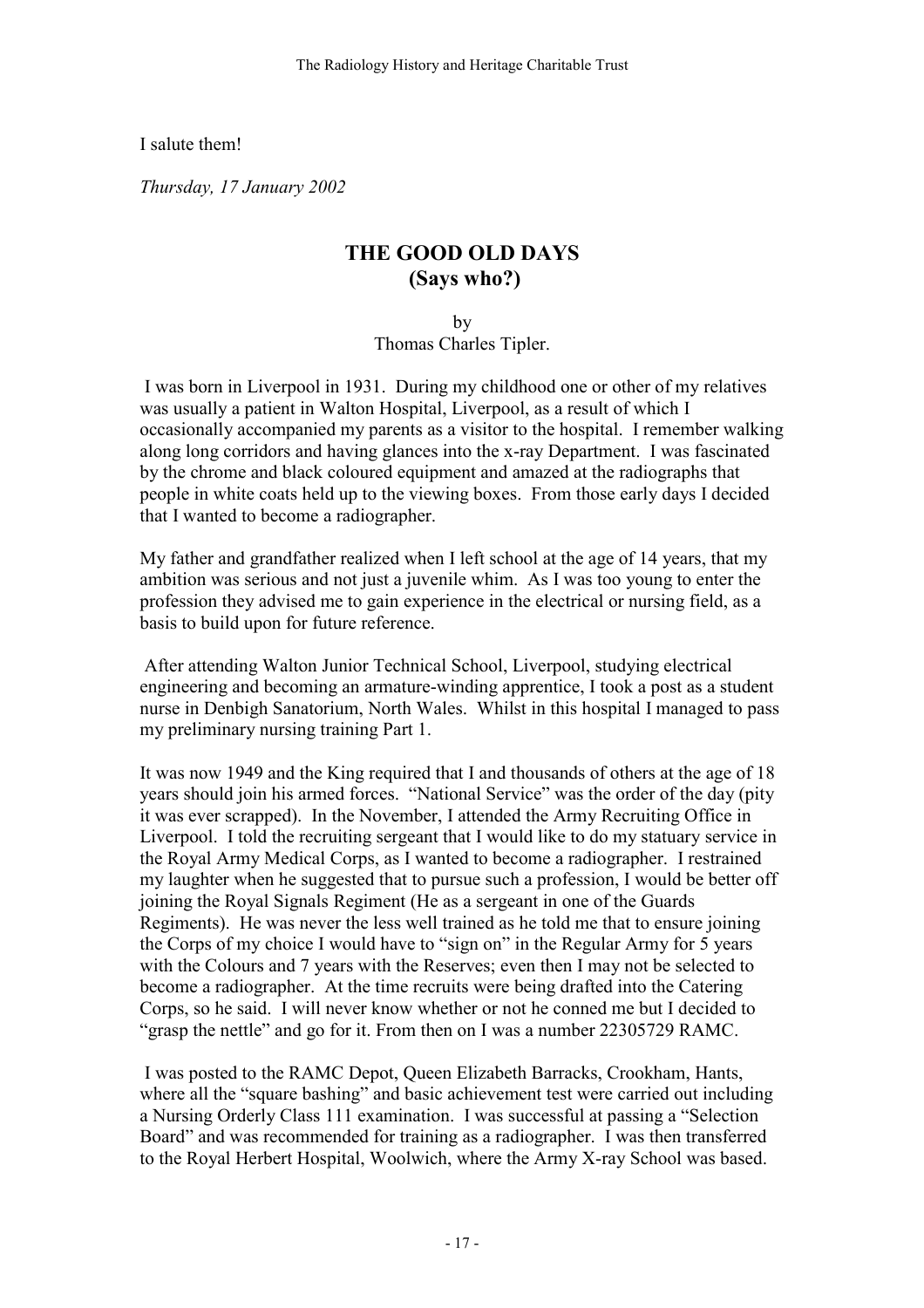After serving a short period as a Nursing Orderly on the wards, I was allocated a place on the radiography course. It was in the September 1950, when I first entered into the Army X-ray School as a student radiographer. There in front of me stood the chrome and black coloured X-ray sets that had fascinated me all those years ago. As far as I was concerned I had at last achieved an aim in my life.

The instructors were all qualified Members of the Society of Radiographers (MSR). Sgt Harrison taught physics, Sgt Parrot, photography, S/Sgt Ramsey, anatomy and physiology. The equipment was all Watson's, MX11, MX111, Mobilex and an R11, (all stationary anode targets. The MX111 had a dual focus – all mod cons). Each set was housed in its own room. There was a communal "dark room" plus a classroom with room for about 30 students. The main books we studied were Positioning in Radiography by K.C.Clark; Medical and Clinical Photography by Longmoor; X-ray Physics by Schall. S/Sgt Ramsey from Gray's Anatomy compiled the anatomy notes. In addition to the normal radiographic instruction a S/Sgt from the Royal Electrical and Mechanical Engineers (REME) instructed on equipment maintenance which included maintaining the control panels. One had to bear in mind that we may not be able to send for a Watson's or any other X-ray engineer when we were in a foreign country or attached to a remote "Field Ambulance Unit".

During the initial training, we practiced on "volunteer" patients from the wards in the hospital (I use the word volunteer loosely!) The number of times they were allowed to attend was strictly monitored. This initial course of 3 months duration consisted of the daytime lectures and practical

Training from 9am to5pm but after the evening meal it was an unwritten law that you were expected to attend evening sessions when the school reopened from 6pm to 10pm. These sessions were supervised by one of the instructors "on call" and the number of times you attended in your free time was placed on your record. Needless to say that most of us students who wanted to be radiographers were back every night apart from week ends. At the end of the course a written, practical and oral examination was set for successful candidates to be graded as Army Radiographer, Class 111 (War). I managed to pass these examinations which enabled me to take up duties as a basic training radiographer under the supervision of a qualified radiographer in military hospitals.

I was posted to the Cambridge Military Hospital, Aldershot. The qualified radiographer was Sgt Bull; the radiologist was Major Webster. After 4 months doing all types of examinations, including pelvimetery from the Louis Margaret married families' military hospital, I returned to the X-ray School for one month. This enabled me to undertake further training, take further examinations in order to pass as an Army Radiographer, Class 111 (Peace).

Armed with this "cherished" qualification I returned to the Cambridge Military Hospital, where I eventually became second in command and was promoted to the rank of Corporal (after taking further examinations in military law and drill procedures). My ex instructor, Sgt Harrison (Physics) had taken over from Sgt Bull who had left the army during my absence at the X-ray School. I am assured that it was nothing I had said or done that caused him to leave, he had simply served his time.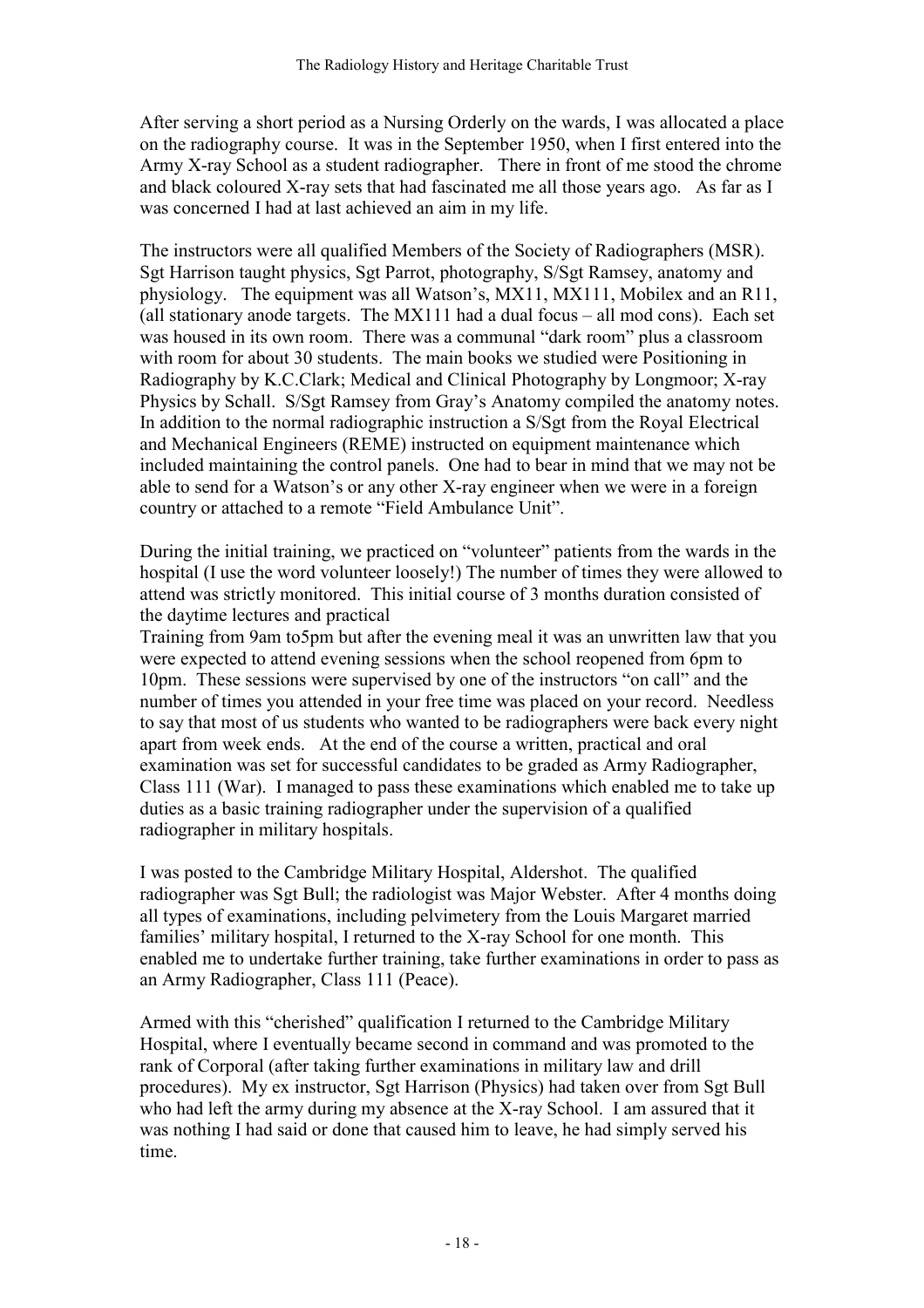In November 1951, I passed my Part 1 of my MSR(R). In February 1952, I boarded the "Empire Trooper" troopship bound for Korea and Japan. After 6 weeks at sea we eventually arrived at Pusan, South Korea. On arrival at Pusan, I was ordered by a Sgt/major in an Infantry Regiment, to collect all my kit and disembark. I got off the ship with hundreds of other soldiers, who eventually loaded into army vehicles and drove off bound for somewhere in Korea. I was left standing on the dockside and was admiring an American army band that had greeted the disembarked troops by playing a selection of marches. I remember thinking how smart they looked in their bright polished helmets, when a bulldozer, driven by an American soldier went past and pushed a line of about 10 jeeps off the dockside into the harbour. He must have noticed the look of utter disbelief on my face; as he reversed the bulldozer he simply said "No spares Buddy".

As I realized that I was the only British "medic" on the dockside and the troopship had by now pulled away from the dockside, I had better look for the Regimental Transport Officer (RTO) and find out where I was supposed to be. The RTO is normally the person who knows all about troop movement orders, as I had none I presumed he would know where I was to report. After about an hour I realized that there was no RTO to be found so I asked an American Sgt if he had any idea where I could find a British Officer. He called another American soldier, who turned out to be a Captain, over to hear my plight. He told me to go and get some refreshments and have a rest in one of their army huts on the dockside. After the refreshments I must have fallen asleep because it was the next day when the Sgt/major who had originally instructed me to get off the boat aroused me. He asked me what I was doing there and why I had left the boat? (In actual fact the boat left me) I told him the he had ordered me to disembark. He then asked me what sort of an excuse was that for a corporal to give to a Sgt/major? I was taught very early on in my service career that you do not argue or question a senior rank (not until you are out of that service). I noticed that the troopship had returned to the dockside and I would like to have thought that I was important enough for it to have returned just for me. I did think that this was the case until I saw plenty of equipment and other troops embarking at the same time.

The ship sailed from Korea and arrived at Kure, Japan. I was posted to the x-ray department of the British Commonwealth General Hospital in Kure. This hospital catered for the entire Commonwealth troops involved in the Korean Campaign (commonly known as the "Forgotten War"). I relieved an RAMC Sgt Smitton (I think that was his name). He was returning to the UK having completed his tour of duty in Kure. I was promoted Sgt on taking over the department. Captain P. Conlon RAMC was the radiologist. The remaining staff consisted of an army radiographer, Ralph Marks RAMC, three Japanese, one was a radiographer, one a darkroom assistant and a female clerical assistant. During my posting Capt Conlon returned to the UK and was replaced by Lt.Col Fowler. The Officer Commanding was Col Menezies and the Company Commander turned out to be my old anatomy instructor Sgt Ramsey who had left the medical side of the RAMC and joined the administration side and had now been promoted to the rank of lieutenant.

 The department consisted of four rooms, a general office, radiologist's office, darkroom and one large room which housed three X-ray sets; an MX11, an MX111 and a main static set of unknown origin which I think came out of the arc. Sometimes the Potter Buckey worked mechanically other times it did not; consequently we had to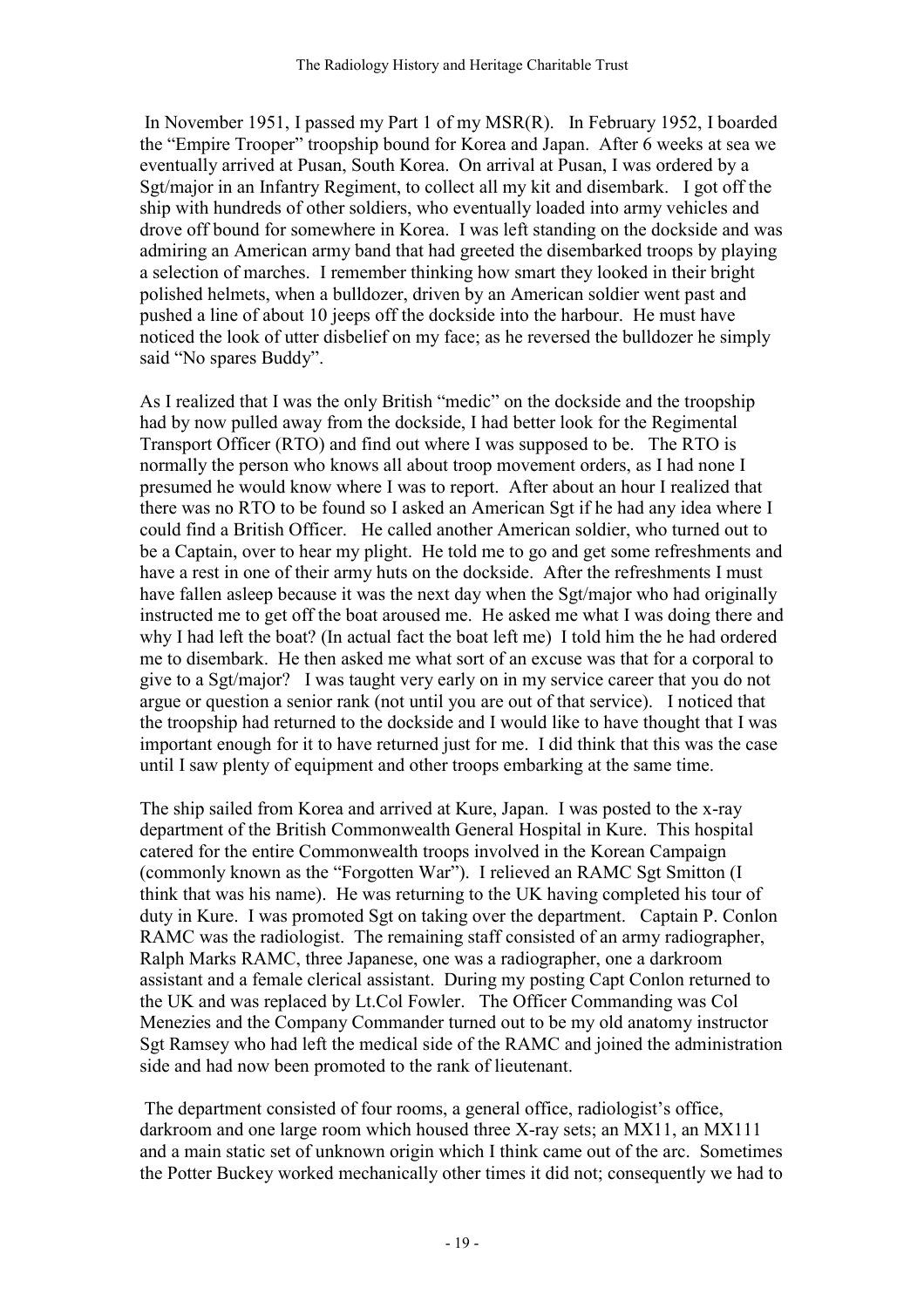resort to setting its timer for a longer time than the actual exposure and pulling a string to release it, then making the exposure, to ensure the Buckey was moving throughout the exposure. All types of examinations were carried out within this room.

The MX11, being portable, took the brunt of the work, as quite a lot was done in the operating and plaster theatres due to the nature of the casualties being brought back from Korea. It was not unusual to receive up to 20 to 30 stretcher cases on an evacuation convoy, which normally arrived in the evenings by hospital train and army ambulance. Such convoys would come in three or four times a week after the conflict finally ended then the numbers gradually decreased. When the casualties did arrive Col Menezies and the senior surgeon Major Wright assessed them in the reception area. Those that were considered to be in need of immediate X-ray and surgery were X-rayed with the MX11 in the reception area. The other patients were sent directly to the wards to rest and be attended too later. I know it may sound like a "War Story" but it is not, when I say that there were times when the bellows in the tube head of the MX11 expanded so much with the heat from the X-ray tube, that as a precaution, we filled a waterproof pillow with ice from the kitchen and placed it on the tube housing to cool things down. When you consider the number and length of exposures ( 15 mA on a 12 second mechanical hand held exposure timer, sometimes twice around the clock to get through thick plasters) it is all credit to the designers and construction of this little "workhorse" that never once let us down.

As far as I can remember the outputs of the equipment were as follows: -

- (i) MX11 85 kV at 15 mA for Radiography. 3mA for Screening for a maximum time of 3 minutes which could be repeated after a 10 minute rest period,
- (ii)  $MX111 90$  kV at 20 or 30 mA, depending on whether fine or course focus was selected. (I am not too sure of these factors as it was so long ago and the memory can play tricks on me).
- (iii) The main set, which I think came out of the arc and was as far as I know inherited from the Japanese after the 1939 – 1945 war – 95 kV at 30 mA

I have been asked on a few occasions to recall what sticks out in my memory regarding my service at the British Commonwealth General Hospital, Kure. There are a few memories that stick in my mind: -

- (i) Just how much physical punishment the human body can endure,
- (ii) The entry wound of a bullet or other missile, sometimes, gives absolutely no indication as to where in the body the missile will actually be finally located,
- (iii) One case in particular leads me to believe that I have witness a true miracle. A patient came into the department straight of a convoy from Korea. He was encased in a plaster cast, which covered his head and chest. There were holes in the cast to enable him to breathe and speak. His eyes were concealed within the cast and there was heavily blood staining in the region of his right eye and mid chest. A radiograph of his chest revealed a couple of fractured ribs on his left side and a partially collapsed left lung but no foreign body. A PA and right lateral radiograph of his skull revealed part of the pointed part of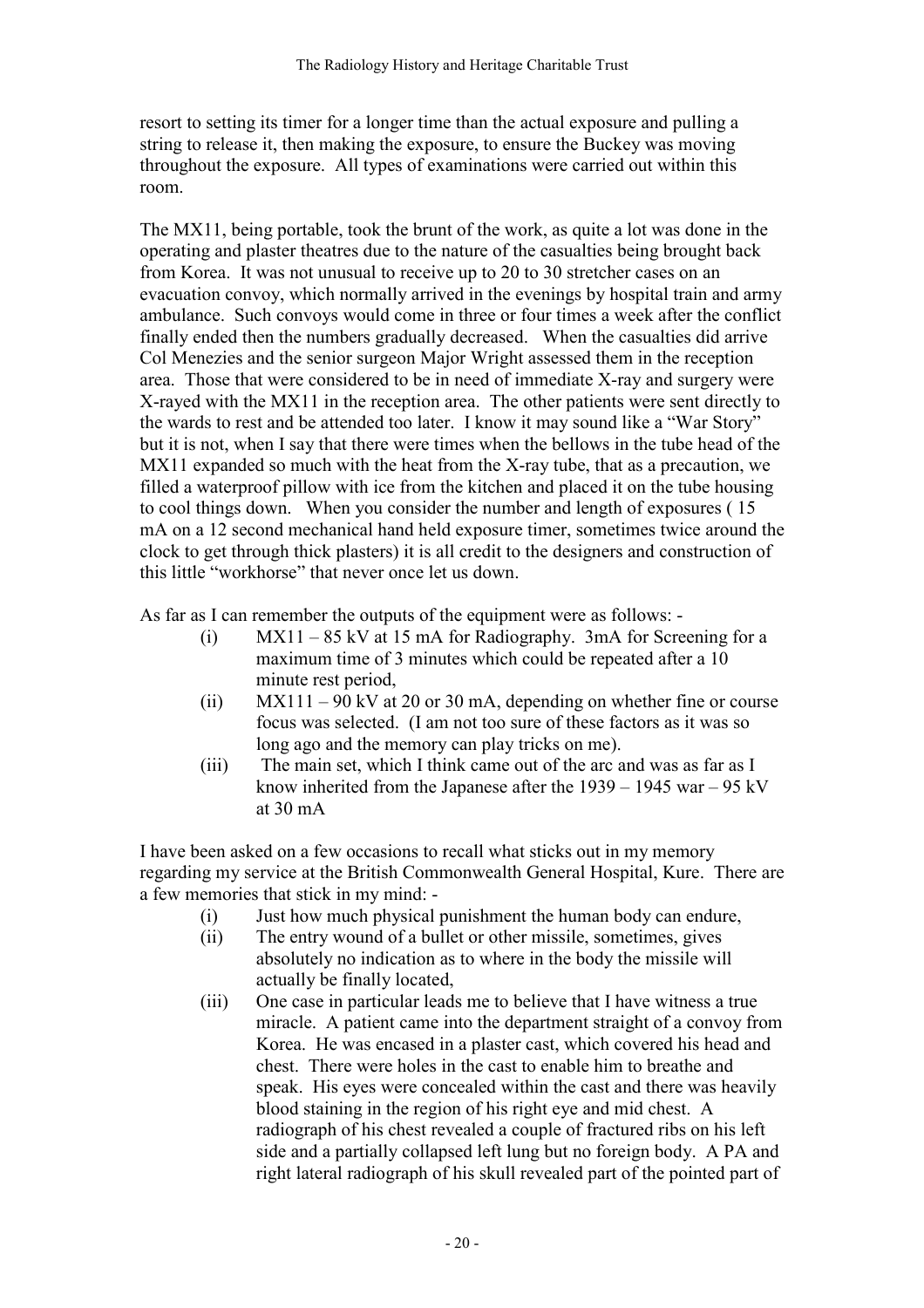a bullet lodged in the upper part of the right eye socket. I expected to see some form of entry wound elsewhere in the skull as the pointed part of the bullet was facing to his front. I could not see any sign of an entry wound made by this bullet. The department was "blacked out" as for screening with only the red screening light illuminating the room. A surgeon was called and the plaster encasing the patient's head was removed. The right eye was covered in a heavily bloodstained "field dressing". The left eye did not appear to be injured and the patient told me he could see me with this eye. The "field dressing" was removed from his right eye and the area cleaned up with warm water. On removing the bloodstains a small puncture wound could be seen just below the eye socket. The surgeon gave a local anaesthetic into the skin near the eyebrow, made a small incision an removed the bullet fragment and gave it to the patient who to our amazement informed us that he could see us out of both eyes. It can only be assumed that the bullet was at the end of its "flight" or was a ricochet that had only been powerful enough to penetrate the skin beneath the eye and had traveled around the bony orbit and come to rest above the eyeball, without actually causing any damage to the patients sight. The chest wound had an entry and exit, which together with the fractured ribs eventually healed, and his lung expanded. He was eventually discharged and returned to the UK.

- (iv) Other ranks were not expected to fraternize with female officers (I met my wife a lieutenant in the Queen Alexandra's Nursing Corps QARANC who was a "Sister" on a surgical ward at the hospital – someone once said that rules were made for the absolution of most and for the guidance of others!)
- (v) We did not wear film badges to record whether or not we had received any radiation. (I have two grown up daughters and four grandchildren).
- (vi) Mass Miniature Radiography on the repatriated prisoners of was performed. After exposure the 35mm film was wound around a 15 x 12 hanger with the emulsion side facing outwards and simply placed in the developer, ensuring the fluid level was above the top loops of the wound on film. A crude system but if there were any doubtful images the person involved was recalled for a full size image to be taken in the department.
- (vii) The comradeship of all the forces and ranks involved was fabulous. Everyone simply got on with his or her jobs. It sickens me when I read that there is an essence of "Bullying" especially within the field of radiography. I would have thought that allegedly intelligent people would be above that sort of behaviour.

In October 1953 I returned to the UK on the "Empire Orwell" troopship and passed my MSR(R) part 11 (Finals) in the November. I was then posted to Cowglen Military Hospital, Glasgow. This was a single-handed post in a hospital that was simply made up of "Nissan Huts". One of these huts contained the X-ray department. The radiologist was Dr Urquart who was a civilian who came in once a week to do barium meals and IVPs. It was whilst in this post that I receive a request form from one of the wards requesting that an ECG be carried out. I rang the sister on the ward and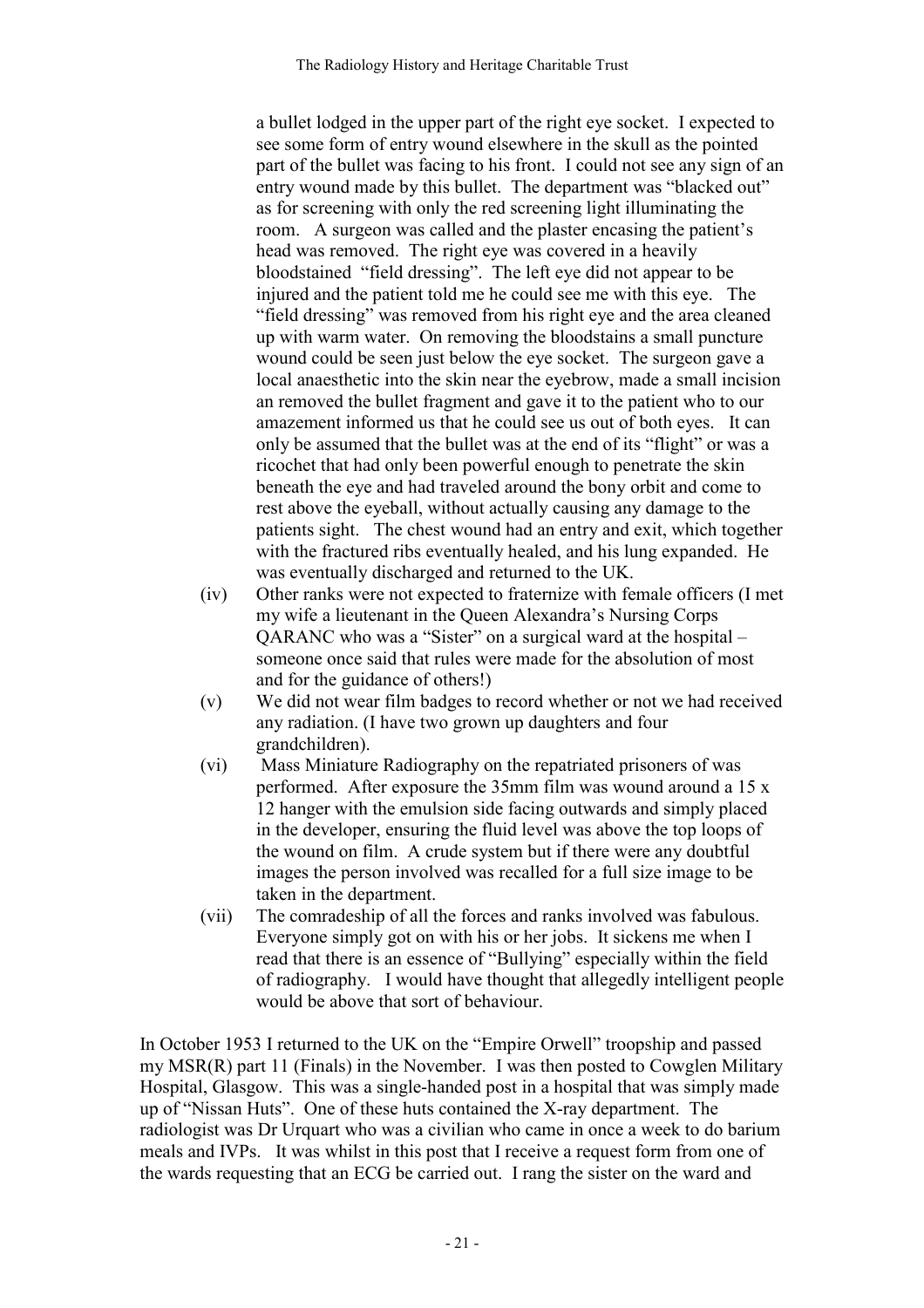told her that the form had been sent to me by mistake. A short time later I was informed by one of the medical officers that after a 30 minute course of instruction from him I was qualified, as far as he was concerned, to carry out ECG examinations. I recall that when doing an EGG on the wards one had to ensure that nobody else used any of the power sockets otherwise the graph reading may indicate a cardiac disorder. I hasten to add that this is the only hospital in which I carried out an ECG examination.

 After a couple of months at Cowglen I was posted to the Army X-ray School as a Sgt Instructor (Anatomy – Physiology and Positioning) where I remained until demobilization in November 1954.

After my demobilization leave t took up a post as a basic grade radiographer in Walton Hospital Liverpool. After working for a month I was presented with a cheque for what amounted to be just above what my fortnightly pay was in the Army. When I realized that this cheque represented a months pay I handed in my notice straight away. Like most soldiers leaving the Army I had to seek employment with comparable opportunities to the forces. I decided to join the Police Force.

I joined the Liverpool City Police, but by now my wife had found accommodation in her part of the country (Durham). I did not have enough service in to transfer so I resigned and joined Durham Constabulary in May 1955. I served in this constabulary for 30 years, eventually reaching the rank of chief inspector. After the normal probationary period and beat duty, I served in the Fingerprint Branch, the Serious Incident Squad as both an enquiry officer and a scene of crime examiner. From 1965 to 1980 I was seconded to the Home Office Forensic Science Laboratories at both Newcastle and Wetherby as senior police liaison officer.

In 1980 I returned to Durham Constabulary and eventually became officer in charge of the Durham Constabulary Scientific Aids Training. This school trained personnel from all over the world in the subjects of fingerprints, photography, scene of crime examination and the collection and submission of samples to the forensic science **laboratories** 

In 1985 I retired from the police service and have since undertaken, one day a week, voluntary work in the X-ray department at one of the local community hospitals. Due to letting my "State Registration and Membership to the Society of Radiographers" lapse, I no longer X-ray the patients. However I do the darkroom and clerical duties and thoroughly enjoy my time back in the radiographic environment. Due to the generosity of the radiographer at the hospital, who lets me have sight of radiographic magazines, I manage to theoretically keep up to date with what is happening in the "modern world of radiography".

 I am sometimes asked what are some of the things that I find different in radiography since I started to that of the present day. It goes without much comment that CT, MRI, Ultra Sound, Nuclear Medicine and such like were not available in my time. Apart from such things I will outline a few of the more mundane practices which differ.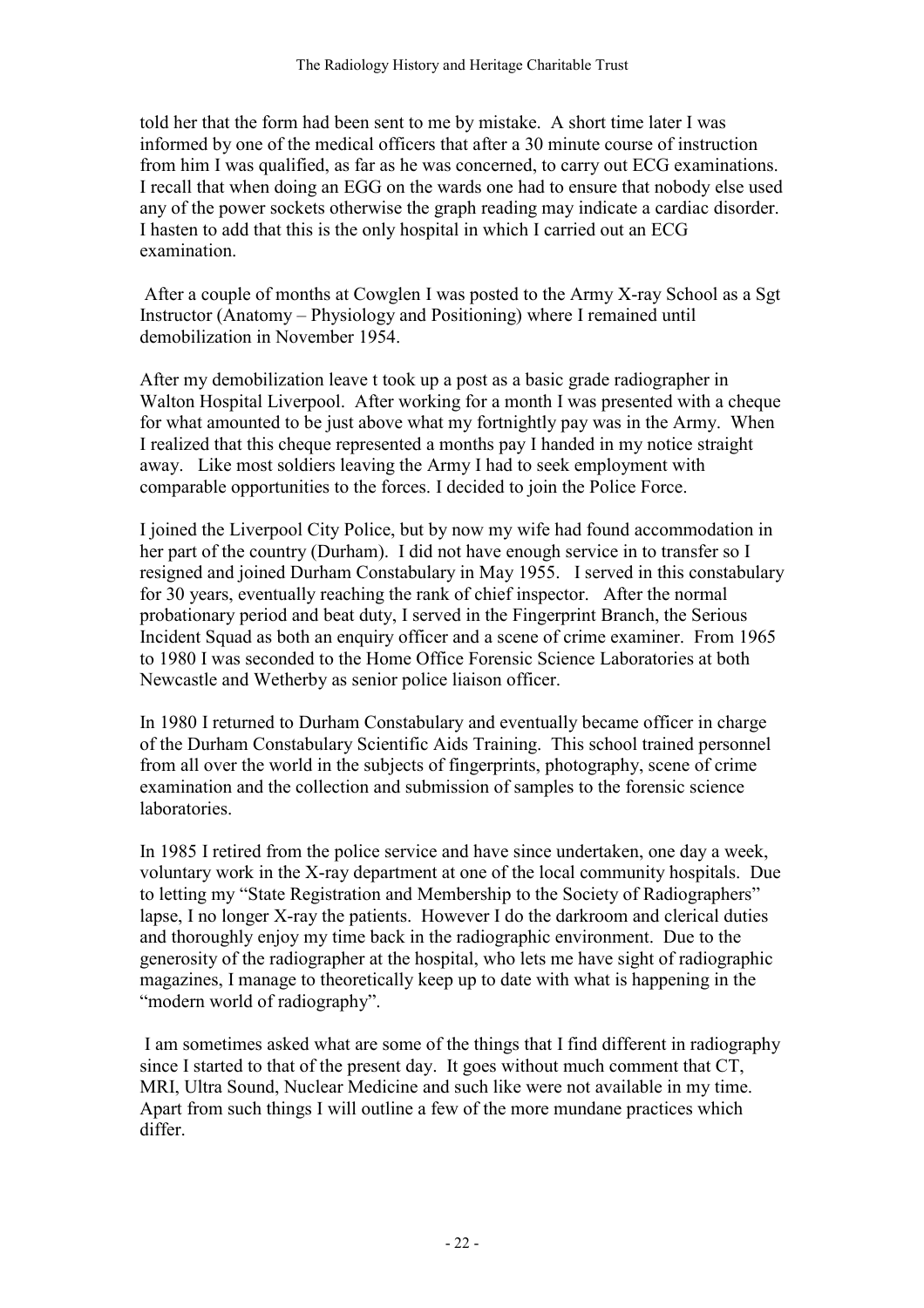In the 1950s patients produced an X-ray request form at reception. The particulars were copied, by hand, into a "main register and results book". The examination was given a consecutive number in the year concerned. This number was written on the request form, which was then handed to the radiographer. The patient was X-rayed and the form would be clipped to the cassette (in the case of more than one cassette it would be clipped on the top cassette and a note of the number of cassettes used recorded on the request form). In the darkroom the patients name and consecutive number would be pencilled onto one edge of the film. The film would be placed in a hanger, then into the developer (making sure that the liquid level was high enough to cover the top of the film and the film was not scratched by a metal silver recovery plate already in the tank). Agitation of the film was important to ensure that there were no air bubbles adhering to the film surface. Development time was usually 5 minutes at 65 degrees Fahrenheit. The film in its hanger was removed from the developer and allowed to drain, then into a rinse spray or tank, then into the fixer tank for at least 5 minutes. After fixation the film and hanger would go into the wash tank for about 20 minutes. The film would then be removed from its hanger and be hung up in a drying cabinet until dry (usually about 30 minutes). The whole developing to dried film process took something in the region of an hour.

When the films were dry the name of the patient, consecutive X-ray number on the request form plus the date were written in white ink along one edge of the film. This task (and it was a task) was usually carried out by the radiographer on call. The films would be married up with the request forms together with the X-ray envelope with the patient's particulars (hand written) on it. This package would all be set out for the radiologist to report on. He would write his findings on the back of the request form and the radiographer sitting in with him (part of the learning process) would copy the radiologist's report, by hand into the appropriate space in the "main register and report book". The leaves were detachable and could be clipped back into the book designed for the purpose; this ensured that the booking in of new patient was not interfered with. The request form containing the report was the returned to the doctor who requested the examination.

Sometime in 1951, a small curved guillotine device was introduced into the darkroom equipment. This machine was used for "rounding the corners off" on the hitherto squared cornered films. This was supposed to enable the films to be inserted into the envelopes without the danger of the sharp corners of the film ripping into to envelopes. In addition to this a small printing box was introduced which enabled a card with the patient particular printed on it to be photo-stated onto an unexposed corner of the film. This necessitated the insertion of an adequate sized piece of lead into the cassettes in front of the front intensifying screen. In the case of non-screen film you had to mark the corner where you had placed a piece of lead so that the person in the darkroom would know which corner to photo-stat the particulars onto (you hope they remembered after they took the film out of the envelope).

In those days there were only two types of film for us to use; screen and non-screen. The screens were coated with calcium tungstate. They came in pairs; the thinnest screen was placed in the front of the cassette and the thicker one at the back. The thicker screen was placed at the back in order to compensate for the radiation having passed through the front screen and the film before reaching it (at least that is what I was taught). The screens were secured in the cassettes with double- sided sticky tape,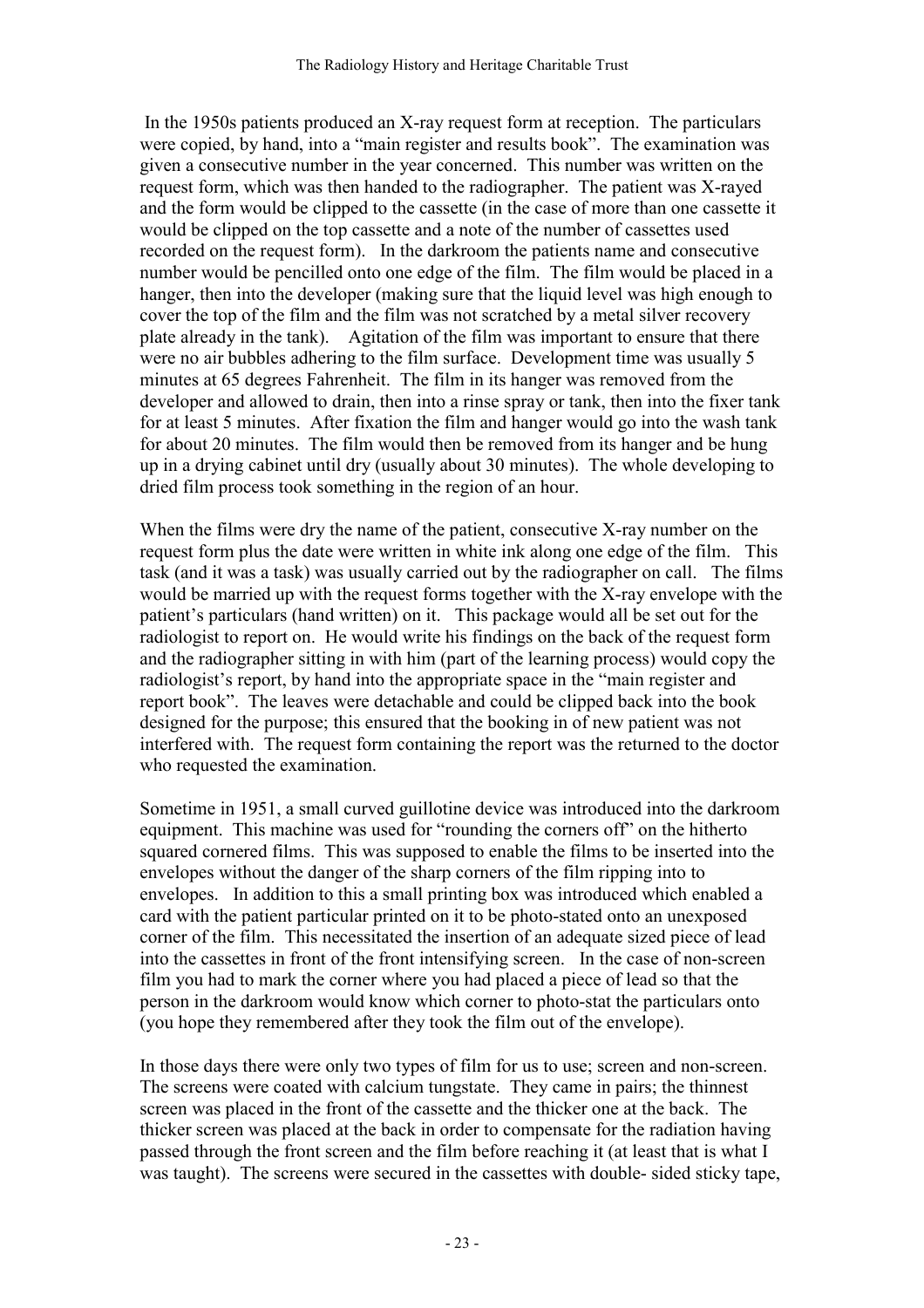but it was a wise move to leave at least one known cassette with a loose front screen. This enabled you to insert an extra film between the back of the front part of the cassette and the back of the loose front screen in addition to a normal film between the screen. When such a technique was adopted one exposure gave you a normal radiograph plus a "soft tissue" picture. I used this technique on a number of occasions in Kure, Japan, when it was essential to localize foreign bodies prior to their removal.

The exposures used in those day were multiples of second as opposed to fractions of seconds used on high mA and kV equipment used these days. The darkroom chemicals all came in powder form and had to be thoroughly mixed with water and allowed to reach the correct temperature prior to use.

Radiographs were copied by means of placing the radiograph to be copied, in register with an unexposed film, in between the intensifying screens. The unexposed film was in register behind the one to be copied. An X-ray exposure was made which resulted in a "negative" image being produce on the originally un-expose film. After development this film would be placed in front of a second unexposed film, the procedure repeated, resulting in a second "positive" image being produced. A crude method I know but we did not have modern day copiers. These second copies were usually made at the request of one of the doctors for his personal file and served their purpose.

Film in use my day were 15 x 12, 12 x 10, 8 x 6, 6 x 4, occlusal and dental. As far as I am aware 17 x 14 and 17 x 7 films did not exist (forgive me for quoting the sizes in inches after all I am a bit long in the tooth).

There are many things that have improved the lot of today's radiographer such as the daylight image intensifier, daylight automatic developer units, developer and fixer chemicals in liquid form, light beam diaphragms, floating table tops, fast and fine grain cassettes, personal film badges, automatic "cut off" devices when an optimum radiation has been obtained, high m A and kV equipment. All these things plus CT and MRI techniques are all, as I see it, on the plus side of the profession. I have to say that there are things that I consider are on the minus side, such as reading about "Bullying taking place amongst allegedly intelligent X-ray staff" and the growing fear of "Litigation cases in the medical profession"

## Lise Meitner, Austrian Physicist

By

Leslie Ramsey, Felixstowe, Suffolk

Lise Meitner, originally Elise, was born in Vienna on 7th November 1878, the third child of eight children of a lawyer father. The family was Jewish and the father had been one of the first Jewish men who were free to study and practice law, following a legal relaxation, some few years before Lise was born. As a family they distanced themselves from their Jewish past and all the children were later baptised as Catholics or Protestants.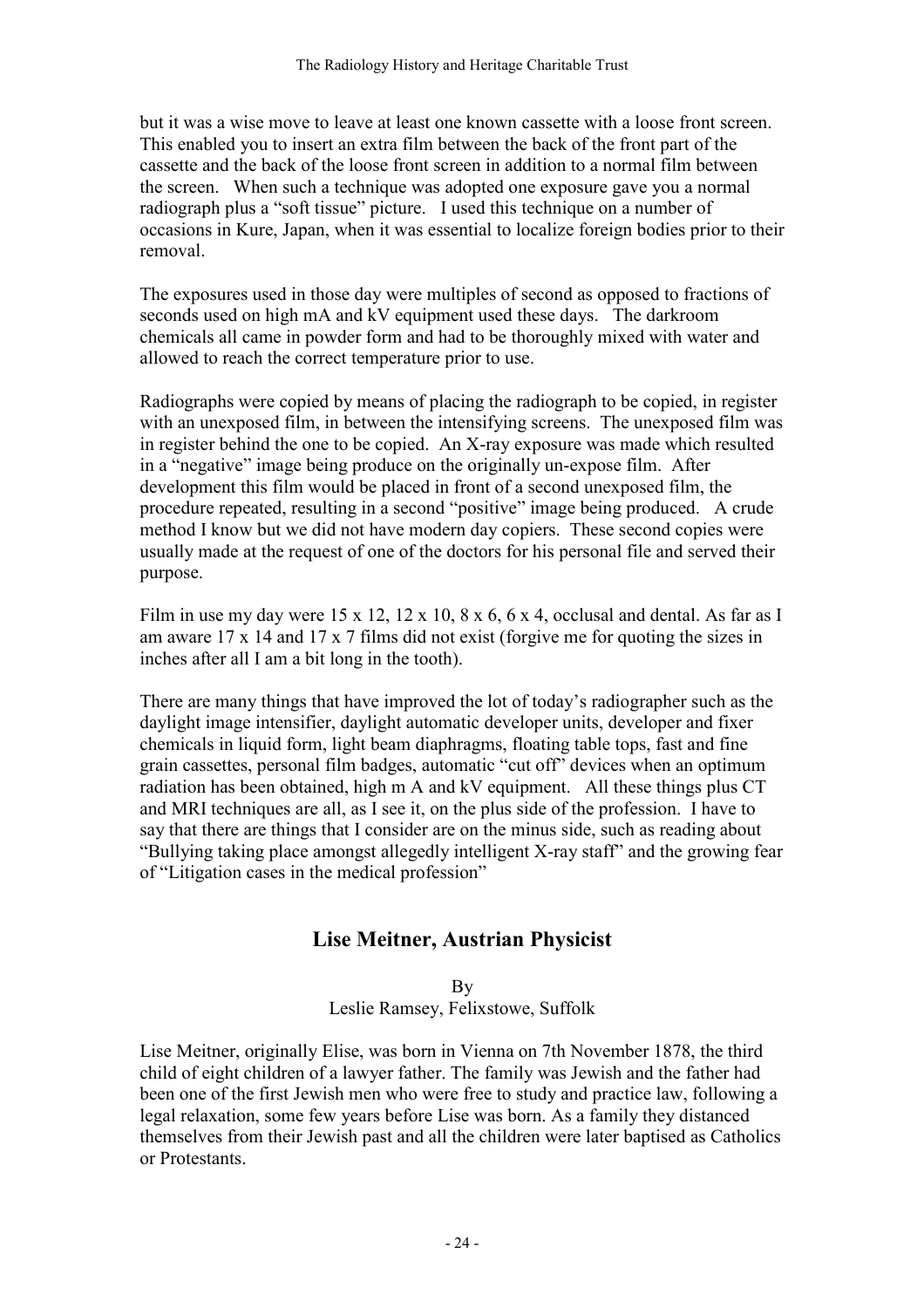Girls were excluded from university by law and also all university preparation courses. Lise left school at age fourteen and took to preparation for teaching French, a subject that did not require university education. However, by the time she completed this course the law was changed, so she compressed the missing preparation into two years of hard study and qualified for university entry in 1901.

 She studied physics with Professor Franz Exner, a friend of Professor Röntgen from student days, who made Vienna an early centre for research in radioactivity, and she was fortunate in her

second year to study with Professor Ludwig Boltzmann, as he fully accepted female students at a time when many academics and male students treated woman students very badly. Among the reasons put forward for the rejection of female students were that they would become prey to mental illness and infertility, and that they would be a threat to the social and intellectual character of the university. However, Lise completed her course in 1905, began research for her doctorate, and was awarded this in the year following."

 At the suggestion of a colleague, she devised apparatus to study the question whether alpha particles were scattered or simply absorbed in matter, and published her report in June 1907. Despite these successes there seemed no future for her as there were no women academics in Austrian universities, nor in the women's colleges.

At this time, aged 28, she asked her parents permission to go to Berlin for a few terms, as she was unaware that women were also excluded from Prussian universities. Her parents consented and she arrived in Berlin late in 1907.

She had met Max Planck in Vienna when he visited there following the suicide of Professor Boltzmann, and she managed to obtain special permission to attend his lectures. A naturally shy and reserved woman, in the all-male environment these traits were intensified. However, it was here she met Otto Hahn, a radio-chemist the same age as herself, and with a less formal manner which suited her shyness. Among her friends she could be lively and witty, but she never lost this innate shyness. At this early date in Berlin she was somewhat embarrassed by the Austrian accent of her spoken German but Hahn reassured her by relating his own faux pas when speaking English during his stay in London. Their academic interests were the same, and their respective strengths in physics and chemistry being complementary, they began what was to become a long-term collaboration and friendship.

Recognising that simply attending lectures was insufficient use of her time, she gained permission to work in a carpenter's former workshop in the basement of the Chemistry Institute, entering and leaving only through a separate outside entrance. She was not allowed to enter any other part of the building, even the laboratory where Hahn was working.

The following year she went home to Vienna, was baptised as a Protestant, and requested her parents' permission to return to Berlin for another year. They consented and in that year she and Hahn published three major articles, and six more in the year following.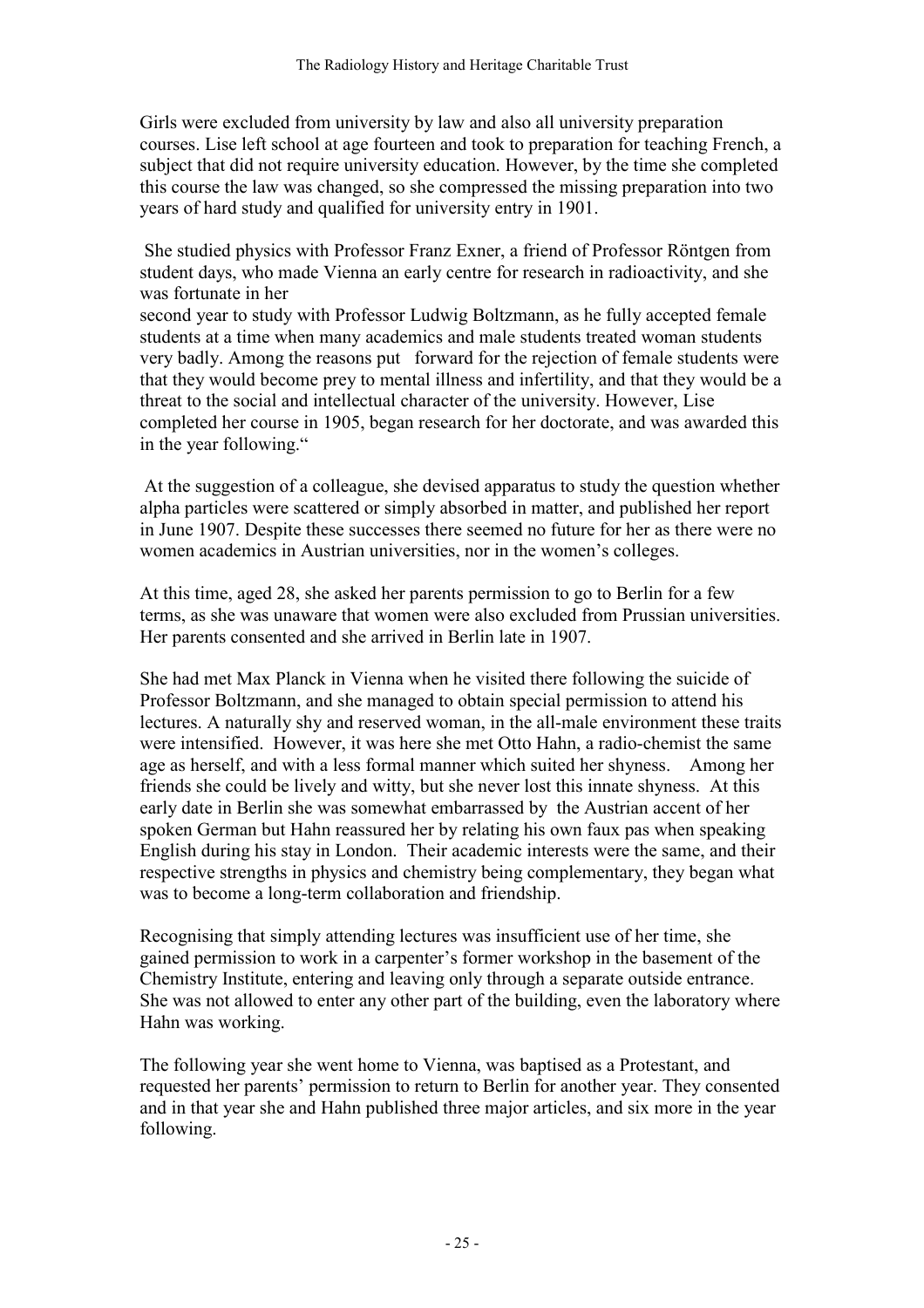She lived frugally in a succession of rented rooms, with her work punctuated by little else than her love of music, of flowers and gardens and of long country walks. To supplement her small allowance she wrote regularly for a popular scientific journal. The editor of an encyclopaedia was impressed by these articles and invited her to contribute, but on learning that he was dealing with a woman, a Fraulein Doktor, withdrew his offer.

In 1908 she met Rutherford, who was on his way home from having received a Nobel prize, and the following year she was invited to lecture at a scientific congress in Salzburg on her discovery of two new groups of beta emitters. Following her address she met Albert Einstein, who also lectured on his concept that matter should be thought of as condensed energy.

Later, Max Planck, who was always kind to her, appointed her his assistant, the first woman in such a post, and her first salaried position. In 1912 she and Hahn were given charge of the radioactivity section of the newly built and set up Kaiser Wilhelm Institute for Chemistry at Dahlem, suburban Berlin.

When war broke out in August 1914 she went immediately to Vienna, to see her brothers off to the war, and to enquire of the Red Cross of their need for nurses, but the training courses were all full. In September she returned to Berlin and signed up for training as an x-ray technician. No result came from this and she continued working in the laboratory. However, by the summer of 1915 she discovered that Marie Curie had set up a mobile radiological service behind the lines in France, so in July she returned to Vienna and volunteered as an x-ray nurse/technician in the Austrian army.

Within a short time she received training and in August was sent to a military hospital in Lemberg, then in Galicia (now Lvov and in the Ukraine), near the Russian front. Here she worked in the local Technical Institute" 'converted into a hospital, and assisted with operations until the x-ray unit was serviceable. When no x-ray work was required she continued to assist at operations, giving anaesthetics and general help, such as repairing broken electrical and other apparatus.

The reality of war came to her as a profound shock. She had followed with admiration the early successes of the German armies in France and Belgium, and had seen Austrian soldiers in festive mood leave Vienna for the front in 1914, but work in the hospital changed her attitude.

 When the fighting died down in 1916 she requested a transfer and was eventually sent to Trento, then in Austria (now in Italy), but work was still scarce. As a result of a new Russian offensive she was returned to the Eastern front at Lublin in Poland, but by September returned to the Kaiser Wilhelm Institute in Berlin.

In January 1917 she was promoted head of section and, together with Hahn, who almost all this time was serving in the German army in Belgium, submitted a paper in March 1918 on the mother substance of Actinium, a new element they proposed should be called Protactinium.

In the autumn of 1918, when the war ended, she worked for a time with Albert Einstein, who since 1914, had been Director of the Kaiser Wilhelm Institute for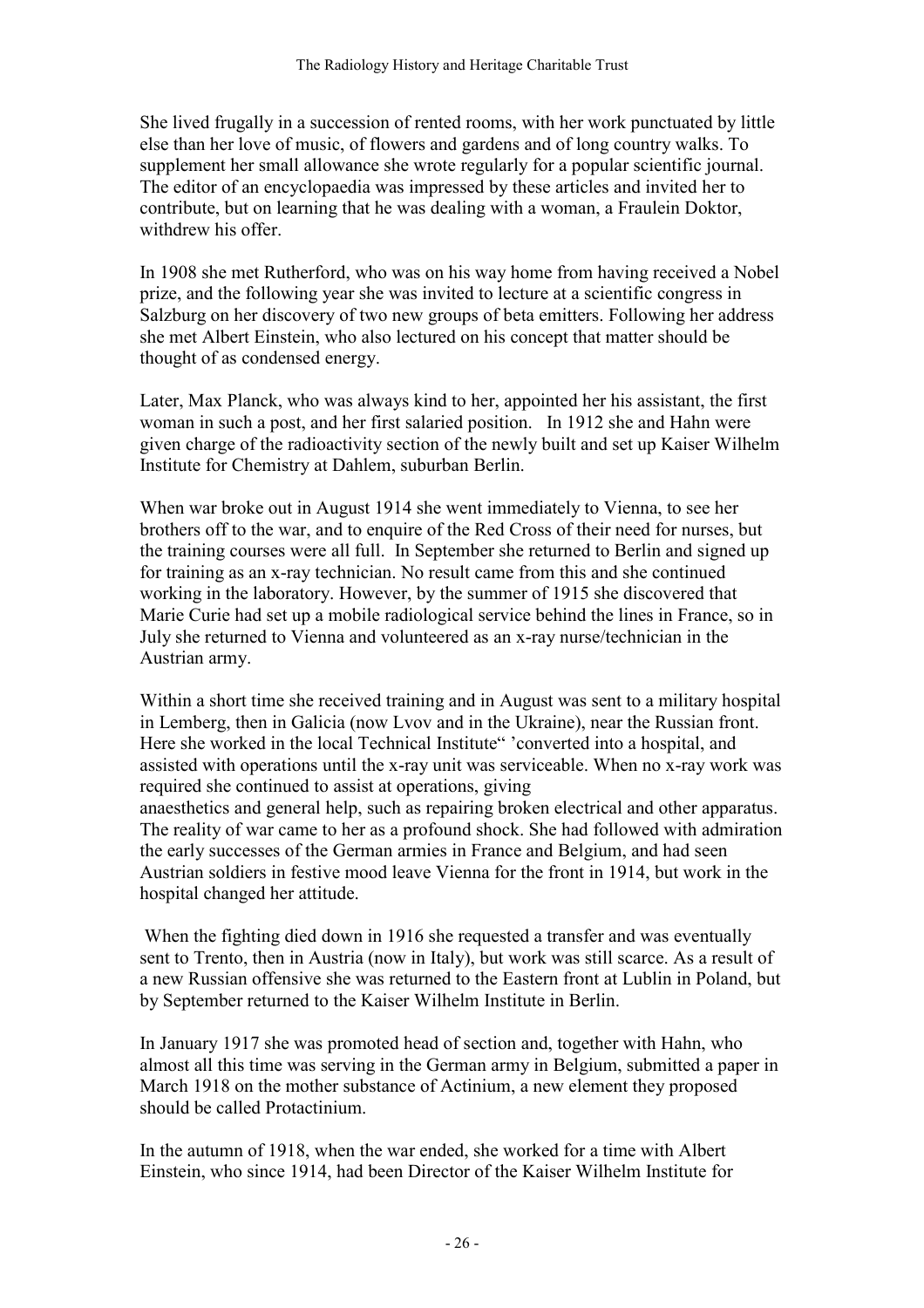Physics. In the summer of 1919 she became Director of the physics section of the Chemistry Institute, with the title of Assistant Professor, being the first woman in Prussia to receive this title.

During the 1920s she continued working on beta radiation, winning a number of awards, and in 1926 became Professor of Berlin University, the first woman university professor in the whole of Germany. Another chemist, Fritz Strassmann, came to the Kaiser Wilhelm Institute in 1929 and subsequently Meitner and Strassmann became good friends.

In 1933/34 the Nazis came to power in Germany and this caused increasing difficulties. Party members were given priority for all public offices, Jews were ousted from their jobs, which were given to Party members, often regardless of their qualifications or suitability. Lack of sympathy for the Party or implicit opposition was punished, and Strassmann was demoted and reduced to half pay. Later, during the second war, at great risk to themselves, Strassmann and his wife hid a Jewish friend in their apartment for some months. Meitner was banned from teaching, but was allowed to continue research. She was in some degree fortunate in that she was of Austrian, not German nationality, and also that the Chemistry Institute was private and not a government organisation.

In 1932 James Chadwick had discovered the neutron, thus resolving the conundrum of the differences in size between the atomic number and the atomic weight of an element. In 1933 the Joliot-Curies in Paris had made the first artificial radio-isotope and in 1934 Enrico Fermi bombarded many elements with neutrons and found that neutrons which were slowed or moderated were more effective in action. In this work Fermi believed that the changes which occurred in the material bombarded produced new elements, not found in nature, heavier than uranium and which he called transuranium elements. Fermi's findings inspired Meitner and Hahn to recommence their collaboration, and Strassmann was asked to join their team.

In 1936 Max von Laue, supported by Eisenberg and Planck, (whose son was later executed by the Nazis) nominated Meitner and Hahn for a Nobel Prize, but shortly afterwards German nationals were forbidden to accept them. Following the German Anschluss with Austria in March 1938 Meitner realised the end was near. In Vienna, where some of her family still lived, the notorious Adolf Eichmann began a career of expropriation, extortion and transportation to death camps against all Jews.

Meitner would have been welcomed in the USA, but was disinclined to go there; she was commended to Professor Lindemann at Oxford, but this came to nothing, possibly because he was said to be unsympathetic to women; she applied to Copenhagen, but the Danes, like other small countries bordering Germany, were nervous, and refused her a visa on the ground that they no longer recognised her Austrian passport. Holland was unsuitable as university posts were unavailable to foreigners, but then the imminence of the enforcement of a policy of preventing all scientists leaving Germany, forced her hand. With the aid of Dutch friends she was helped across the Dutch border and travelled on to Stockholm. In August 1938 the Nazi Minister of Education, unaware that she had gone, wrote to dismiss her from her professorship, referring in the letter to her Jewish blood, which to the Nazis was inherently tainted. Hitler himself would seem to have had a special aversion to atomic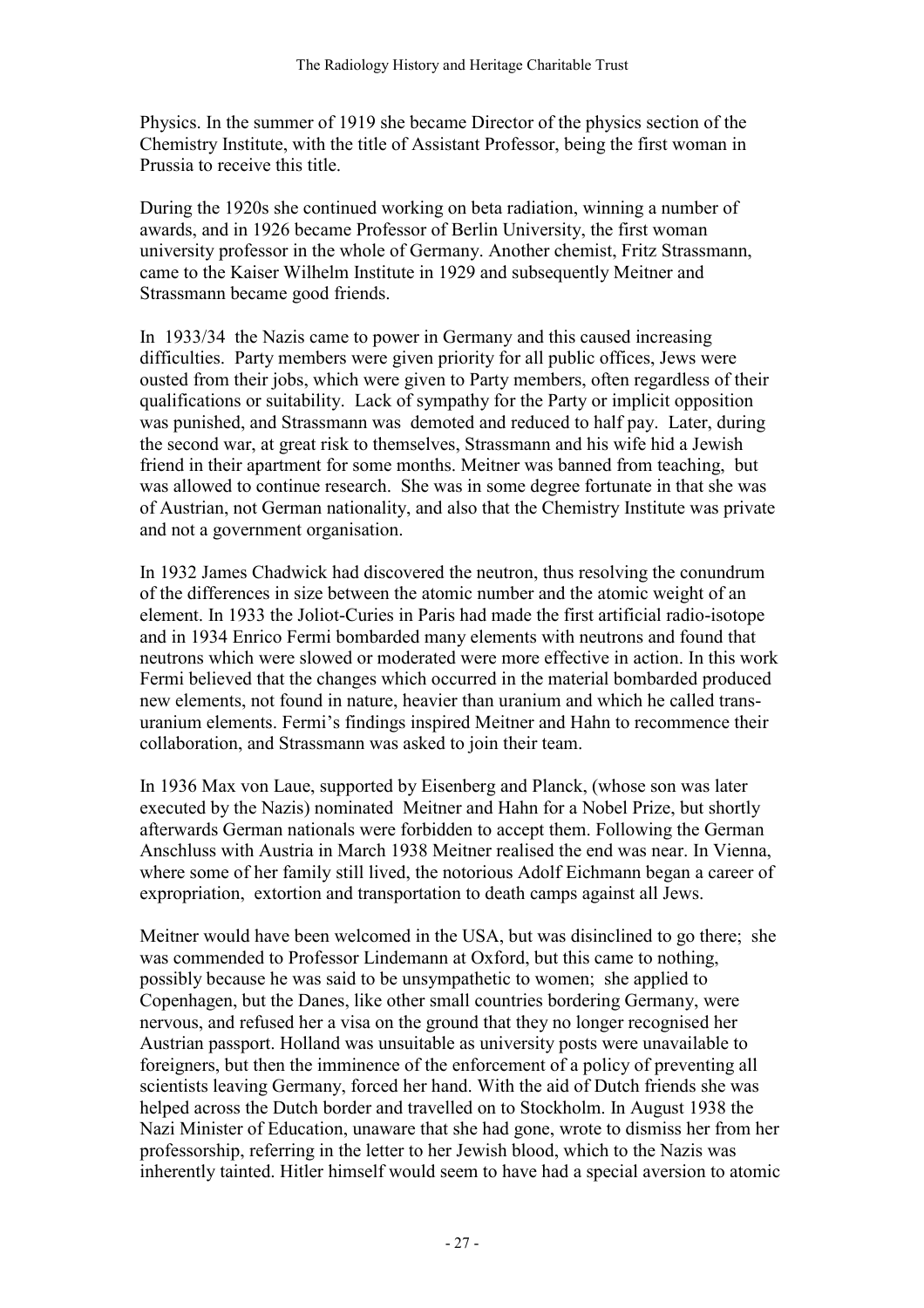research, sometimes referring to nuclear physics as Jewish physics, and this possibly helps to account for the lack of Nazi effort for producing a nuclear bomb.

Meanwhile Hahn and Strassmann continued working on irradiating uranium with slow neutrons, resulting in what they believed were two successive alpha processes and in isomers of radium. This they completely failed to understand. In November 1938, Niels Bohr invited Hahn to Copenhagen, at the same time as Meitner from Stockholm, and they met secretly. Meitner was astonished at these results, told Hahn they were a physicist's nightmare, and urged he and Strassmann rigorously to reexamine their findings. Meitner's opinion carried so much weight that the necessary extra work was immediately undertaken.

The two chemists were then startled to find that what they had thought was radium was in fact barium. This was startling because current conventional scientific wisdom was that neutron irradiation changed elements only one or two places, and it was held impossible for them to be broken into large fragments as the change from 92 to 56, uranium to barium, implied. It was this conviction that had forced Fermi ( and later others) to believe that he had created transuranium elements. Hahn then sent these amazing results to Meitner. She considered Bohrs concept of the nucleus of an atom as a liquid drop, and that neutrons might cause the nucleus to break up in a similar way. Supposing the analysis for barium to be correct, with uranium at 92, and barium at 56, this would produce another element at 36. Krypton is a rare gas of atomic number 36, that Hahn could very easily have overlooked. Following the analogy of a drop of water, which breaks in two when its size is large and its surface tension is low, the theory began to seem tenable. She raced to see her nephew, Otto Frisch, with whom she was spending the Christmas holidays, and calculated the energy released by the loss of mass involved in the division. They were awed by the enormous energy in the answer. How this amount could have remained unnoticed, they could explain only by the very small quantities in use. Frisch was persuaded, and set about checking by practical means whether such energy was released.

When Niels Bohr was told of these events, he immediately agreed their reasoning must be the true explanation, and said they must publish at once. To speed publication they submitted a note locally and then a letter to Nature, which was published on 11th February 1939. Frisch then confirmed the chemical findings with physical evidence, a report of which was published in Nature on the 18th February, band asked a biologist what name biologists gave to the process of living cell division into two parts. The answer being binary fission, Frisch proposed the use of the word fission in the nuclear context. Fission giving rise to enormous energy naturally raised the possibility of creating a neutron chain reaction from the excess neutrons liberated and therefore a super bomb.

Bohr went on a visit to the USA, and talked to Albert Einstein (who had left the Berlin Physics Institute in 1933, as another Director, Professor Peter Debye was soon to do likewise). Following discussions among other physicists, Einstein wrote to President Roosevelt in September 1939 about the potential danger of the Nazis creating a nuclear bomb. The danger had become more pressing, as early in 1939 Germany had gained control of the whole of Czechoslovakia, which included the uranium mines of St Joachimstal (now Jackymov, in the Czech Republic). President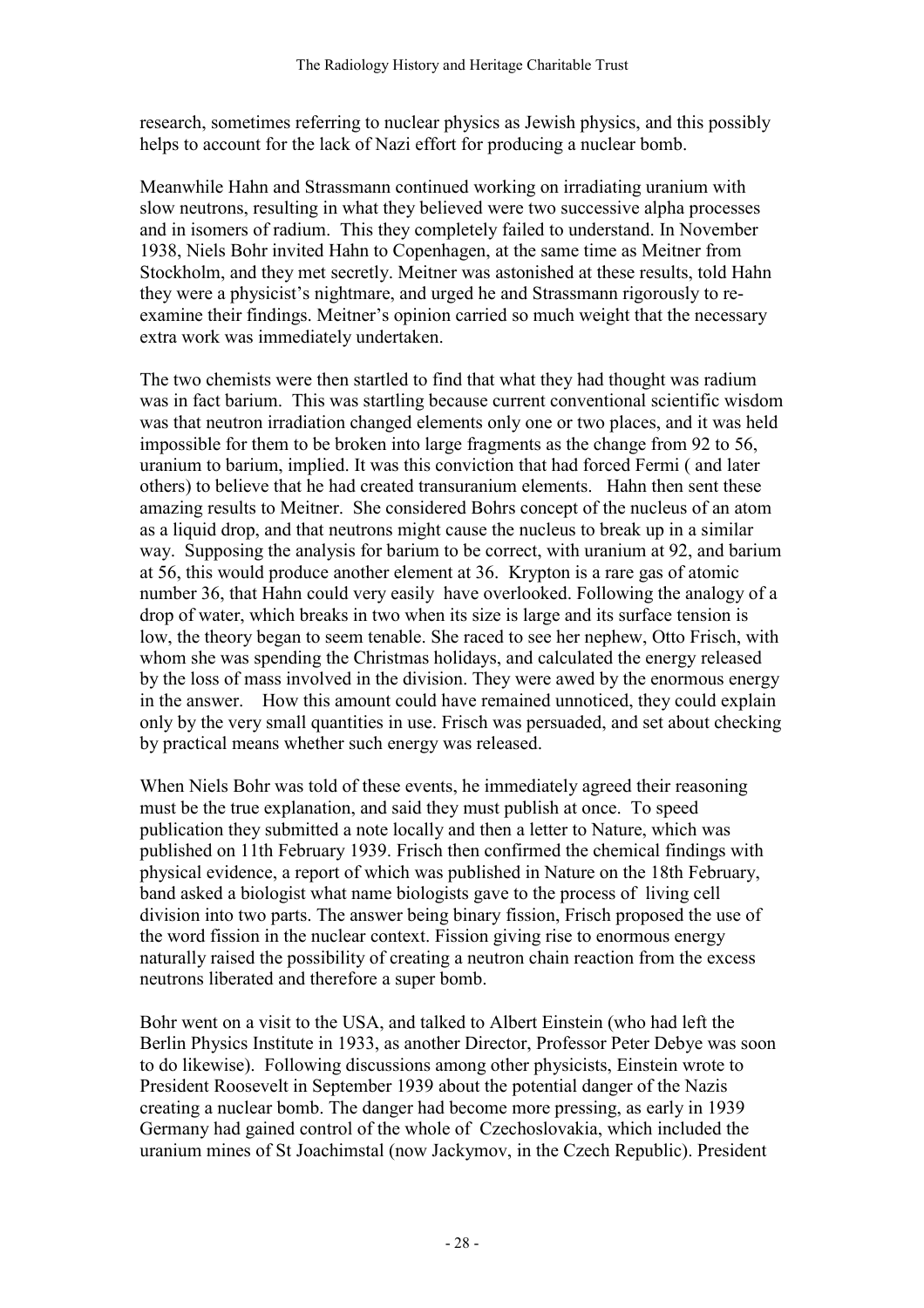Roosevelt took the threat seriously and this led eventually to the Manhattan Project and the atomic bomb.

From 1938 Meitner worked at the Nobel Physical Institute and in the spring of 1945, the war in Europe over and the bomb dropped on Hiroshima, the National Broadcasting Company of America asked Meitner to agree to a broadcast interview with Mrs Roosevelt, the recently bereaved widow of the late President. Fortunately, she was able first to question a man from USA who had followed the atomic bomb programme there, as she knew nothing of this until the first public announcements. She asked first whether heavy water had been used, and how did they obtain sufficient uranium 235.

The interview with Mrs Roosevelt however, covered no technicalities, only such matters as the responsibilities of women and world control of nuclear power. The NBC interviewer said it was difficult to believe that this sprightly small person, with brown eyes, a friendly smile and boundless energy was 66 years old.

During the war, in 1944, Otto Hahn had been awarded the Nobel Prize for chemistry, although the award was not made until 1947, when Meitner attended the ceremony, and in the same year she moved to work at the Royal Swedish Academy of Engineering Sciences.

She retired in 1960 at eighty-one years of age, as a Swedish citizen, and came to live in England, mainly to be near some of her relatives, in particular Otto Frisch, who had become Director of Nuclear Physics at the Cavendish Laboratories in Cambridge. She was a foreign member of the Royal Society and in 1965, jointly with Hahn and Strassmann, was awarded the Fermi Prize.

She died in October 1968 and was buried in Bramley, near Basingstoke in Hampshire, where her younger brother Walter also lay buried.

More than twenty years after her death it was proposed that a particular element should be named in her memory, and in 1997 this was approved. With the symbol Mt, element atomic number 109 is now called Meitnerium, and will serve as a permanent memorial to her life and work.

Sources:

- 1. Deborah Crawford, 'Lise Meitner, atomic pioneer', Crown Publishers Inc., New York, (1969)
- 2. Ruth Lewin Sime, 'Lise Meitner, a life in physics', University of California Press, (1996)
- 3. R Weber, 'Pioneers of Science', Institute of Physics, (1980)
- 4. A Beyerchen, 'Scientists under Hitler', Yale University Press, (1977)
- 5. Nature, 142, (17th September 1938) p.542 'New transformation product in the trans uranium series' (Editor - refers to Meitner, Hahn and Strassmann)"'
- 6. Nature 142, (12th November 1938) p. 865-6, (birthday greetings to Meitner)
- 7. Nature, L Meitner and O R Frisch, 143, (11th February 1939) p. 239-40. Disintegration of uranium by neutrons: a new type of nuclear reaction.
- 8. Nature, O R Frisch, 143, (18th February 1939) p. 27. Physical evidence for the division of heavy nuclei under neutron bombardment.
- 9. The Times of London, 28th October (1968) Obituary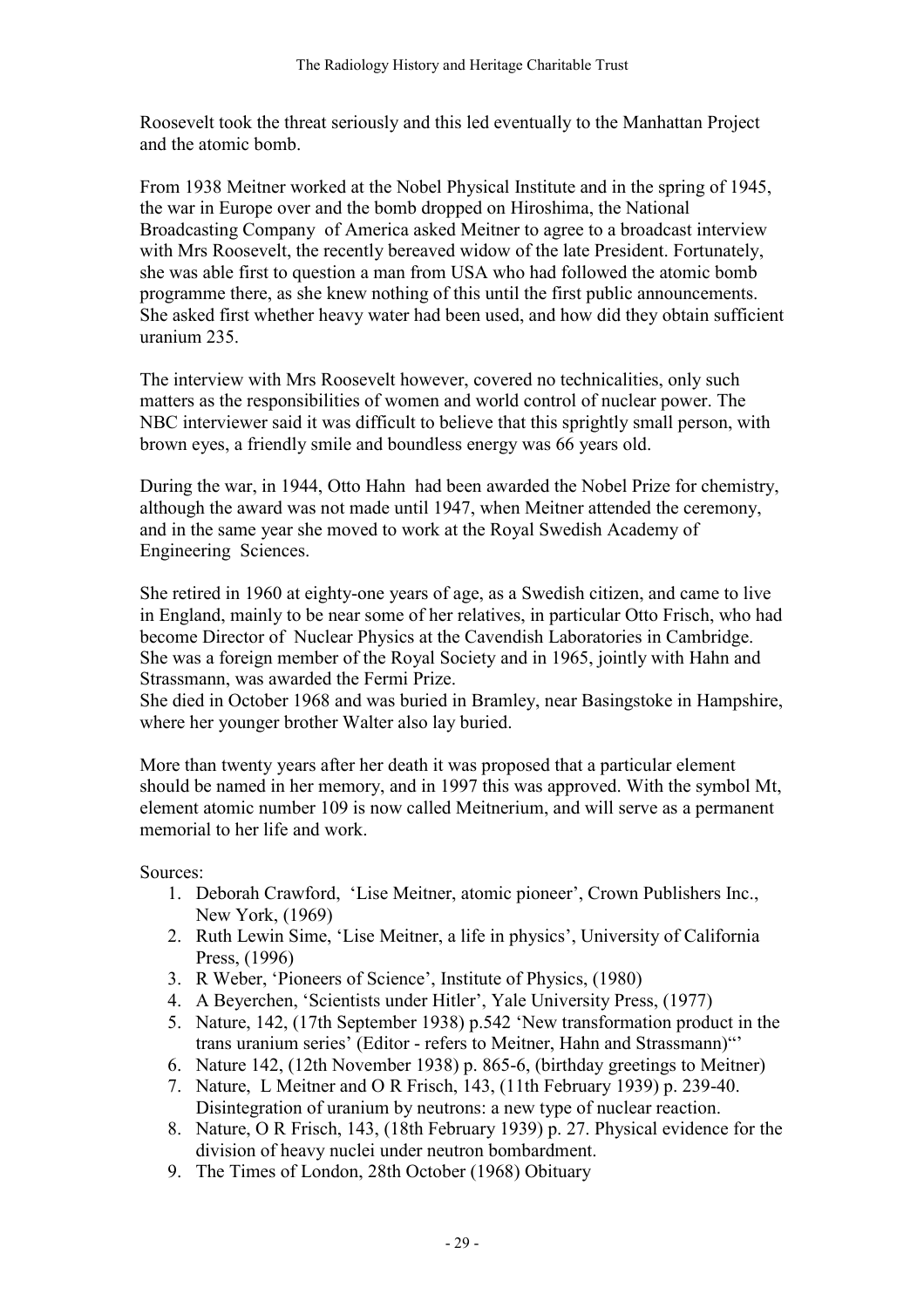## Cuthbert Andrews

#### Notes from the papers of the late Derek Guttery.

I have been very pleased to have received copies of papers fron the late Derek Guttery given to me by his son. The following relates to the late Cuthbert Andrews, past-President of the British Institute of Radiology and a pioneer manufacturer of Xray apparatus. These notes have not been edited and I am sure that Derek would have wanted to change them for an article.

When Cuthbert Andrews died in 1972 at the age of ninety, he was, without question, the pater familias of the British X-ray industry despite coming from a family with a background of several successive generations of publishers and printers and the intention that he too would become a printer in his father's small steam printing works at 31 Museum Street, Bloomsbury. When his father died, Cuthbert was obliged at the early age of 17 to take over responsibility for running the business. When it failed about five years later, he secured himself a position at 30 shillings a week in the microscopical department of Watson & Sons of High Holborn, a long-established manufacturer of microscopes and other scientific instruments. During 1896, Watson's had also started a small basement department – always identified in the company's early catalogues as Department No.7 – for the supply of  $X$ -ray apparatus. From time to time Andrews was called upon to assist in this department and many years later described how he used to load a "growler" or four-wheeled horse-drawn cab with an induction coil, an X-ray tube and a set of accumulators and travel to a patient's home to undertake contract radiography for a now long-forgotten concern called the Clinical Research Association. Andrews left Watson's in 1903 – by which time he had become by his own account a very competent microscopist and photomicrographer and a slightly less than competent radiographer – and spent the next six years as a travelling salesman for the pharmaceutical products of an American company.

In 1909, Geoffrey Pearce – a personal friend and former colleague at Watson's and later to become a leading figure in the British X-ray industry himself – introduced Andrews to C.H.F.Müller, a highly-respected Hamburg X-ray tubemaker, who was looking for someone to start a small factory to assemble and eventually to manufacture Müller tubes in Britain. A similar local manufacturing facility for Müller tubes was already in operation in Paris. Until then, all Müller tubes sold in Britain had been imported from Germany through X-ray trade houses such as Watson & Sons, Newton & Co. and Harry W. Cox. Andrews' salary as manager was to be  $\pounds 3$ a week with an added inducement of commission according to the results achieved. In June, 1910, with an initial capital sum of £100 advanced by Müller, Andrews equipped a small workshop in the basement of Number 35 Hatton Garden where he assembled some of the primitive manufacturing and test equipment himself. Müller sent over a vacuum specialist and two skilled glassblowers from Hamburg to train the English workers in the art of tubemaking and in October 1911 the business moved to more commodious premises at 47 Red Lion Street, High Holborn. By March 1912, Andrews was able to proclaim in his press advertisements that "all Muller tubes for the British and Colonial market are now made in London".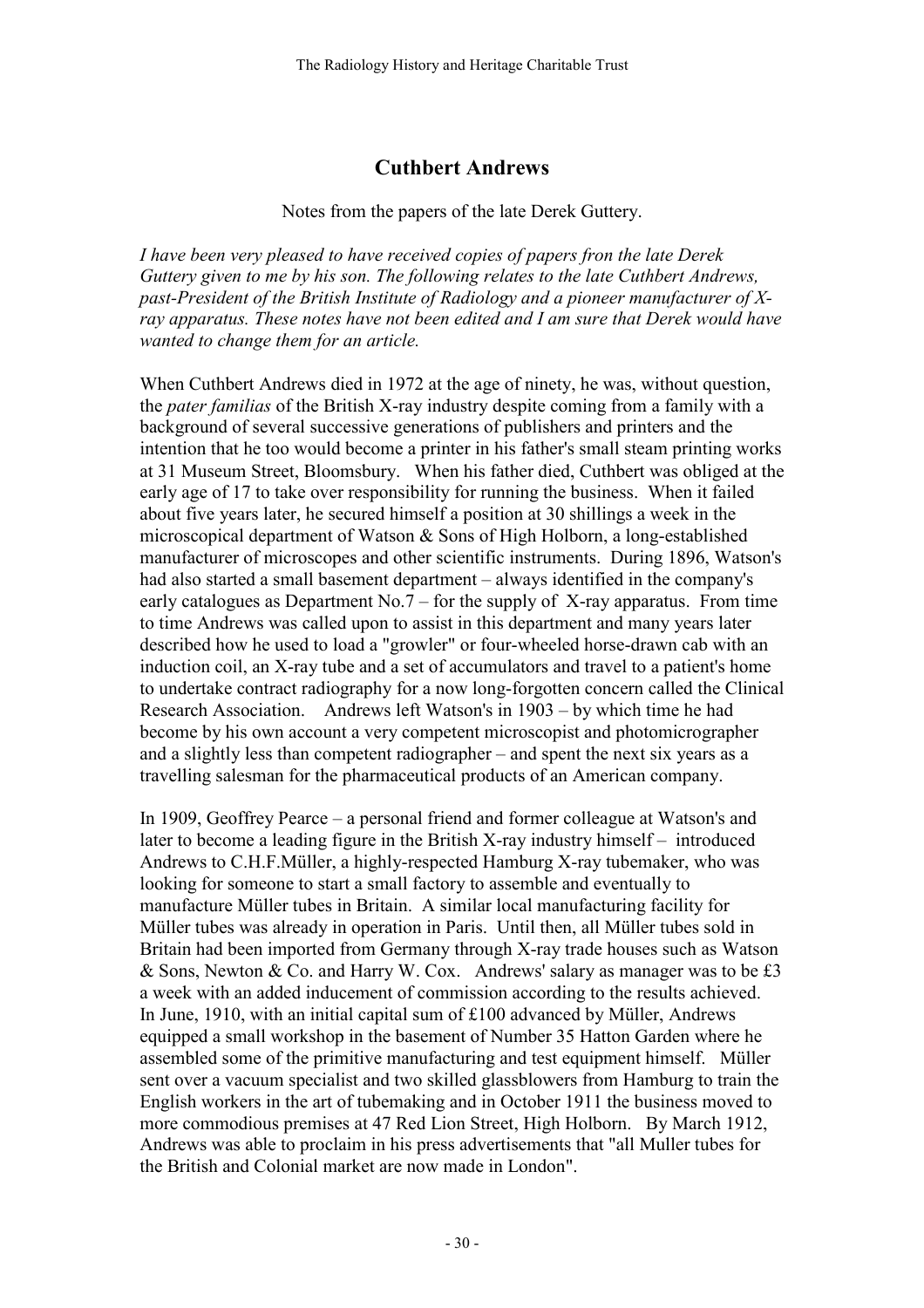In January 1914, Müller published his first and only British catalogue of X-ray tubes – a rather fine quarto production in dark grey-green wrappers containing 68 pages of text and six full-page Autochrome colour plates and no doubt benefiting from Andrews' earlier experience as a printer. Barely six months later the First World War was declared and the company almost immediately confiscated by the Custodian of Enemy Property. Rather surprisingly, the three skilled German workers were left more or less unmolested by the authorities and continued making tubes throughout the duration of the war. By 1915 Andrews had managed to raise the £250 needed to buy back the company from the Custodian and for the next 35 years it continued as a wholly-owned family business engaged in the design, manufacture and marketing of X-ray tubes and associated accessories for medical applications. By the time the vacuum tube side of the business was sold to the General Radiological Company in 1948, Andrews claimed to have made over 30,000 tubes of 75 different types and ratings; in fact, from about 1930 onwards, his little company was virtually the only manufacturer of conventional sealed-off glass-envelope X-tubes in the British Empire.

Aside from his business activities, Andrews was also deeply involved with the Röntgen Society – of which he became a life member in 1913 – and with its successor, the British Institute of Radiology, being elected to Council in 1920, to the Presidential Chair in 1953 and to Honorary Membership two years later. He was also a very committed and important member of the first Committee on Radiation Protection from its inception in 1923 until its demise in 1953.

Cuthbert Andrews (1882 - 1972) Elected Röntgen Society 4 February 1913; paid life subscription 3 March, 1917

1903 - 1907. Cuthbert Andrews employed in Microscopy [No.2] Department of W Watson & Sons, 313 High Holborn. X-ray [No.7] Department was then situated in the basement at the rear of the building. Staff included Geoffrey Pearce [from 1903], F D Owen-King [from c.1904] and, Arthur C. Gunstone [from 1906; later to work for X-rays Limited, Solus Electrical and Philips Electrical].

Watsons imported C.H.F.Müller tubes from Hamburg from about 1903 and marketed them with paper label 'Supplied by W Watson & Son' pasted on tube neck. Standard 6-7" Müller-manufactured tube subsequently sold without Müller trademark as Watson 'Penetrator'. Harry W Cox appears to have sold identical Hamburg product during same period as his own Gold Medal 'Record' tube.

In 1909, Geoffrey Pearce introduced Andrews to Müller of Hamburg who wanted someone to start the manufacture of tubes in London. A similar local manufacturing facility was already in operation in Paris. C.H.F.Müller is not known to have ever visited England. Did Andrews perhaps go to Hamburg? Or was the 'introduction' to the company rather than to the owner?

Pre-1910 Müller advertisements state that Muller tubes - 'as hitherto' - may be obtained through any of the leading dealers in London and the provinces.

January 1910 Müller advertisement offered 12 different models of tube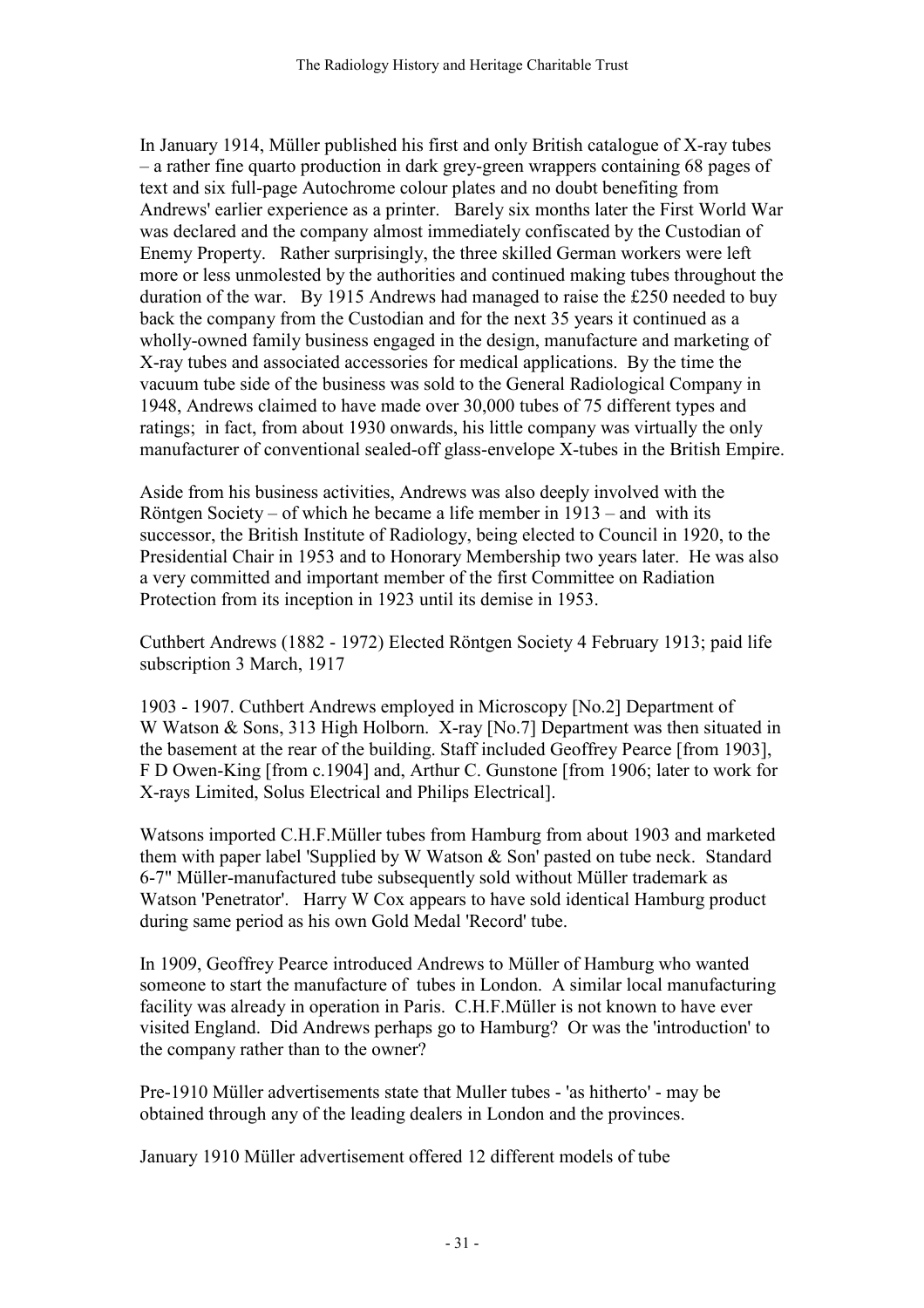In June, 1910 Andrews equipped a small workshop in the basement of 35 Hatton Garden with an initial capital of £100 provided by Müller.

July 1910. C.H.F.Muller announcement in Journal 'In order to more adequately deal with our increasing British demand, and to overcome difficulties of transit, repair, etc., we have established a depot at 35, Hatton Garden, London, E.C. where a full stock is carried, and where every attention is given to order and enquiries. Telegraphic address: 'Florenzius, London' (Florenz was one of C.H.F.Müller's Christian names). Similar announcement in 2 July issue of The Lancet. With publication of this advertisement, and forever thereafter, Muller becomes Anglicised by removal of the umlaut from 'u'

C.H.F.Muller of 35 Hatton Garden first appears in London Post Office directory

Mammoth tube introduced in July 1911

October 1911 announcement in Journal and Archives 'in consequence of the greatly increased demand for Muller Tubes, the business of our English branch has been removed to our new premises 47, Red Lion Street, High Holborn, W.C. [Damaged by incendiaries during second World War]

1911 announcement in *Archives* that Muller tubes now available with new Lindemann glass window.

'Glass and X-ray Tubes - An important advance in glass manufacture for scientific purposes has been made in connection with tubes for radiographic work. It is well known that glass containing a large proportion of lead absorbs the rays, and so is useless for the construction of the tubes, and for this reason it is used to make spectacles to protect the eyes of X-ray workers. Soda glass has been used up to the present time for the tubes themselves, and also for the many other vacuum tubes now employed in physical and astronomical measurements. It has now been ascertained that glass made with lithium instead of soda is about twice as transparent to the Xrays that are responsible for the formation of the photographic image. Special tubes have been made by Messrs Müller which are provided with a lithium glass "window," through which the rays are discharged from the anti-cathode. The window is about 2in. diameter, and is fused into the bulb immediately opposite the anti-cathode. The result is that by using these tubes the exposures necessary for radiographic work are reduced by about 50 per cent. This is an important matter owing to the danger of dermatitis from exposure to the rays, and more especially from the operator's point of view. Any decrease in exposure also tends to increase the possible technique in the photographs, as even with the very rapid modern apparatus it is often difficult to give sufficiently short exposures to secure images unblurred by movement on the part of the patient.'

TIMES Engineering Supplement, Wednesday, December 27, 1911. page 15c.

The above mentioned announcement is also noted as abstract 133 in The Journal of the Society of Glass Technology, 4 (1920) Duncan (George Sang) Bibliography of Glass (from the earliest records to 1940). Dawsons of Pall Mall for the Society of Glass Technology. 1960.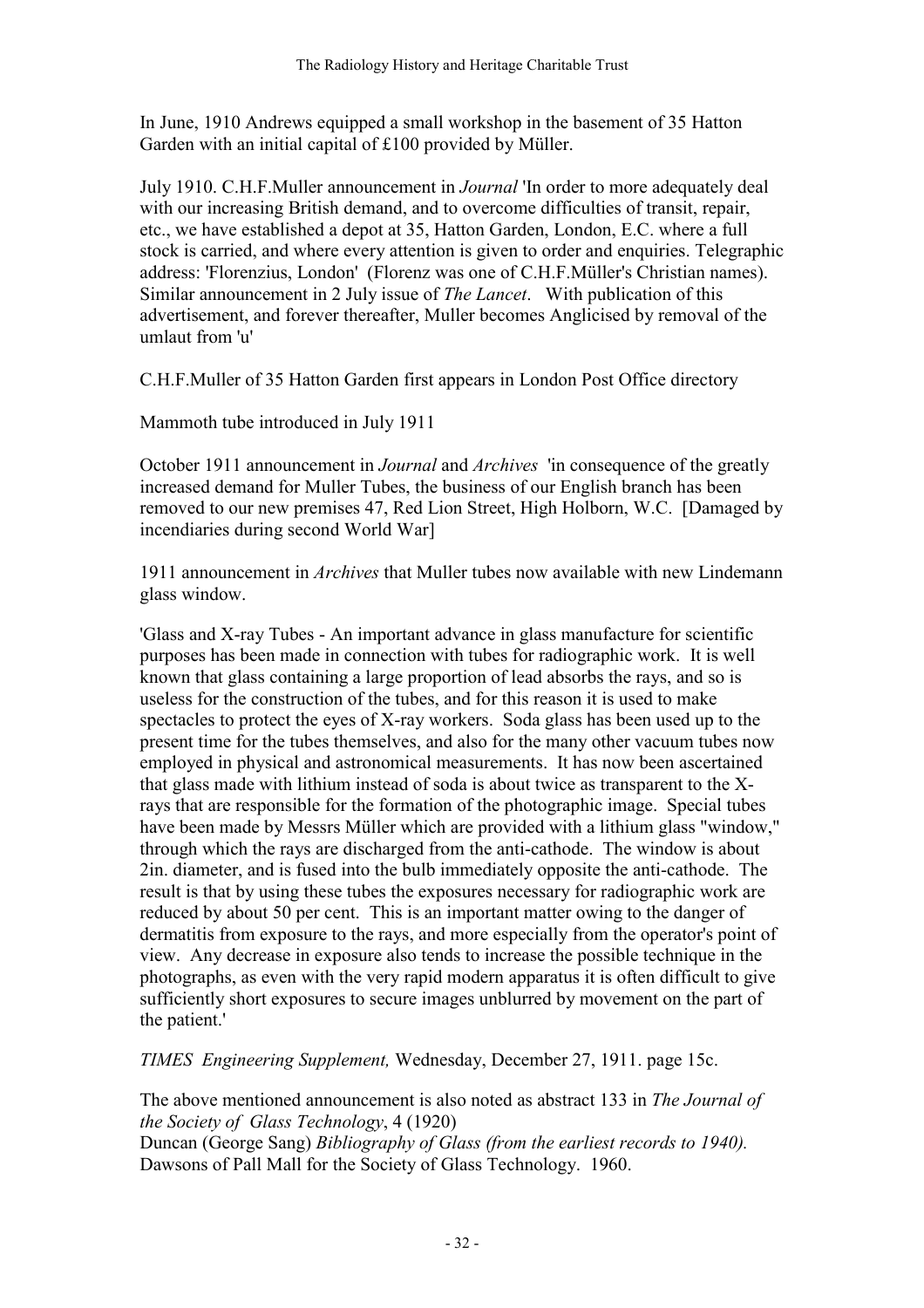It is interesting that in 1911 H J Powell of the Whitefriars Glass Works undertook experiments in 'windows' for X-ray 'bulbs' ; the most successful glass contained lithium borate. (A Flint-Glass Works Manager's Notes, 1875-1915)

November 1912 announcement in Archives 'We have now completed arrangements for the Manufacture (under Patent Rights), in our English Factory, of Muller Tubes with Wolfram (Tungsten) Targets, The types to be made include our Rapid, Cyclop and Mammoth Tubes' [Previous standard targets were platinum on nickel or copper backing. Iridium, osmium, palladium, rhodium, gold, silver, nickel, copper and tantalum targets were also available to order for special applications ]

A Catalogue of Muller X-ray Tubes Manufactured in London. Undated but advertised as 'now ready' in January 1914 issue of The Journal of the Röntgen Society. Title page carries Müller trade mark with windmill and Anglicised legend 'Original Muller X Ray Tube' within a roundel . (cf. 'Original Müller Röntgenröhre'). Factory and offices 47, Red Lion Street, High Holborn. 50 different types and sizes of tube offered. Catalogue contains six full-page coloured plates of 'gas' X-ray tubes exhibiting different degrees of fluorescence. During telecon with Richard Andrews on 13 December, 1988 he referred to illustrations being made by an artist in water colour. However, Cuthbert Andrews states in Half a Century of Shadows (Welbeck Memorial Lecture, 1956) 'I was rather proud of having produced, I think in 1912, colour photographs of tubes actually working - which, you will I am sure realise, set up a slight problem. The plates were destroyed during the war but the colour prints on the table will give you an idea of how an X-ray tube looked at that time.' [ The preface to the 1914 catalogue also states 'The coloured plates showing tubes working in different conditions are all from actual photographs of Muller tubes.'] [The only colour system readily available at that time was the starch grain 'Autochrome' process invented by the Lumière brothers in 1903 and first marketed in 1907. The clearly visible lenticular screen on the printed illustrations would seem to confirm that the original photographs were made with Autochrome plates. The Institute of Metal was the first British learned society to use the Autochrome process to illustrate a technical paper. (see Engineering - An Illustrated Weekly Journal. Vol.XCII (1911), page 734b (Dec. 1), s.v. 'Institute of Metals'.] The same illustrations of tubes were used with expanded descriptive text in Andrew's post-war catalogues (c.1920 - 24) and, with his permission, also published elsewhere. Andrew's early use of colour to demonstrate the different patterns of fluorescence characteristics of 'gas' tubes in operation had previously been used in textbooks such as W A Pusey & E W Caldwell's The Practical Applications of the Roentgen Ray (1903); M K Kassabian's Roentgen Rays and Electro-Therapeutics (1907) and Sinclair Tousey's Medical Electricity, Röntgen Rays & Radium (1910). The usual method of producing photographs of energised 'gas' tubes was to use the light of fluorescence in conjunction with a pinhole camera and is the technique adopted for the monochrome illustrations of energised X-ray tubes in Seth Hirsch's Principles and Practice of Roentgenological Technique (New York, 1920).

#### War declared 4 August 1914

A separate trading company, Males & Andrews, established at Walworth Road [?Iliffe Yard] to manufacture tube metalwork. [Building was neither damaged nor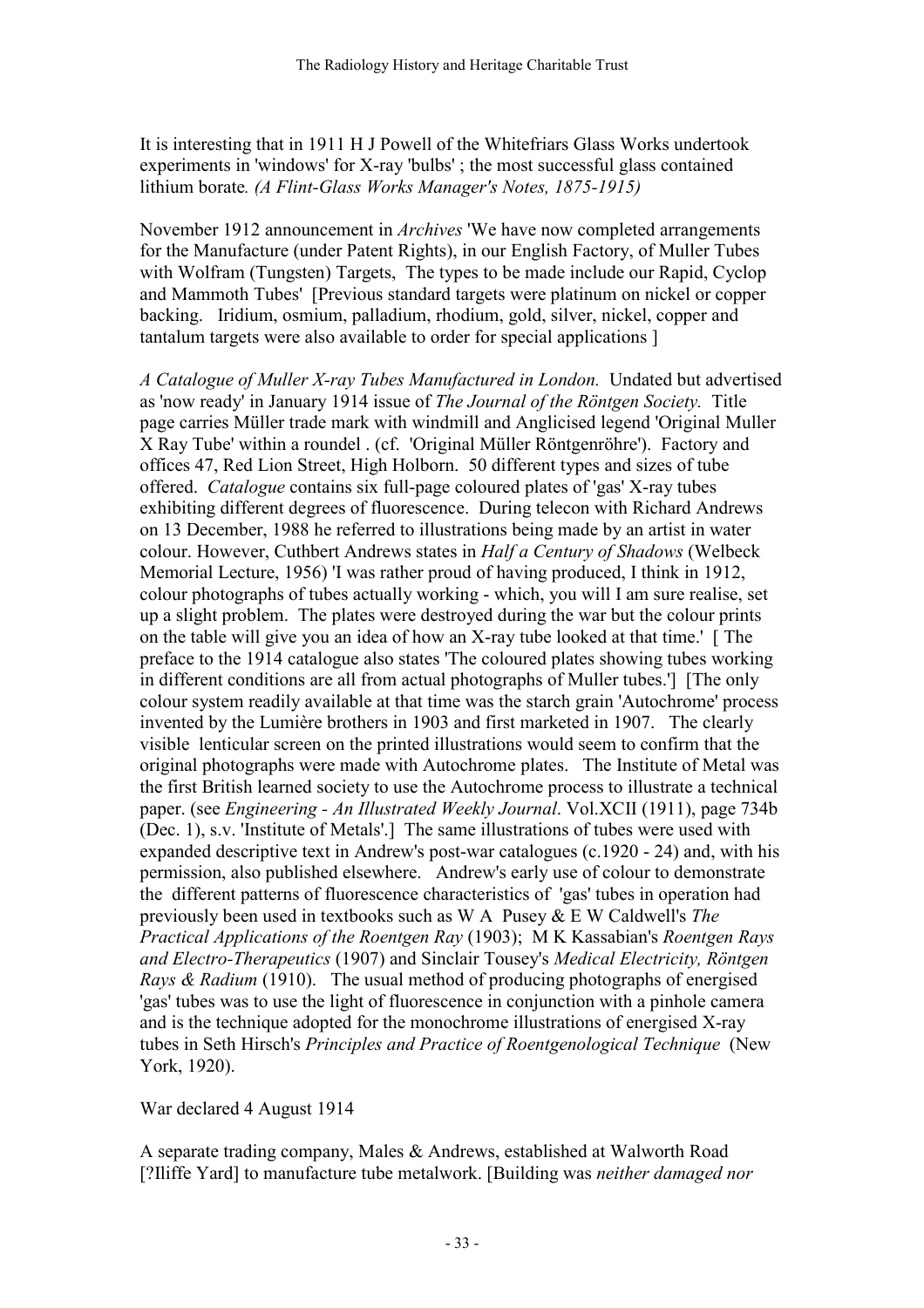destroyed by bombing during 1939-45 war; it was the Lorrimore works that was damaged]. [Andrews Collection at Science Museum contains 4pp leaflet (c.193-) 'Males and Andrews. Scientific instrument makers' What else did they make? Perhaps microscopes/optical instruments? Was this the progenitor of Premise Engineering (James)?

"The word parlous aptly describes the condition of the English glass trade before the war<sup>...</sup>

"The unfortunate condition of the glass trade was attributed by men of science to ignorance and want of initiative on the part of the manufacturers; but by the manufacturers it was attributed to free trade, unfair trading conditions, and to the gulf dividing industrial from academic chemistry....

"French and German soda-glass could be purchased at 3¾d. per lb...[prior to 1914]

"In justice to the English manufacturers it must be remembered that the German and Austrian furnaces and pots were and are adapted for melting a leadless glass, whereas the English furnaces and pots were adapted for melting a glass containing lead..." Powell (H .J.) Glassmaking in England. Cambridge, 1923: Chapter XV 'Glass-Making during the War, 1914-18'

Immediately after the outbreak of war, the Registrar of the Royal Institute of Chemistry informed the Secretary of State for War that a number of Fellows and Associates of the Institute, with special knowledge were available for scientific work on behalf of the country. Subsequently, a Glass Research Committee was appointed to consider what steps should be taken to ensure a satisfactory supply of glass and porcelain apparatus and filter paper and to undertake research in the Institute's laboratories and prepare formulae for alumina-soda glasses which would be made freely available to manufacturers. The research was to be under the direction of Professor Herbert Jackson and Mr T.R.Merton and undertaken at Kings College, London. Glass companies or tube makers involved included: A.C.Cossor; James Powell (Whitefriars); Wood Bros, Barnsley; L.P.Casela (Proceedings the Royal Institute of Chemistry 1914-15)

Professor W E S Turner set up a Department of Glass Technology at Sheffield University during 1914-18 war to apply science to glass making. Subsequently led to formation of Society of Glass Technology. Glass Research Association, subsidised by Government, also founded

An inaugural meeting was held on November 9, 1916 in the Chemistry Lecture Theatre of the University of Sheffield to consider the formation of a Society of Glass Technology.

The Vice-Chancellor in his welcoming address referred to the fact that the glass industry had, amongst others, suffered in the past by its detachment, wholly or partially, from its scientific aspects.

Dr W.E.S.Turner outlined the steps that led up to the formation of the Society and said that 'There was the desire amongst manufacturers everywhere for closer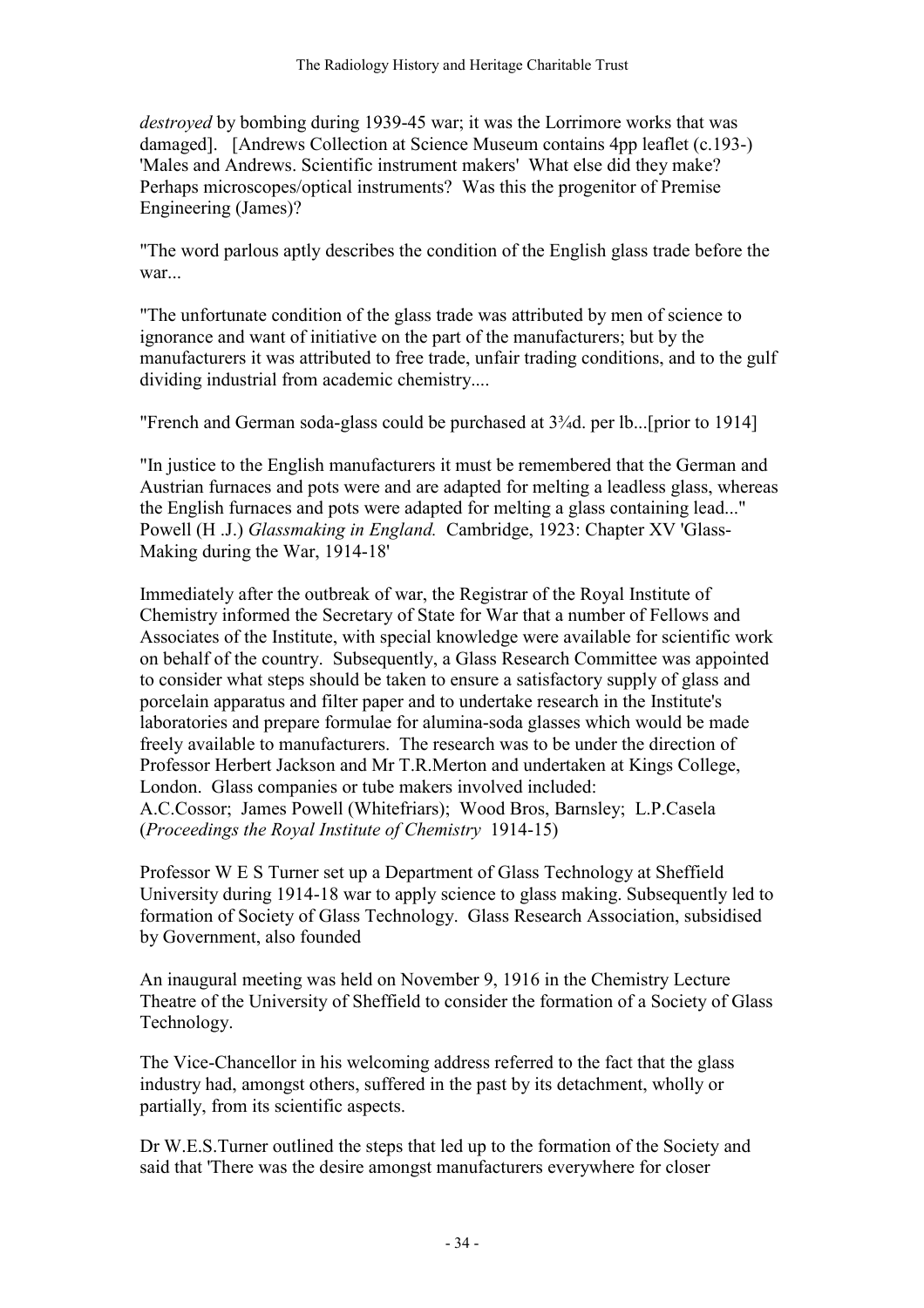association with one another and for contact with science and men of science, by which means alone the deadening influences of generations past could be overcome.'

At the second meeting of the Society on December 14, 1916, the Edinburgh and Leith Flint Glass Company exhibited electric lamp and X-ray bulbs. Journal of the Society of Glass Technology, Vol.1, 1917\* \*[Vols 1 - 43, 1917 - 1959. Science Museum Library TS 332 A]

A history of the origin and development of the Society of Glass Technology is at pp.146 - 220 of Glass Technology, Vol.7, No.5 (October 1966). Science Museum Lib. JG 775 BQ

1915. London branch of C.H.F.MULLER purchased from Custodian of Enemy Property [?for £200] [Enemy Trading Act, 1915. (cf. Sanitas Electrical Company of Soho Square)]. Cuthbert Andrew's nephew, John Dedrickson FRYE (1893-1981), joined company and thereafter learnt his trade as a tube designer. London trade mark changed to roundel with legend 'Andrews Rapid X Ray tubes' encircling outline drawing of stationery anode and telegraphic address to 'Exrayze'

2 November 1915 Cuthbert Andrews exhibited at a General Meeting of the Röntgen Society a Mammoth or Moment type X-ray tube for heavy discharge work; a watercooled X-ray tube for use above or below the couch; and a heavy anode tube 'made of British glass, having all the characteristics of the best German glass. These tubes showed the characteristic green fluorescence, and were manufactured throughout in London' (Jnl. Rön. Soc. Jan., 1916, p.10)

Andrews often-quoted aphorism 'an X-ray tube is a sphere of glass entirely surrounded by profanity' would appear to have originated at a General Meeting of the Röntgen Society on Tuesday, May 1, 1917 during the discussions following Geoffrey Pearce's address 'The Future of the British X-ray Industry' The meeting was held at the Cancer Hospital (Free), Fulham Road.

During same discussion, Andrews stated 'there are in this country only four firms who actually manufacture tubes on a commercial basis' [presumably, he was thinking of Andrews, Newton & Wright, A.C.Cossor and ? A E Dean. If so, what about G C Aimer, H Helm (66 Hatton Garden), J.J.Hicks (8, 9 & 10 Hatton Garden), Reynolds & Branson (13 Briggate, Leeds), Baird & Tatlock (14 Cross Street, Hatton Garden) and other small British X-ray tube makers of the period?] 'Prior to the war, a large number of these instruments were imported from Germany, France and America, and those made in this country were dependent upon Germany for their material. On the outbreak of war very great difficulties arose in this connection, but fortunately we were able to surmount these, and now, with one exception, everything required for the manufacture of X-ray tubes can be produced in Great Britain' The exception was a satisfactory quality of tungsten. Andrews later refers to the interest of the Ministry of Munitions in the question of tube production and the formation of a sub-committee of most tube manufacturers to work in conjunction with the Optical and Glassware Section of the M of M. A laboratory under the supervision of Professor Herbert Jackson had also been established with the object of carrying out research work for the improvement of manufacturing methods.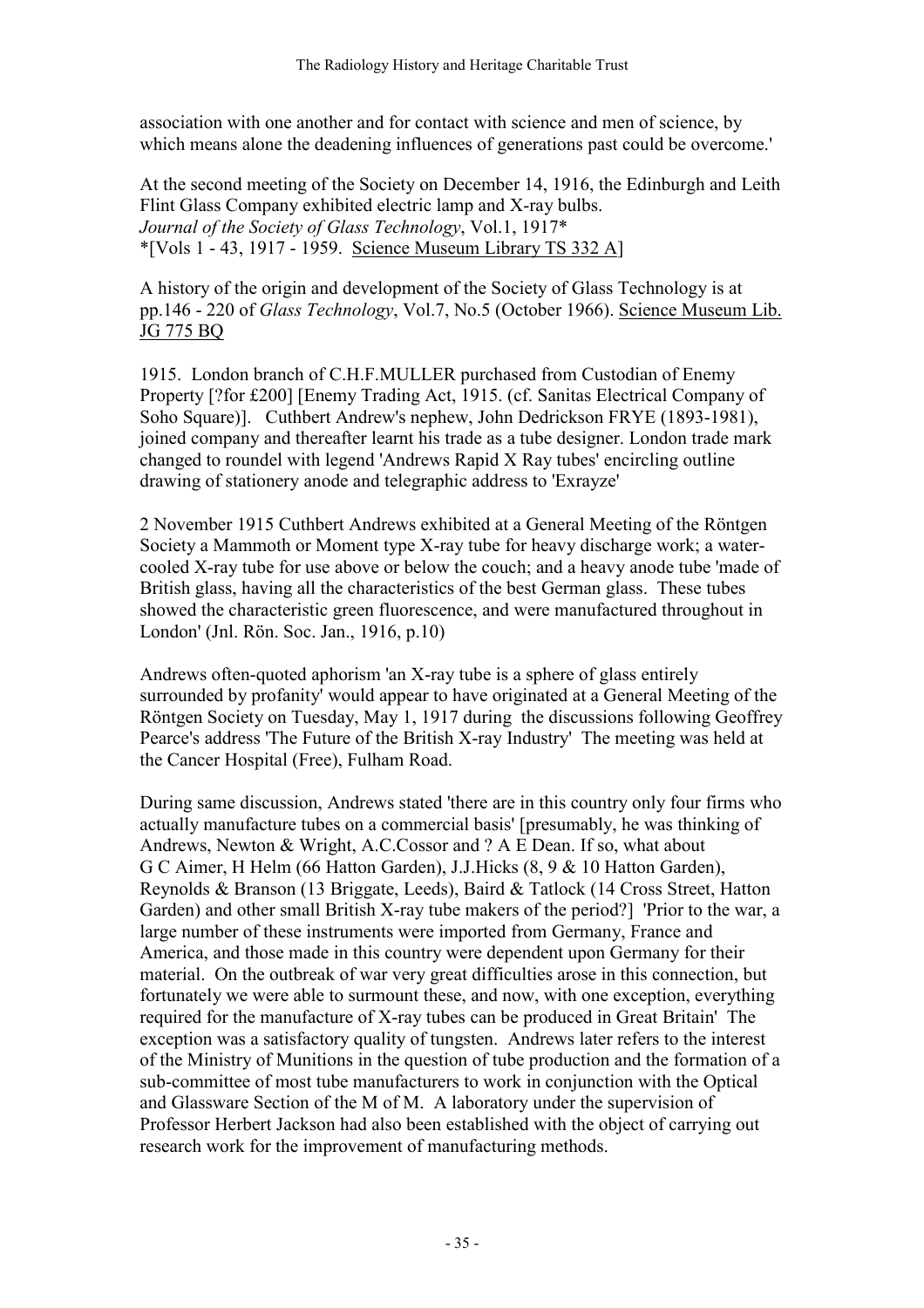Armistice, 11 November 1918

Tests undertaken for the Controller of Optical Munitions and Glassware in December 1918 of 6 samples of X-ray tubes submitted by Cuthbert Andrews, A C Cossor, A E Dean and Newton & Wright. 6 sample tubes of Macalaster-Wiggin and Machlett manufacture also tested. (Results of tests announced in Archives February 1919)

A Catalogue of Next-Ray Tubes. 24-page jeu d'esprit (illustrated by PUNCH artist Geo[rge] M[orrow]). Mailed so as to arrive in first post on 1 April 1919. (Jnl. Rön. Soc., July 1919, p.68). One of many similar productions. (See Andrews Collection in Science Museum)

X-RAYS LIMITED [Incorporating High Tension Company (Mortimor Codd 1902), F R Butt & Company Limited, and X-ray Tubes Limited (operating independently at Queens Park, Kilburn)]. Founded 1919 with Head Office at 11 Torrington Place, Gower Street, W.C.1. and factory at Devonshire Grove, Old Kent Road. Chairman Sir Henry Outram Bax-Ironside KCMG (former career diplomat) Managing Director J W Mason Research [Director] Mortimor A Codd Director and Works Manager J S Cooper Director & Technician A C Gunstone Director and Chief Engineer F D Owen-King. Works Manager (from 1921) Fred Butt (following incorporation of Frederick R Butt Ltd)

Gunstone and Owen-King joined X-rays Limited in January 1920 (Both were ex-Watson's where they had worked from early 1900's.) Owen-King left X-rays Limited in about April 1924 following a major disagreement with other directors and later joined GRSA (founded March 1924) where, in 1928, he succeeded H Rocky as M.D. Gunstone later joined E J W Watkinson's Solus Electrical Company of Judd Street. In September 1925 [following one of several financial crises] 'the Directors of X-rays Limited placed responsibility for the conduct of their business in the hands of Mr Cuthbert Andrews, who has been connected with the industry for many years, and uninterruptedly since 1909' Thereafter, 'the entire organisation was under [his] personal supervision' until enforced liquidation in 1933. Andrews also produced at least one illustrated catalogue in his characteristic style containing personal reminiscences. By 1929, offices, showrooms and service department were at 47 Red Lion Street, High Holborn W.C.1. (From where Andrews had operated since October 1911)

X-rays Limited marketed Andrews 'gas' tubes ('Self-rectifying', 'Leviathan', 'Therapex', and 'Annulex') together with 'electron' tubes by Candex, Coolidge, Müller and Philips ('Metalix').

Andrews bought residue of X-rays Limited stock following liquidation

A Catalogue of Andrews X-ray Tubes manufactured in London by Cuthbert Andrews (c.1920): p.18, compares the relative virtues of hot-cathode and 'gas' tubes [Coolidge and Lilienfield] 'Unfortunately, all attempts by British X-ray manufacturers to obtain facilities for the production of hot-cathode tubes in this country have proved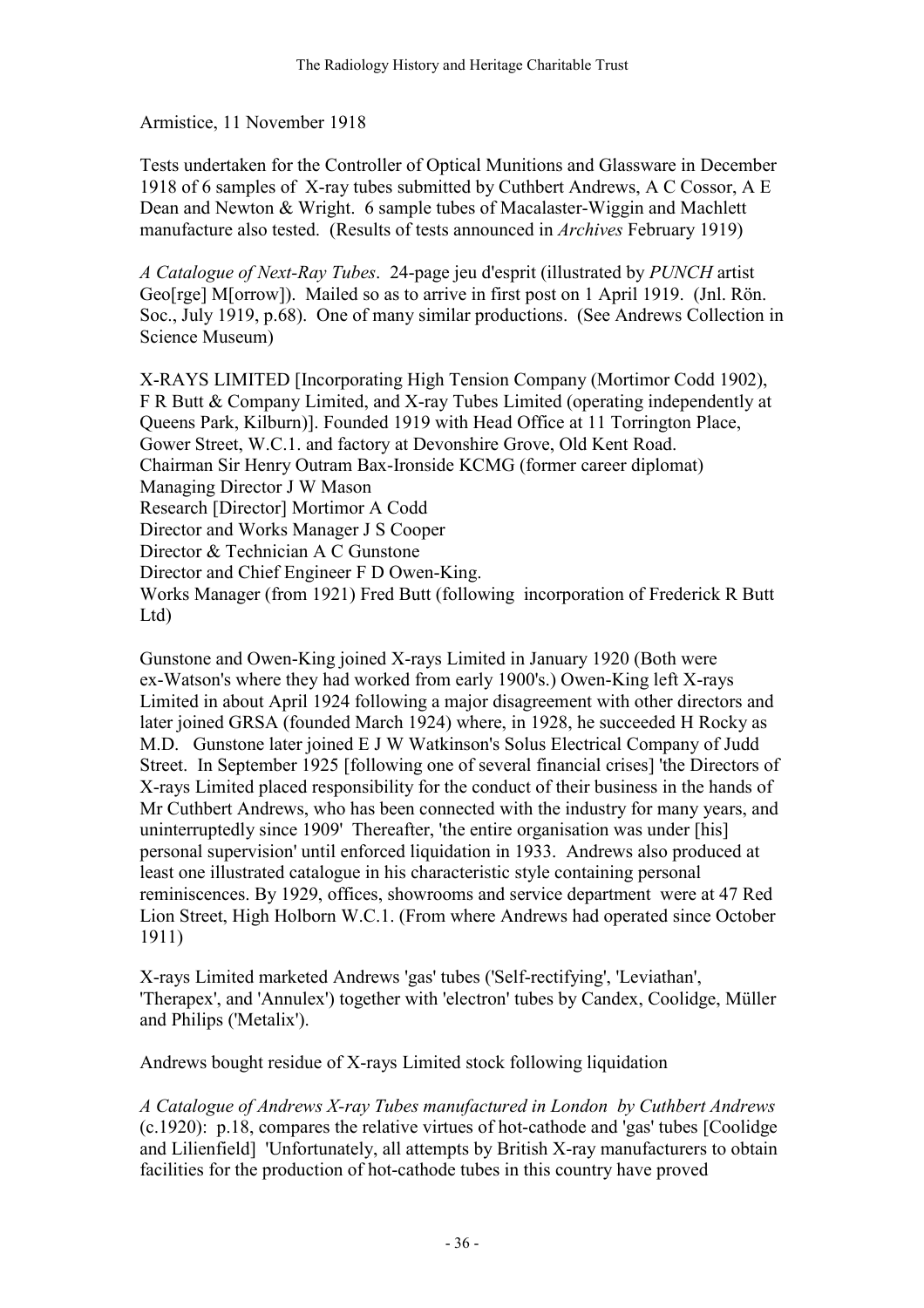unsuccessful, so that this type of instrument remains a foreign product, and owing to the extraordinary operation of the patent laws, British X-ray tube manufacturers are obliged to remain under the stigma of being "unenterprising," "incompetent," or whatever other adjective suits the fancy of the critic at the moment.' [?Coolidge tube manufactured in England by B.T.H. under licence from G.E.] B.T.H. Coolidge tube patent (1913) expired in June1928. B.T.H. applied for an extension which was opposed in Chancery on 25 July, 1929 by Newton & Wright, Cuthbert Andrews and A E Dean. However, Mr Justice Luxmore granted an extension for one year. (Electrical Review, 02.08.29, p.201).

1929 Richard Andrews joins company.

April 1929 BJR carries advertisement for 'new' [British made self-protected] CADEX 'trough focus' hot cathode tube. Available as 6 or 8 kW. @ £35.0 0; 10kW. @ £38 10 0. Radiator [air] or water-cooled.

16 May 1929. Cuthbert Andrews showed tube at General Meeting of the BIR and announced that the fact it had been produced by 'a little back-room worker in a slum off High Holborn', [i.e. 47 Red Lion Street] was not going to be exactly popular in some quarters. Patent applied for. Gave credit to 'fellow conspirator' John Frye 'for detail work which brought the apparatus to its present condition'. Showed record of a series of practical tests by Frederick Melville [a well-known radiographer of ?University College; Secretary of the Society of Radiographers 1927-54]. 'Trough focus' indicates Otto Goetze line-focus principle. Tube subsequently advertised in June 1929 BJR as Andrews PROTEXRAY tube and exhibited in November 1929 on Andrews' stand at BIR Autumn Meeting Exhibition at Central Hall Westminster.

Andrews claimed to have made 30,000 tubes of something like 75 different types and ratings during the period 1910 - 1948. Andrews certainly dominated the U.K. market for 'gas' tubes during the period 1914 - 1929 and this is confirmed by the high percentage of Andrews products amongst gas tubes sold at Christies scientific instrument sales during the past five years or offered for sale by dealers elsewhere. From 1929, and the more or less general adoption of 'electron' or 'hot-cathode' tubes by even the most conservative of radiologists, there was increasingly strong competition from overseas companies such as GE (Coolidge), Machlett, Siemens (e.g. the Multix), and Philips (Metalix). The Andrews tube manufacturing business was sold in 1948 to Solus Electronic Tubes at 56 High Road, Bushey [part of General Radiological].

Addresses: Engineering works: Iliffe Yard, S.E.17. (?Same premises as those later occupied by BATRAY (Lisle) and/or WINDINGS LTD. (Smith) Walworth Road [?Lorrimore Works] [Is this the same as Ilife Yard? Both Amelia Street and Iliffe Street run off Walworth Road, S.E.17 ] Stores: 35 Red Lion Street, W.C.1.

14 Woodland Road, Bushey (Temporary Offices, 1946 following destruction of Red Lion Street premises by enemy action

Tube works also (1946) partly at Highfield Road and Chalk Hill, Bushey.) Lorrimore Works, Walworth (1946)

F D Owen-King  $\qquad$ )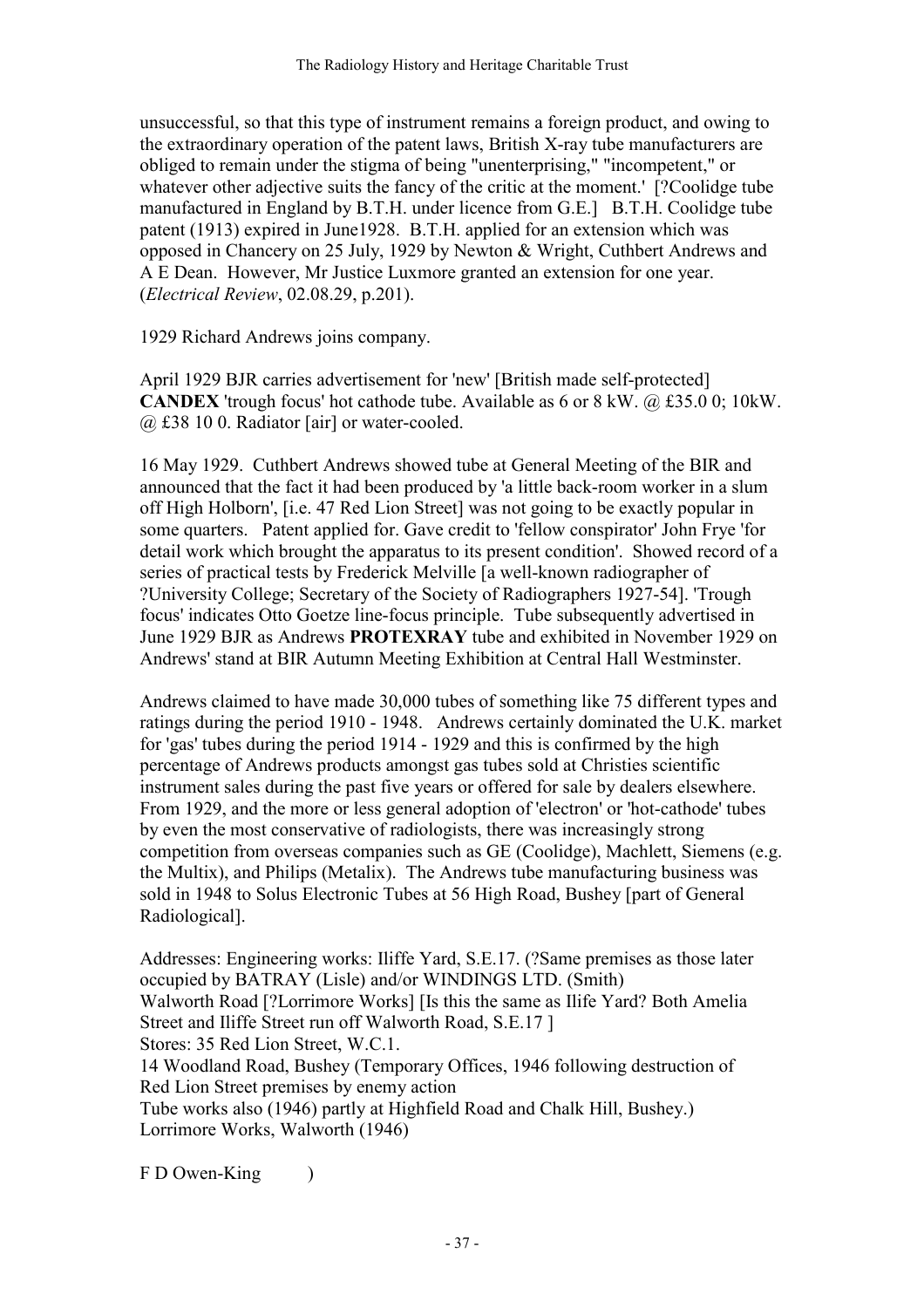| J Cayley-Mann |                                                    |
|---------------|----------------------------------------------------|
| L F Szilagi   | Directors at various times of General Radiological |
| C N Rocky     |                                                    |
| H Rocky       |                                                    |

Cayley-Mann later founded deaf-aid manufacturer Fortiphone. Son worked for Prof Steiner at Hammersmith Hospital

Frederick R Butt & Co. Ltd. 8 Stanhope Street, N.W.1. Established in 1908 following liquidation of H W Cox . Subsequently incorporated in X-rays Limited Meanwhile, H W Cox re-formed as Cox Cavendish.

Fred Butt (died 1 August 1937 @ 60) Business associate of Cuthbert Andrews. First started work with Harry W Cox

Tube makers: G C Aimer (from 1903) .] Mortimor Market, Tottenham Court Road. [Brothers H J B and G C Aimer.] H.J.B. died in January 1951 at age of 62. Six fingers amputated as consequence of radiation injury. G C Aimer apprenticed to A E Dean, Hatton Garden where he was involved in glass blowing. H J B was known personally to Cuthbert Andrews. [C A was probably instrumental in arranging for the pension H J B received from the Electrical Benevolent Association] Aimer was still advertising 'gas' tubes in 1929. (Company still trading as scientific glass blowers: Aimer Products Limited, Unit 6, Plaza Business Centre, Stockingswater Lane, Brimsdown, Enfield, Middlesex, EN3 7PH. 081 804 8282)

Harry W Cox (c.1870-1937) Pioneer X-ray equipment manufacturer 1901-1909. Two sons. One son was Stanley Cox who later formed own X-ray company Stanley Cox Limited at 39 Gerrard Street, W.1. H W Cox reported to be commemorated in Hackney Town Hall but memorial not found.

Schall & Schall [Archives, September 1917], established 1887 Schall & Son [Archives, November 1917], established 1887.

Norman Cordingly (Newton Victor) (Died just before Christmas 1993) From a Cat's Whisker Beginning 1988 (Merlin Books, Braughton, Devon)

## And finally:

As promised a few interesting (?) web sites that I thought you might find interesting.....

Phil (Hollaway)

General (in no particular order)

http://www.atomicrocks.com/ http://www.mtn.org/quack/devices/radium.htm http://www.mtn.org/quack/devices/devindx.htm http://www.orau.com/ptp/collection/quackcures/quackcures.htm